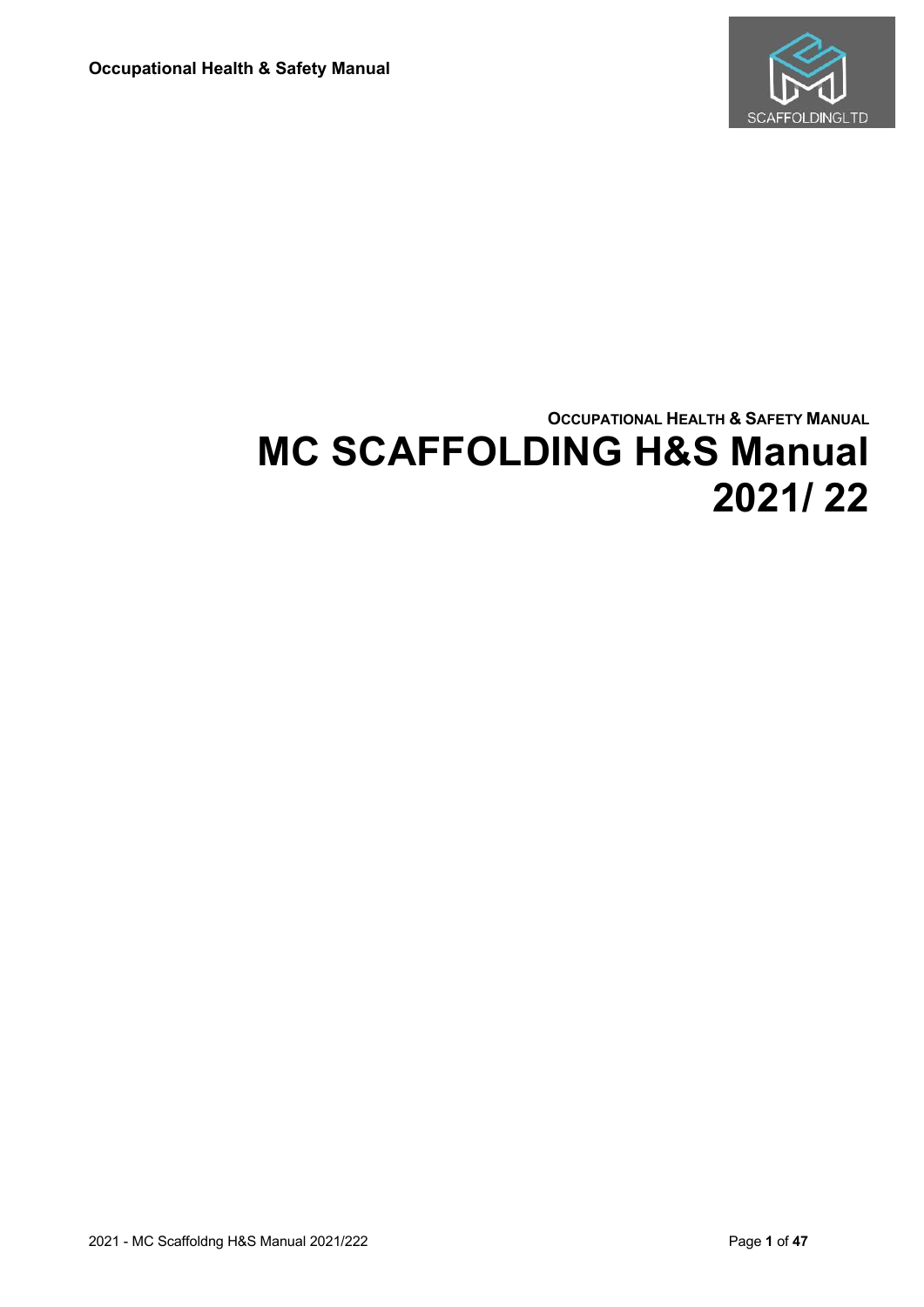**Contents** 



| 1.0<br>Introduction                                                 |  |
|---------------------------------------------------------------------|--|
| 1.1                                                                 |  |
| 1.2                                                                 |  |
| 1.2.1                                                               |  |
| 1.3                                                                 |  |
| 2.0                                                                 |  |
|                                                                     |  |
|                                                                     |  |
|                                                                     |  |
|                                                                     |  |
|                                                                     |  |
|                                                                     |  |
|                                                                     |  |
|                                                                     |  |
|                                                                     |  |
|                                                                     |  |
| 2.2.10 Managing Refusal to Work on Grounds of Health and Safety  13 |  |
|                                                                     |  |
|                                                                     |  |
|                                                                     |  |
|                                                                     |  |
| 3.1                                                                 |  |
|                                                                     |  |
|                                                                     |  |
|                                                                     |  |
|                                                                     |  |
|                                                                     |  |
|                                                                     |  |
|                                                                     |  |
|                                                                     |  |
| 3.2.4                                                               |  |
| 3.2.5                                                               |  |
| 3.3                                                                 |  |
|                                                                     |  |
|                                                                     |  |
|                                                                     |  |
|                                                                     |  |
|                                                                     |  |
|                                                                     |  |
|                                                                     |  |
| 3.4                                                                 |  |
|                                                                     |  |
| 3.6                                                                 |  |
| 3.7                                                                 |  |
|                                                                     |  |
|                                                                     |  |
|                                                                     |  |
|                                                                     |  |
| 4.1                                                                 |  |
| 4.2                                                                 |  |
|                                                                     |  |
| 4.3                                                                 |  |
| 4.4                                                                 |  |
|                                                                     |  |
| 4.6                                                                 |  |
|                                                                     |  |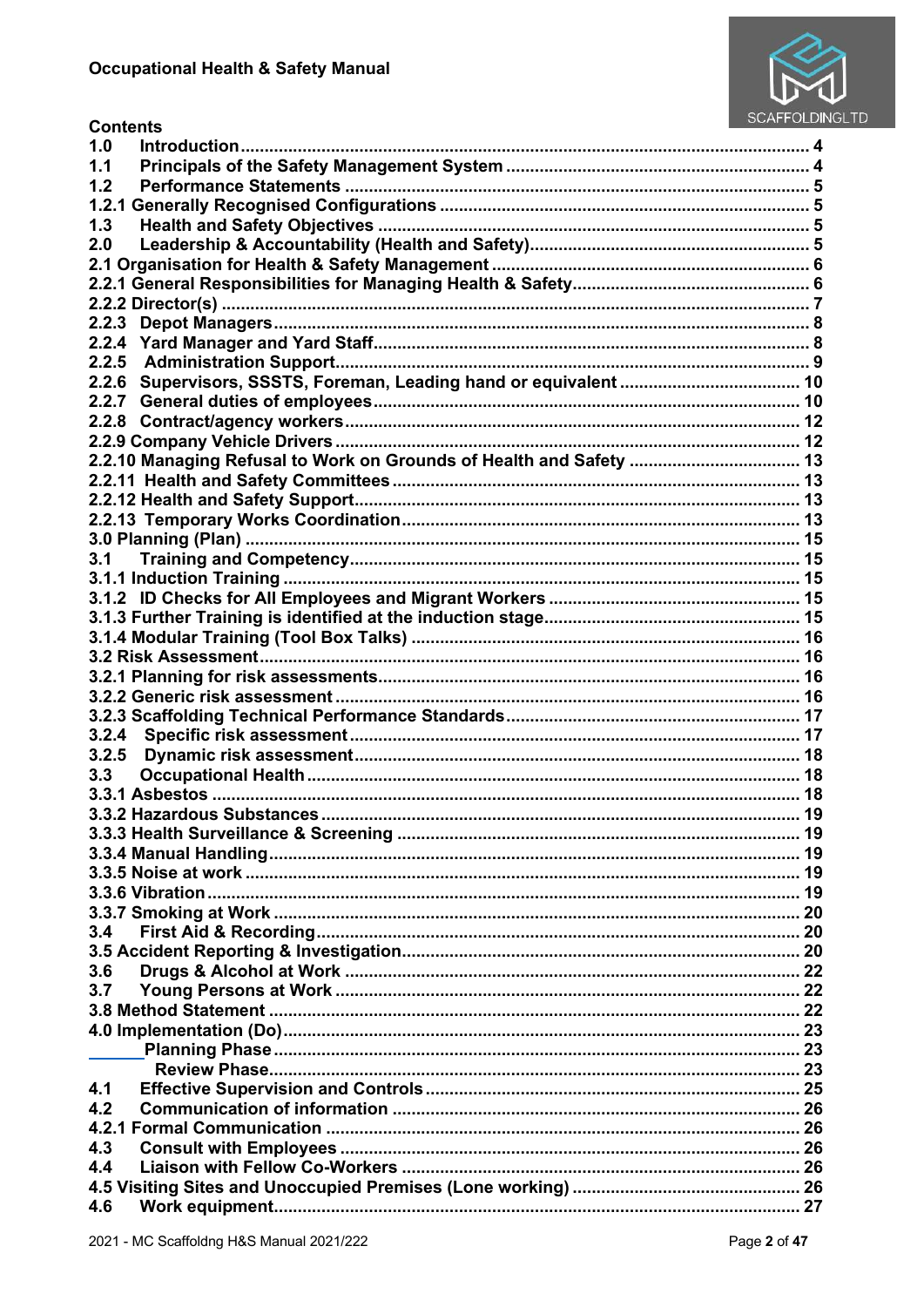

|                                                                           | <b>SCAFFOLDIN</b> |
|---------------------------------------------------------------------------|-------------------|
|                                                                           |                   |
|                                                                           |                   |
|                                                                           |                   |
| 4.7                                                                       |                   |
|                                                                           |                   |
|                                                                           |                   |
|                                                                           |                   |
| 4.8                                                                       |                   |
| 4.9                                                                       |                   |
| 4.10                                                                      |                   |
|                                                                           |                   |
|                                                                           |                   |
|                                                                           |                   |
| 4.11                                                                      |                   |
|                                                                           |                   |
| 4.12                                                                      |                   |
| 4.13                                                                      |                   |
| 4.14                                                                      |                   |
|                                                                           |                   |
|                                                                           |                   |
|                                                                           |                   |
|                                                                           |                   |
| 4.15                                                                      |                   |
|                                                                           |                   |
|                                                                           |                   |
|                                                                           |                   |
|                                                                           |                   |
|                                                                           |                   |
|                                                                           |                   |
|                                                                           |                   |
| 4.21                                                                      |                   |
|                                                                           |                   |
| 5.1                                                                       |                   |
|                                                                           |                   |
| <b>Reactive Monitoring</b><br>5.3                                         | 43                |
| 5.4                                                                       |                   |
| 5.4.1                                                                     |                   |
| 5.4.2                                                                     |                   |
| Inspection, Service and Maintenance of Scaffolding Materials  44<br>5.4.3 |                   |
| 5.4.4                                                                     |                   |
| 6.0                                                                       |                   |
| 6.1                                                                       |                   |
| 6.2                                                                       |                   |
| 6.3                                                                       |                   |
|                                                                           |                   |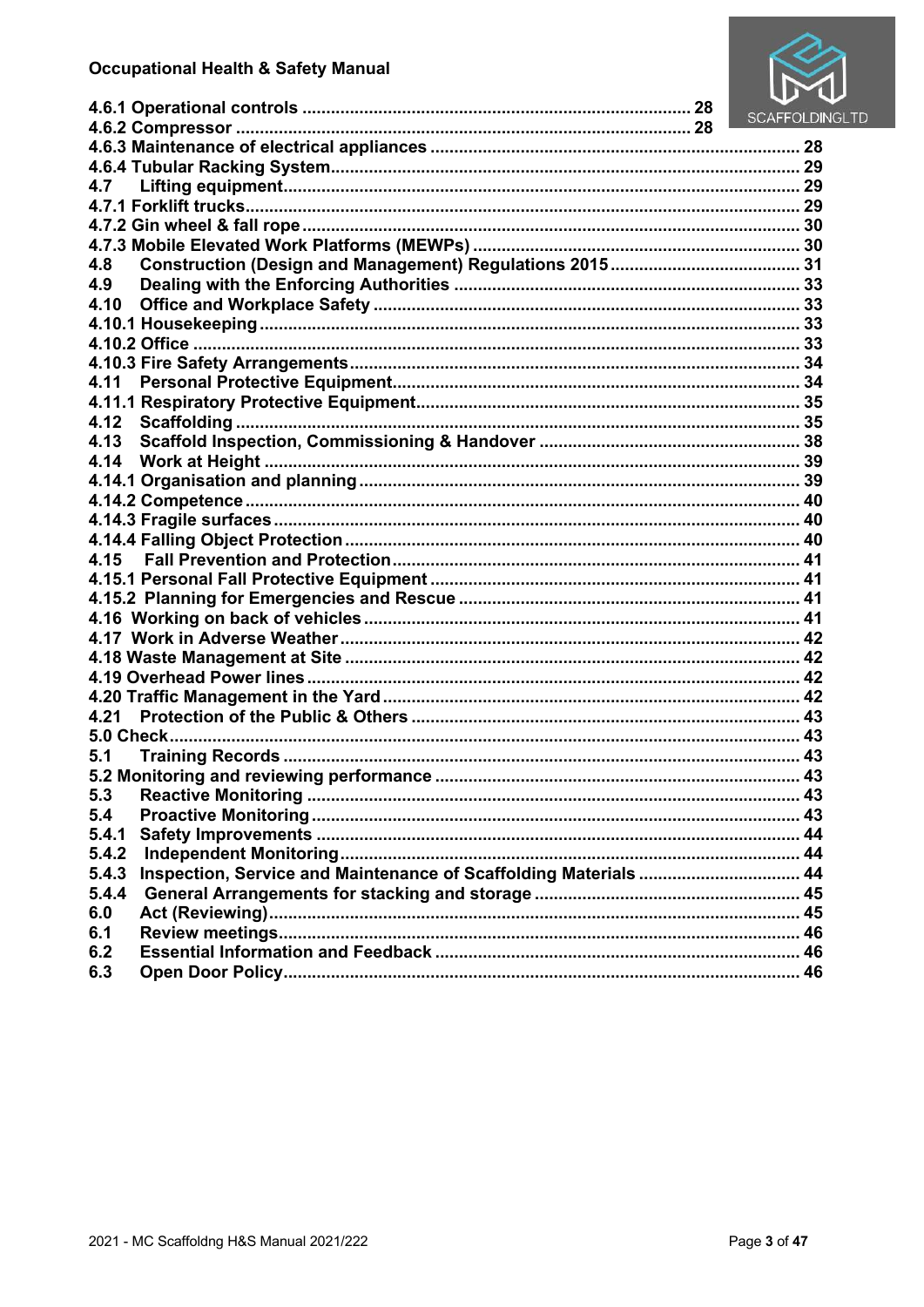

# **1.0 Introduction**

This MC Scaffolding Manual including the Health & Safety Policy and Safety Management System (SMS) has been prepared to comply with the statutory requirements of Section 2 (3) of the Health and Safety at Work etc. Act 1974. Contained within this document is MC Scaffolding's policy organisation and arrangements for occupational health, safety, and welfare, for all our business activities in the UK.

For and on behalf of the MC Scaffolding.

#### **Mark Whitewood** – Managing Director

Responsible for Safety, Health, Environment and Quality Date: as front page

### **1.1 Principals of the Safety Management System**

We continually monitor and review our systems and procedures' MC Scaffolding have engaged with an external safety consultant who inspects our projects and internal procedure's, this ensures we receive a true analysis on our safety management systems. The key to providing a safe and healthy work environment is to ensure that effective health and safety management systems are in place and are operating correctly by management.

### **Leadership & Accountability**

- Senior Management Commitment & Direction;
- HSE Policy implementation and communication;
- Employee Roles & Responsibilities Communicated and understood;

### **Planning (Plan)**

- Hazard Control & Risk Management
- Laws & Regulations **(understanding & implementation policy)**

### **Implementation (Do)**

- Education & Training, **(new and existing employees);**
- HSE Communication **(TBT, Etc.);**
- Documented Procedures & Work instructions;
- Management of Documents & Records;
- Operational Controls **(Direct, Indirect Supervision);**
- Design and Engineering Solutions;
- Management of Change **(Safety Behaviour);**
- Emergency Planning & Medical Surveillance.
- Incident Investigation & Reporting.

### **Check & Monitor (Check)**

• Monitoring and Measuring **(Audits & Inspections);** Internal audits; Consultation with employees and workers.

#### **Management Review (Act)**

- Corrective and preventative action **(following accident/incident);**
- Proactive action **(following other company's accidents/incidents);** Reviewing and updating SMS.

### **Process Assessment & Improvement**

These duties are explained more fully in the Safety Management System (SMS) detailed in this document, which is based upon the Management of Health and Safety at Work Regulations 1999, and its Approved Code of Practice and a proven interpretation of the Health and Safety Executive's publication HS (G) 65 -*'Successful health and safety management'.*

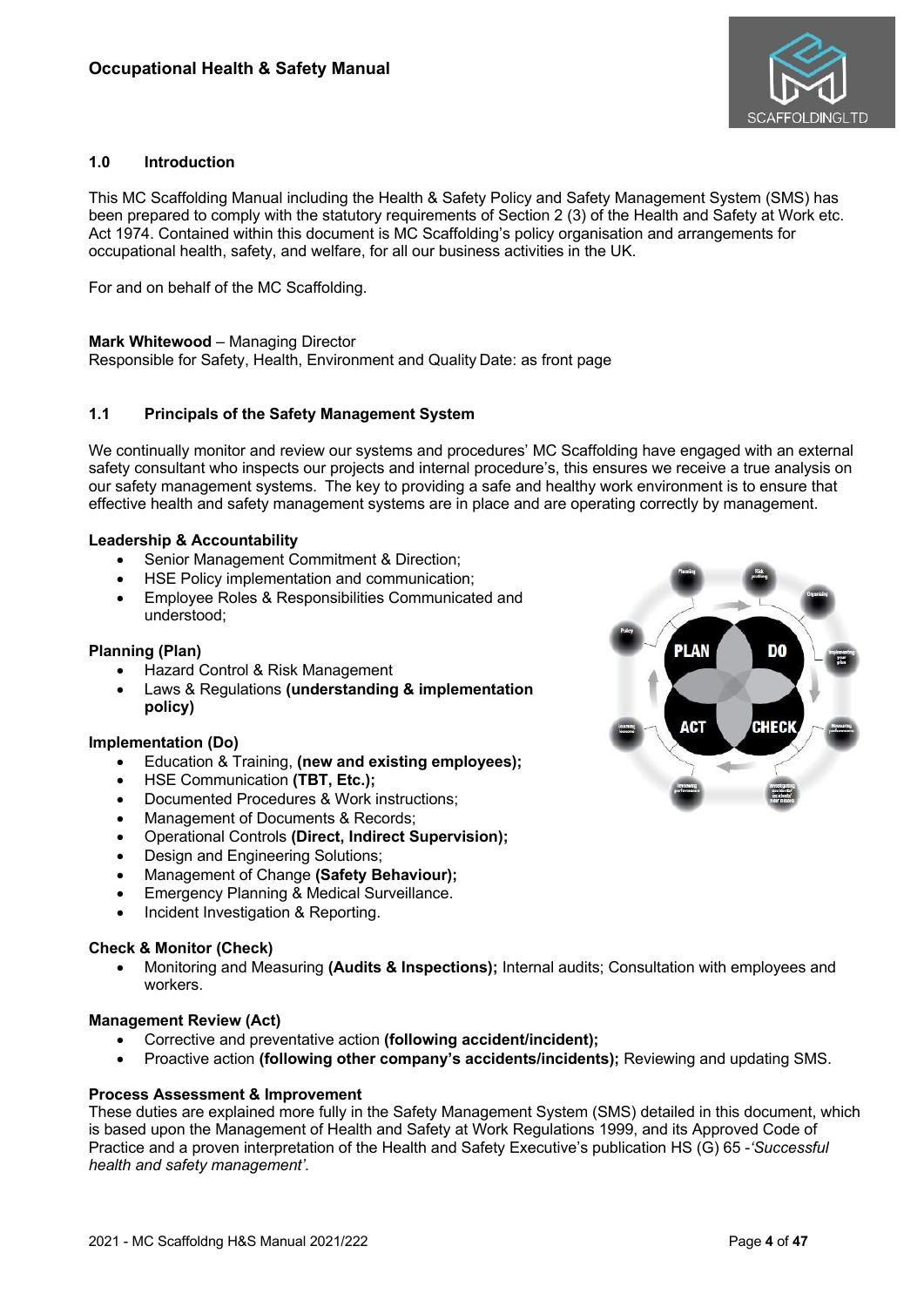

# **1.2 Performance Statements**

This document details legislation, guidance and performance standards for health, safety, and welfare that must be adhered to. However a number of these arrangements are expanded upon in other documents including where relevant:

- The Health and Safety at Work etc Act 1974;
- Management of Health and Safety at Work Regulations 1999;
- The Work at Height Regulations 2005 (as amended);
- Construction Design and Management Regulations 2015 (CDM);
- British & European Standards;
- Company Health and Safety policies and procedures;
- **HSE Guidance:**
- The National Access and Scaffolding Confederation (NASC) Safety and Technical Guidance Notes, particularly SG4 and TG20 latest editions.

### **1.2.1 Generally Recognised Configurations**

The Work at Height Regulations 2005 requires that all scaffolding structures are designed and calculated for strength and stability, unless constructed in accordance with a generally recognised standard configuration. All tube and fitting scaffolds must be assembled in accordance with TG20, the NASC's *'A comprehensive guide to good practice for tube and fitting scaffolding',* and all system scaffolding to be erected in compliance with the manufacturer's instructions/manual, or to be specifically designed.

Basic Tube & Fitting scaffolds deemed not to require bespoke design will be constructed in accordance with a standard solution TG20 compliance sheet that takes account of the site location, season adjustment and topography of the scaffold assembly.

### **1.3 Health and Safety Objectives**

To help maintain the highest standards of health and safety performance and ensure continuous improvement, the company and our external safety consultant will establish and review objectives for H&S as part of the PDCA cycle. These objectives and the processes for monitoring, reviewing, and up-dating H&S are contained within the various sections of this document.

# **2.0 Leadership & Accountability (Health and Safety)**

MC Scaffolding drive safety. In order for any business to succeed effective level of health and safety it must have a clear strategy for achieving safe operations, including monitoring and reviewing to ensure that the strategy remains effective too.

- Planning the way forward to establish a safe system of work;
- Delivering on what matters conformance, compliance and competency;
- Regular monitoring to ensure that the delivery remains effective; and reviewing performance and direction of safety so that the next planning cycle (PDCA) can be effective.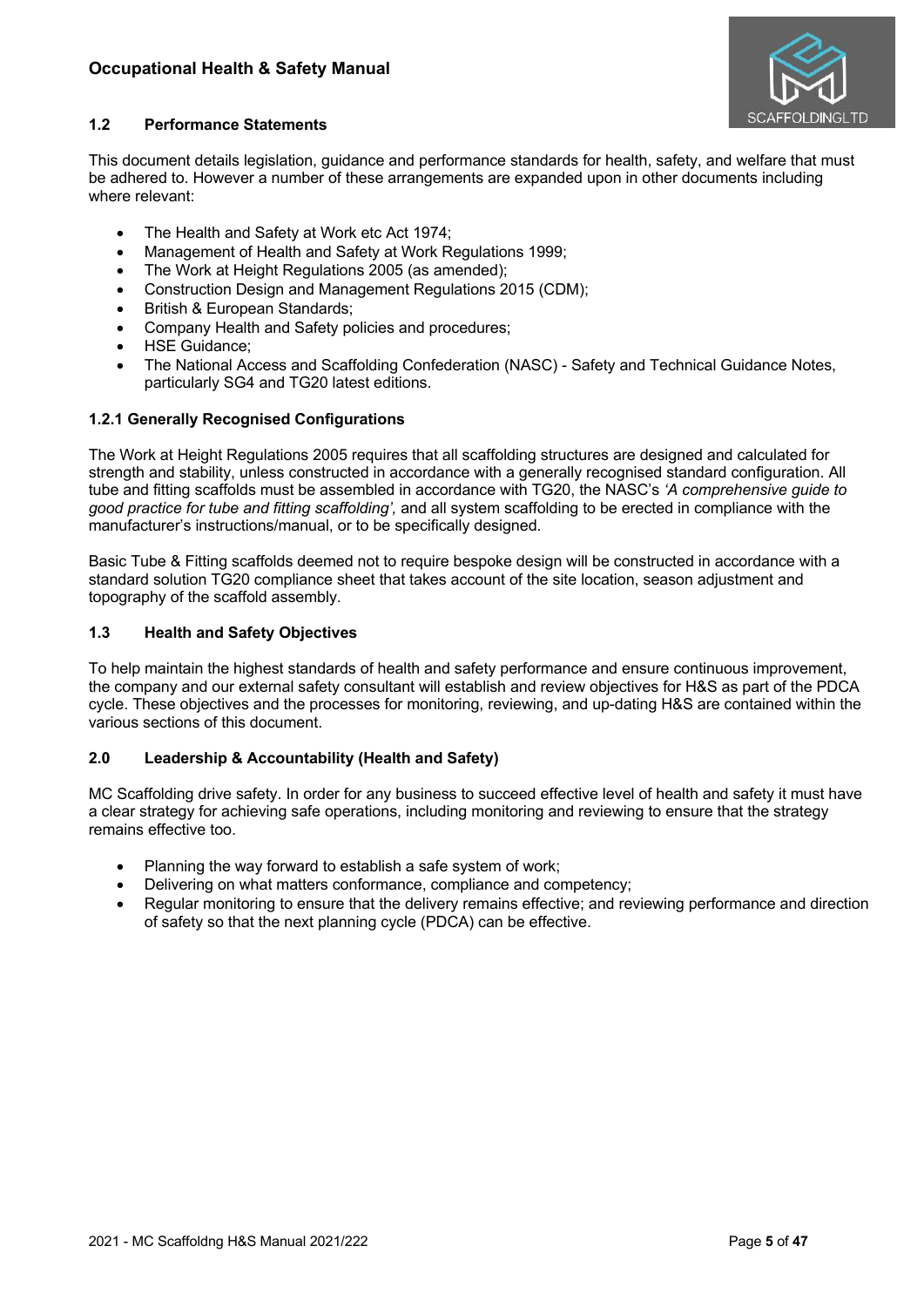

# **2.1 Implementation of this policy**

An integral part of any effective management system is ensuring that all staff are properly trained in the duties that they are to undertake where required.

MC Scaffolding will ensure that the correct people in the organisation carry out the correct tasks is an essential element of management. The role and responsibilities are detailed to enable people to understand thoroughly what is required of them.

The organisation chart on the previous pages provides and the following text details responsibility and accountability:

- MC Scaffolding will ensure that adequate planning and organisation for health and safety occurs;
- MC Scaffolding will provide information to employees and other persons to carry out work on behalf of the company;
- MC Scaffolding will undertake risk assessments as part of the RA/ MS process with regular review.

MC Scaffolding will ensure adequate monitoring of the arrangements for health and safety management and maintained by management. In addition, the whole process will be reviewed by director and senior management so that lessons can be learnt and incorporated into planned improvements.

Whilst Directors retain overall accountability for the implementation of the Safety Management System, MC Scaffolding Managers and Supervisors are responsible for the day-to-day application of the Safety Management System.

The director, with assistance from the H&S team, will ensure the following are completed for work operations on site and in the yard:

- Induction Training;
- COSHH Assessments;
- RAMS (Risk Assessments and Method Statements);
- DSE Assessments:
- HAVS/Noise assessment;
- Portable Appliance Testing;
- Manual Handling Assessments:
- First Aid Appointed Person:
- PPE/PFPE Inspections;
- Plant/Equipment Inspections;
- Subcontractor Assessments:
- Workplace Safety Inspections;
- Fire Safety/Assessment;
- Servicing and maintenance of plant and equipment.

# **2.2.1 General Responsibilities for Managing Health & Safety**

This section covers the basic general responsibilities for managing occupational health and safety at MC Scaffolding that all employees have duties to:

- Co-operate with the Company to enable it to fulfil its statutory duties.
- Take steps to ensure that, so far as is reasonably practicable, they do not adversely affect the health and safety of themselves or of other persons.
- Ensure that they do not interfere with or misuse anything provided in the interest of health, safety or welfare.
- Instill a positive safety culture.
- All employees are responsible for ensuring that any act or condition identified as unsafe, or any situation that introduces the imminent danger in the workplace, is dealt with in the correct manner.
- Allow continuous improvements in management standards.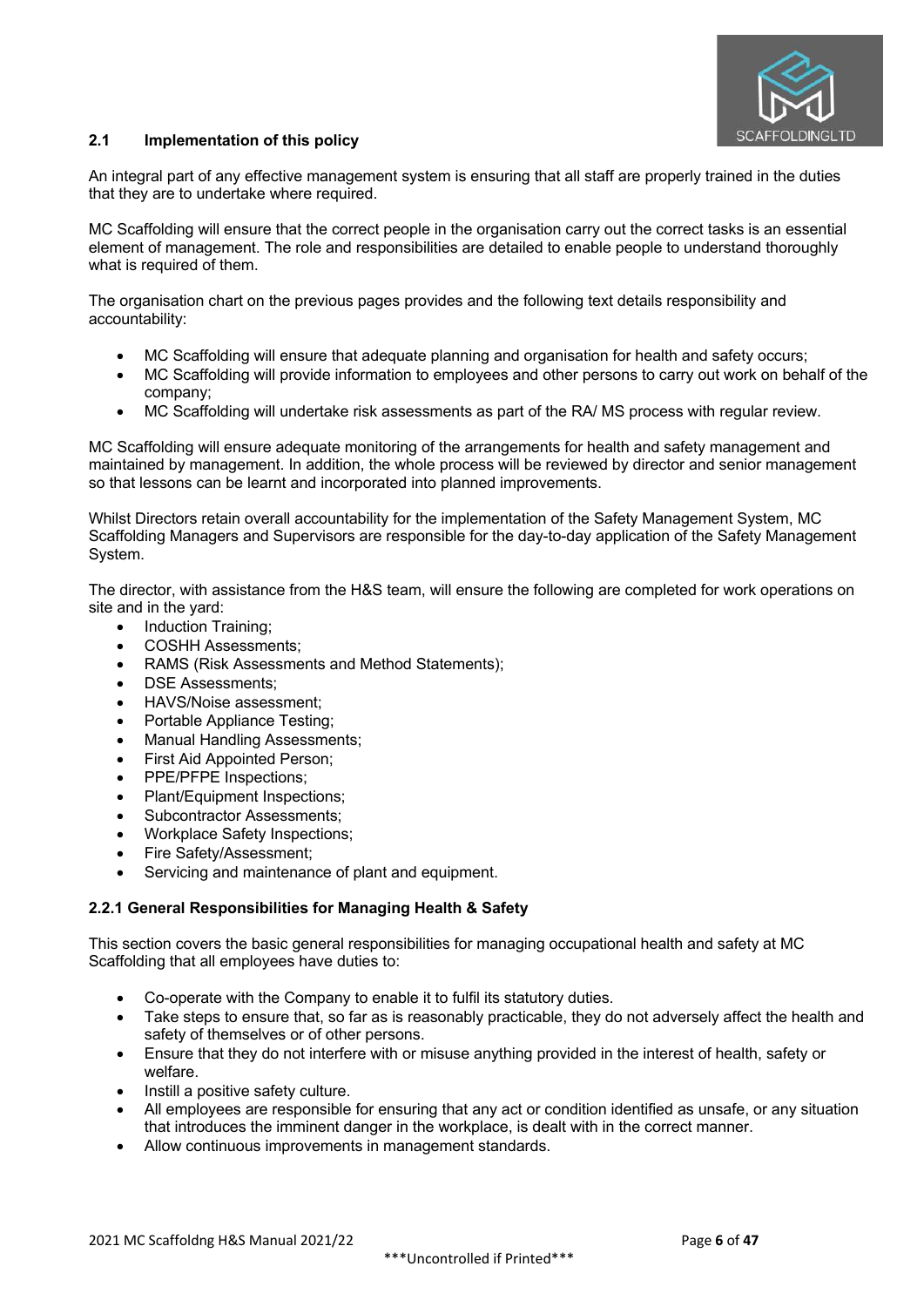



Duties are to:

- 1. The Director is responsible for bringing the policy/manual to the attention of all staff, and subcontractors, upon or soon after joining the company and ensure compliance through monitoring arrangements. To ensure arrangements are made within their control for trained personnel, including the duty holder if appropriate, to carry out suitable, and sufficient risk assessments of work activities including use of substances, to eliminate or control risks to the health and safety of employees.
- 2. It is the responsibility of the Director with the assistance of the Depot Managers and Safety consultant, to assess the implications of new legislation, and best practice, investigation/audit reports, monitoring systems etc., for the Company, and to amend the Safety Management System as necessary.
- 3. Ensure that arrangements are in place so those that are under their control, particularly young persons under 18 years of age, persons whose first language is not English and trainees are made aware of, and understand their roles and responsibilities as set out in this Policy/Manual, including the control measures put in place for safe working, relevant to the work that they carry out.
- 4. Ensure that managers under their control are fully aware of their roles and responsibilities, procedures relating to their work e.g. safety management system, etc.
- 5. Ensure that arrangements are in place for risk assessments, and regularly review is carried out.
- 6. Ensure that arrangements are in place for safe systems of work to be established and communicated to all concerned through toolbox talks.
- 7. In conjunction with the H&S Safety consultant arrange safety meetings for employees to draw to their attention any changes in legislation or potential hazards in the workplace. Encourage management under their control to openly discuss any health and safety issues of concern to ensure early and satisfactory closure with all staff.
- 8. Foster an understanding of those under their control that the prevention of occupational injury or illness are an integral part of the business and operational efficiency, as well as being a moral and legal obligation.
- 9. Ensure that recruitment, selection and training processes are in place so that staff is competent in their work and see that all, particularly those under 18 and trainees, are properly supervised and records kept of their progress.
- 10. Ensure workers' participation and representation via safety committees.
- 11. Set a personal example in accordance with Company health and safety requirements.
- 12. Liaise, co-operate and collaborate with Company managers in other areas, sites and customer or client representatives to ensure the promotion of good health and safety practice to help prevent accidents and ill health to employees and third parties.
- 13. Ensure that adequate welfare and first aid facilities including sufficient numbers to administer first aid are provided in each workplace under their control.
- 14. Ensure that any recommendations made by Company Health and Safety Consultant during audit, accident investigation and inspection action in good time.
- 15. See that all accidents and incidents are recorded, reported and investigated.
- 16. Ensure that fire equipment is properly maintained and that adequate fire signage is in place and that staff are properly trained in fire procedures.
- 17. Ensure that measures are in place for vehicles to be checked daily, regularly serviced and keeping driver training up to date.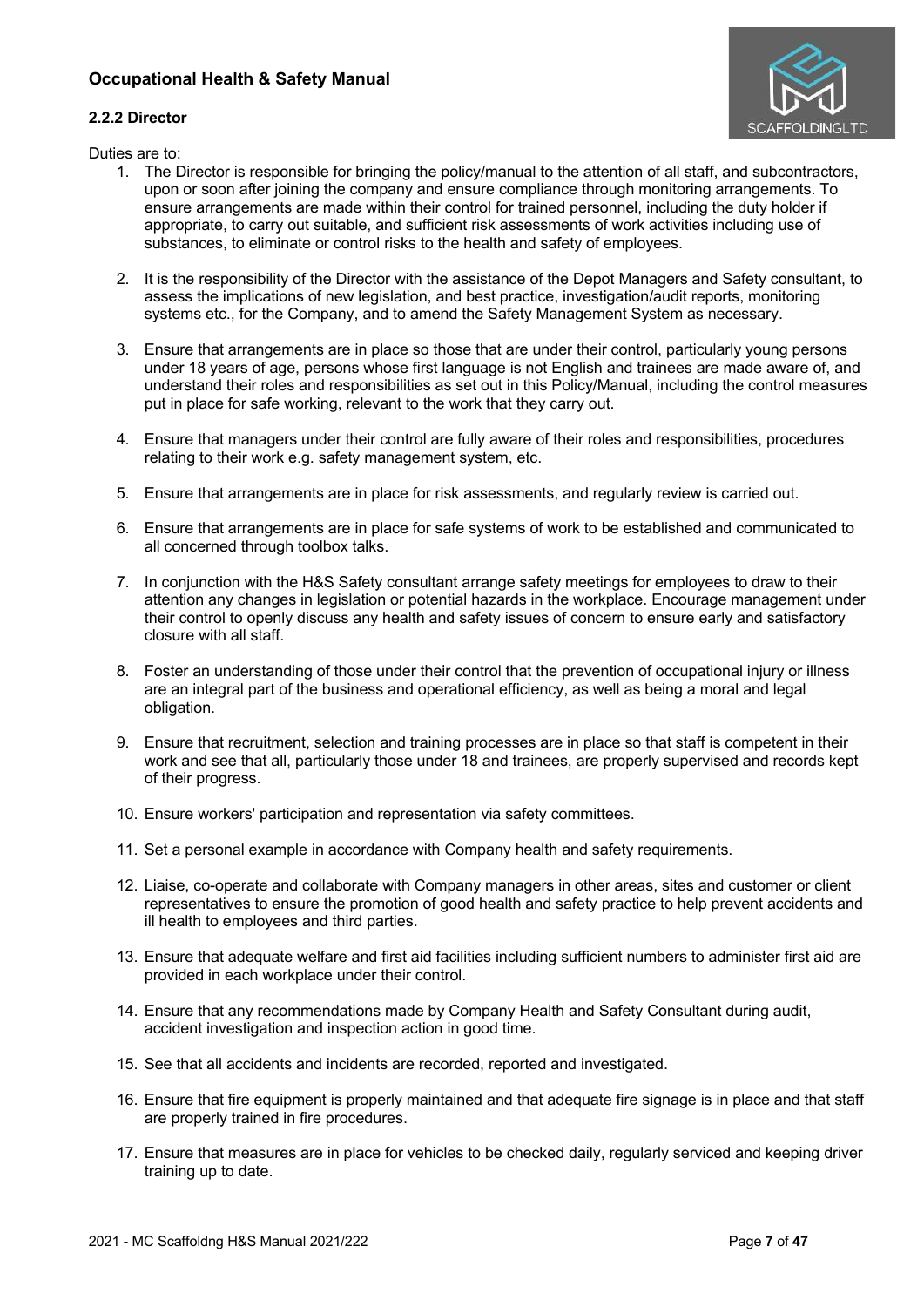

### **2.2.3 Site Managers**

Their duties are to ensure that:

- 1. To ensure adequate supervision, training and instruction (induction) on their first day of employment. Provided for persons under their control, particularly young person, and whose first language is not English and trainees are made aware of and understand their roles and responsibilities and set a personal example on the elimination of potential hazards and working safely.
- 2. The policy/manual to the attention of all employees, and subcontractors, upon or soon after joining the company and ensuring compliance through monitoring arrangements. To ensure arrangements are made within their control for trained personnel, including the duty holder if appropriate, to carry out suitable, and sufficient risk assessments of work activities including use of substances, to eliminate or control risks to the health and safety of employees.
- 3. Arrangements are made within their control for trained personnel, including the duty holder if appropriate, to carry out suitable and sufficient risk assessments of work activities including use of substances, to eliminate or control risks to the health and safety of employees.
- 4. All personnel under their control are competent and that the safety management system is adhered to.
- 5. To ensure that the company health, and safety procedures, documents, and all relevant information remain current with the Company's activities, and changing legislation.
- 6. Personnel under their control are supervised, so far as is reasonably practicable, to ensure that the arrangements for health and safety are properly implemented.
- 7. All work carried out at the workplace assembled to a recognized standard. All plants, machinery and equipment therein comply with statutory requirements and approved or agreed standards.
- 8. They and their staff are conversant with the Company's accident/incident, dangerous occurrence and damage reporting procedures and the reporting of injuries, diseases as specified by current regulations. The cause of any accident, dangerous occurrence or work related ill-health is to be thoroughly investigated and any recommendations made to prevent a recurrence must be carried out.
- 9. Adequate first aid supplies and facilities are available to an appropriate level and a sufficient number of first aiders and responsible persons are appointed to administer first aid.
- 10. Statutory notices are displayed, as required, and that all statutory or Company registers are provided and used.
- 11. They have available and arrange to issue where necessary, suitable and sufficient safety equipment and protective clothing, in accordance with current regulations and Company instructions.
- 12. On site they set a personal example by wearing the appropriate protective clothing and equipment and arrange for adequate stocks of PPE (Personal Protective Equipment) to be available at each location under their control.
- 13. All employees and contract staff under their control have been instructed and trained in relation to health and safety so far as is reasonably practicable in their work activities and adequate training records are kept.
- 14. Adequate programs of safety inspections, review and audits are in place and that adequate resources are available to implement any required improvements.
- 15. Ensure that arrangements are in place for safe systems of work to be established and communicated to all concerned by toolbox talk.
- 16. See that all accidents and incidents are recorded and reported to the Director and H&S team.

# **2.2.4 Yard Manager and Yard Staff**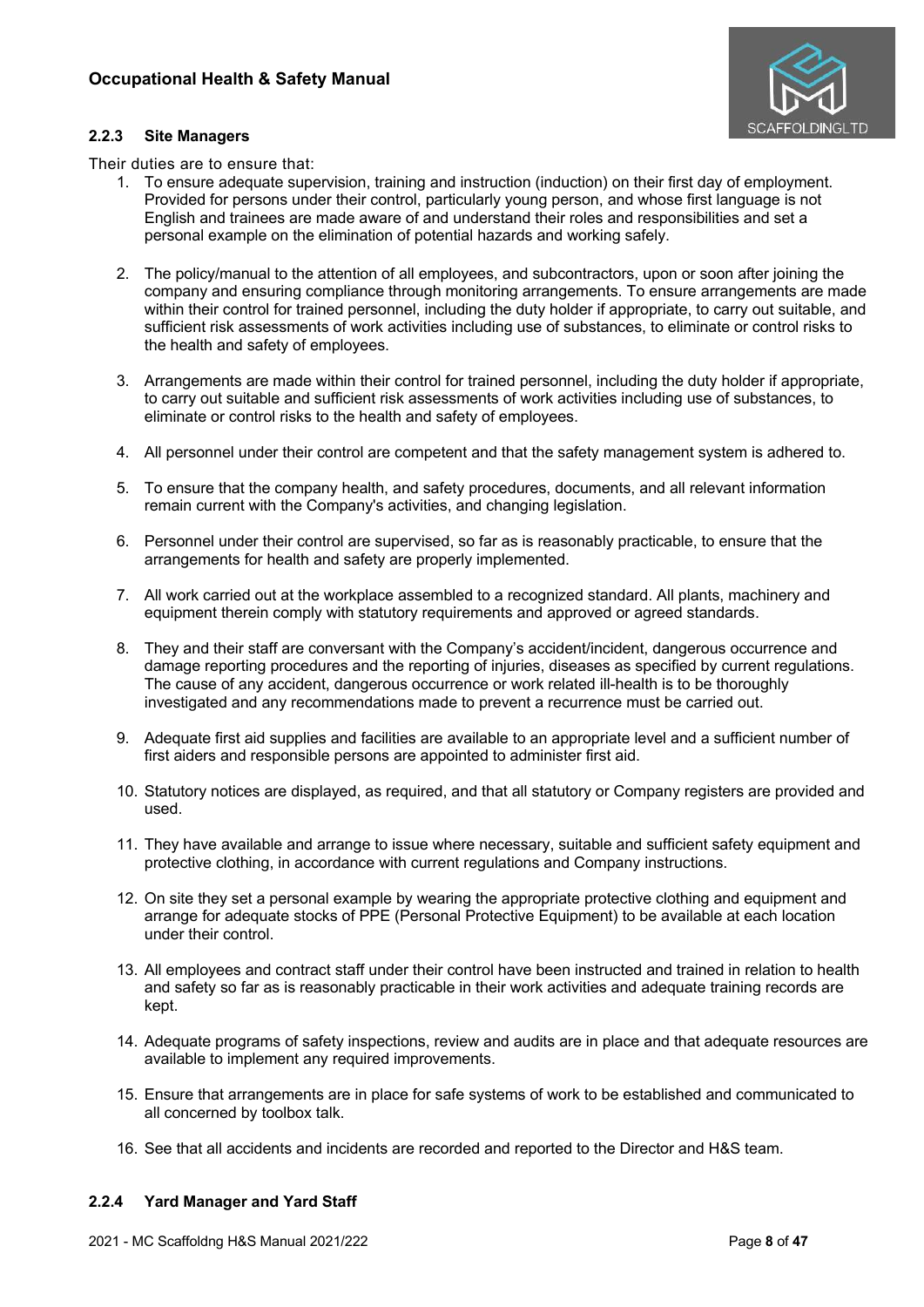

- 1. These arrangements outline the standard operational procedures, when working in the yard.
- 2. All visitors to Company locations, including delivery drivers, sub contractors etc. are instructed to follow Company site rules for health and safety.
- 3. Ensure that all employees are company inducted, appropriately trained or instructed and authorised people to operate any plant or equipment.
- 4. Company procedures for segregation, inspecting, checking for faults or damage to various items of returning equipment is carried out after checks have taken place.
- 5. Damaged materials are those materials that require repair. Materials that require checking/servicing are also to be categorized as damaged/faulty.
- 6. Damaged materials are to be stored in an area of the yard suitably signed (ie material not fit for use).
- 7. When repairs have been carried out, or the items have been serviced, the materials are then to be moved to a fit for use are in the yard.
- 8. All relevant statutory inspections and relevant maintenance schedule, checking procedures for safety critical plant (Forklift truck, FFE, etc) should be maintained and updated.
- 9. All plant and equipment is easily identifiable by paint, number, safe working load, nameplate, scaffold board band, or other means of identification laid down by the Company.
- 10. Before dispatch, all ropes, gin wheels and any other item of registered plant are numbered and carry valid certification.
- 11. Due care and attention should be paid when handling, loading, unloading and stacking equipment to ensure that Company procedures and relevant risk assessments are in place and complied with and that safe working loads are not exceeded.
- 12. PPE identified in the various risk assessments is supplied and used.
- 13. The first aid box is well stocked.
- 14. Weights of various materials and manual handling limitations and techniques are explained, emphasising that mechanical means or help should always be obtained for anything that is too heavy to handle alone.
- 15. Responsibility is taken for any sub-contractors or visitors in the yard, seeing that they have been suitably inducted, wear the correct PPE and follow Company rules and procedures.
- 16. Ensure that fire equipment is properly maintained and that adequate fire signage is in place and that staff are properly trained in fire procedures.
- 17. Ensure that measures are in place for vehicles to be checked daily, regularly serviced, and keeping driver training up to date.

### **2.2.5 Administration Support**

- Providing daily administrative support to senior management.
- Managing the efficient distribution of incoming mail, ongoing monitoring of quality and distribution of quotes, extras, correspondence, method statements, and providing secretarial back up.
- Ensure that all accidents reported in accordance with Company Policy for Health, Safety & Welfare.
- Preparation of staff induction paperwork.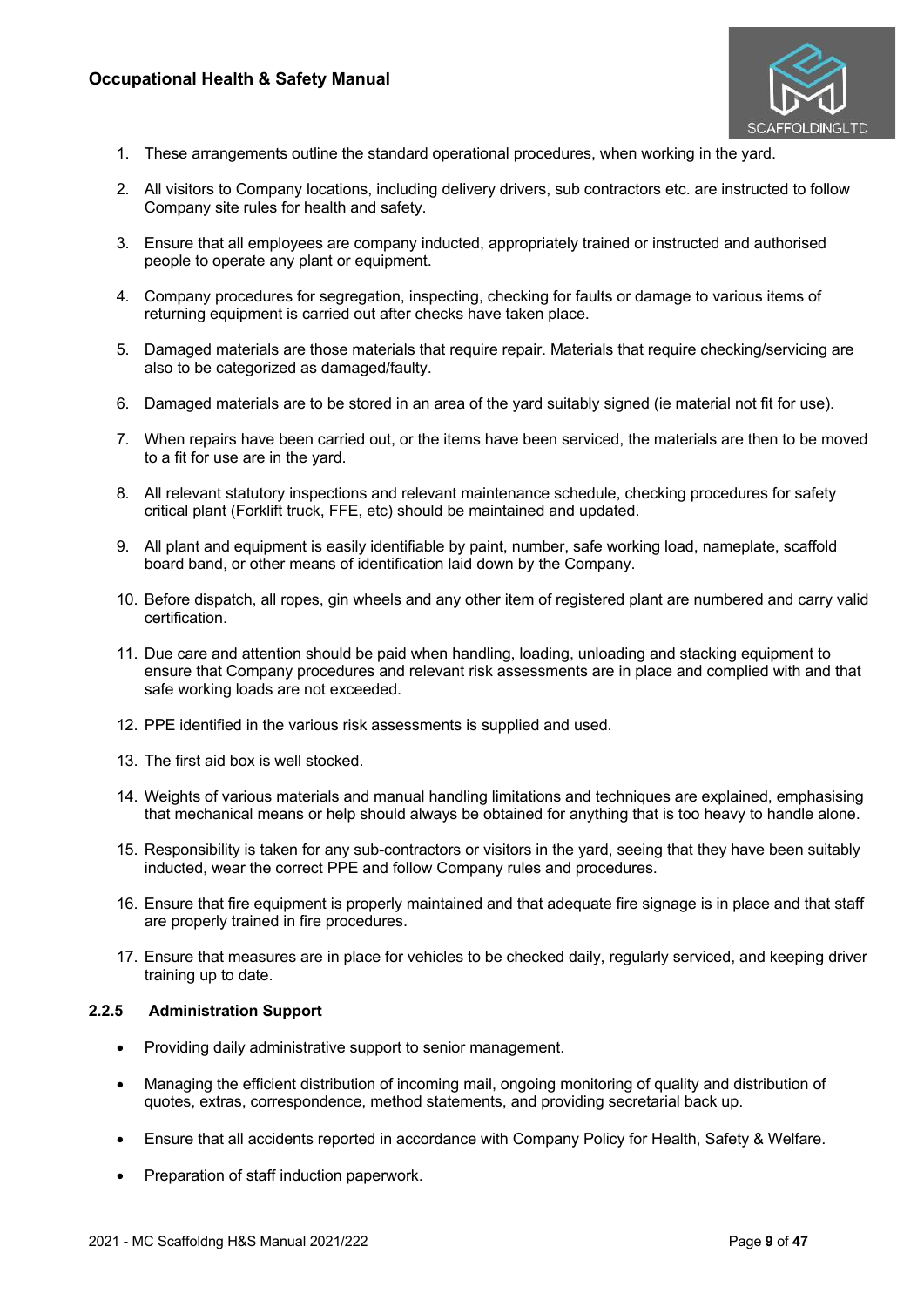

- Monitoring and maintaining holiday, and sickness records. To issuing and keeping efficient filing system for staff disciplinary letters.
- To develop and implement the company planning, training strategies with line and senior management, which consider immediate, long, and short-term staff training requirements and development sufficient skilled staff to undertake and maintain company function.
- To maintain and keep up to date staff training in the form of a training matrix. To book and develop the company employees.
- To maintain periodic statutory tests and inspections relating to the maintenance of premises, plant and equipment, e.g. lifting equipment and accessories, forklift trucks etc., are carried out. Records must be kept in the location safety file for inspection and audit.

### **2.2.6 Supervisors, SSSTS, Foreman, Leading hand or equivalent**

Their duties are to ensure that:

- 1. All personnel under their control are adequately trained, fully aware of, and instructed in their responsibilities as imposed by regulations, codes of practice and company procedures, and take steps, so far as is reasonably practicable.
- 2. To allocate work in accordance with the employee's level of training, establish, manage and implement the contents of the task specific Risk and method statement and safe systems of work. To coordinate with the visiting management on any non-conformance, or any employee concern regarding health and safety issues.
- 3. They take part in risk assessments of work activities to eliminate or control risks to employees and that these assessments are communicated to all those concerned by means of a toolbox talk and ensuring that advice or instructions given are properly implemented of their responsibilities.
- 4. Each workplace under their control is safe, that the appropriate equipment is available and used, that proper consideration is given to other persons who could be affected by MC Scaffolding work activities and that a safe system of work is in place.
- 5. Foreseeable risks of injury, such as poor housekeeping or damage are brought to the attention of company and site management and express steps are taken to eliminate such risks.
- 6. All equipment is erected, installed or operated to a high standard, which complies with relevant NASC Technical and Safety Guidance notes (e.g. TG 20, SG4 & TG4 latest edition), codes of practice, system manuals, current regulations, and design and company procedures.
- 7. Adequate supervision, training and instruction are provided for persons under their control, particularly trainees. They must set a personal example on the elimination of potential hazards and working safely.
- 8. Adequate personal protective equipment is readily available and used where necessary.
- 9. Set a personal example by wearing the appropriate protective clothing and equipment.
- 10. To maintain NASC SG4 Preventing Falls in Scaffolding Operations implements the scaffstep system (or advance guardrail system or a similar collective fall device).

# **2.2.7 General duties of employees**

All persons at work carry individual responsibilities that are laid down in several relevant statutory provisions, the main statutes being the Health and Safety at Work etc., Act 1974, and the Management of Health and Safety at Work Regulations 1999 as follows: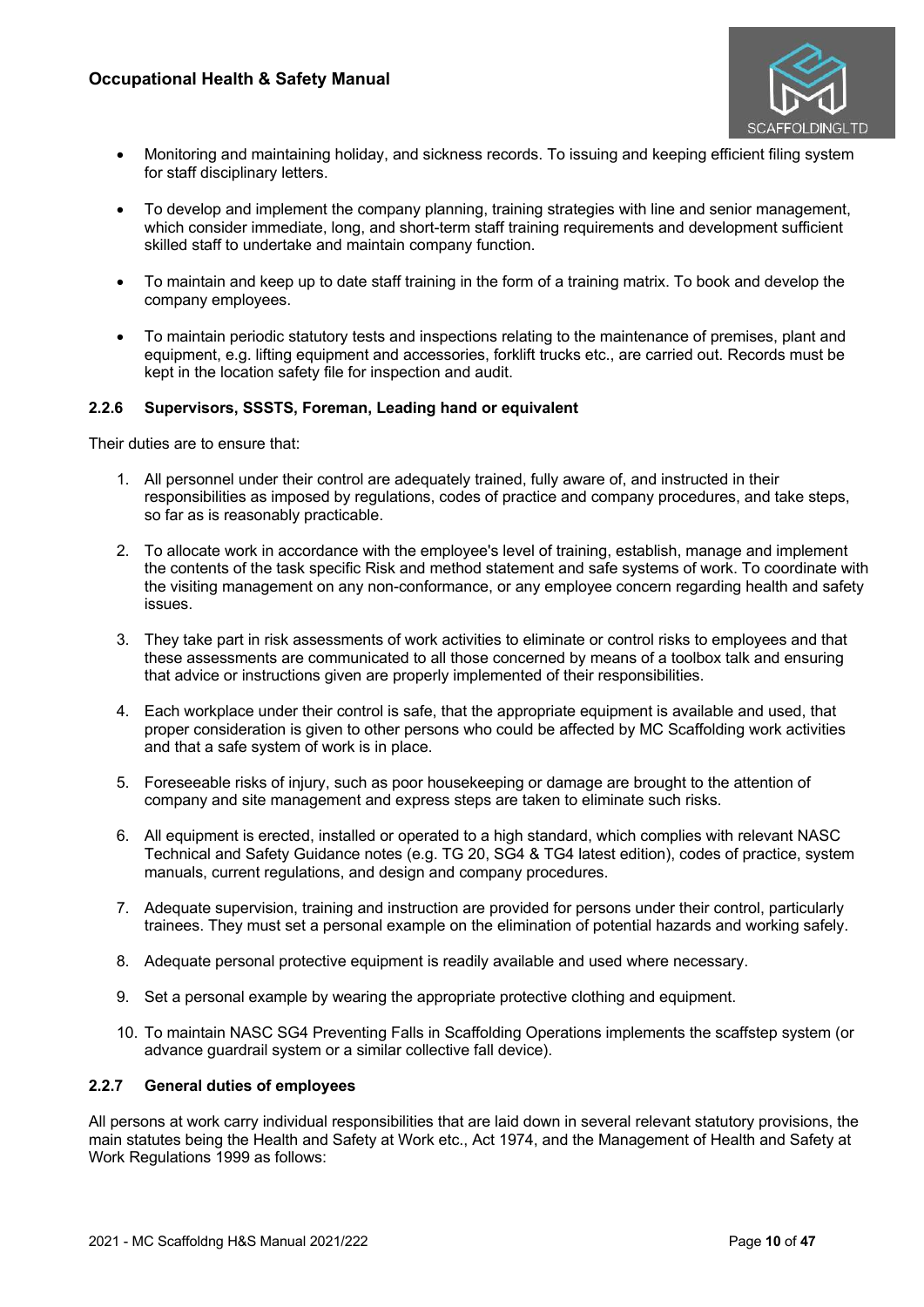

- All employees have overall responsibility for the effective planning and implementation of the H&S Policy/Manual and to take reasonable care of themselves and others who may be affected by their acts or omissions.
- To cooperate with MC Scaffolding so far as is necessary to enable the employer to comply with his statutory duties.
- Not to intentionally or recklessly interfere with or misuse anything provided in the interest of health, safety, or welfare.

**Note:** Employees are reminded here that a breach of safety procedures could possibly result in disciplinary action being taken by the company, and that provision is made in the Health and Safety at Work Act 1974 for certain breaches to be actioned by the Health and Safety Executive. In simple terms, this means employees shall:

- Where PPE is required to adequately control risks following the risk assessment, the employer must ensure compatibility of equipment. To understand reporting loss or defect procedures, use of personal protective equipment in line with information, instruction and training.
- To ensure all materials and equipment is inspected prior to use, free from defects and fit for purpose.
- Staff before using substances that could be hazardous to health ensure an understanding of the requirements provided on safety data sheets and COSHH Assessments.
- The Company requires the full support of all employees and subcontractors to have effective accident prevention, and implement risk management.
- Subcontract agencies should provide evidence of competency for the tasks they are expected to perform, and that their agents and representatives are both qualified and competent to carry out works on our site and premises.
- To follow safety procedures (TG20, SG4 latest edition) and CISRS training.
- To inform on any situations posing serious and imminent danger.
- Do not play dangerous practical jokes or "horseplay" on site;
- Report any injury to yourself which results from an accident at work, even if the injury does not stop you working;
- To report defective equipment and dangerous situations. Complying with management requests and instructions.
- To advise on any shortcomings in the employer's control measures that he might reasonably be expected to notice.
- Not do anything likely to endanger themselves or others.
- All young persons under 18 years of age are properly supervised.
- Where employers have devised safe systems of work for handling loads, employees must follow them.
	- o To avoid hazardous manual handling operations where reasonably practicable.
	- To follow manual handling skills and techniques covered as part of the Construction Industry Scaffolders Record Scheme (CISRS) and NASC SG6 Manual handling in the scaffolding industry.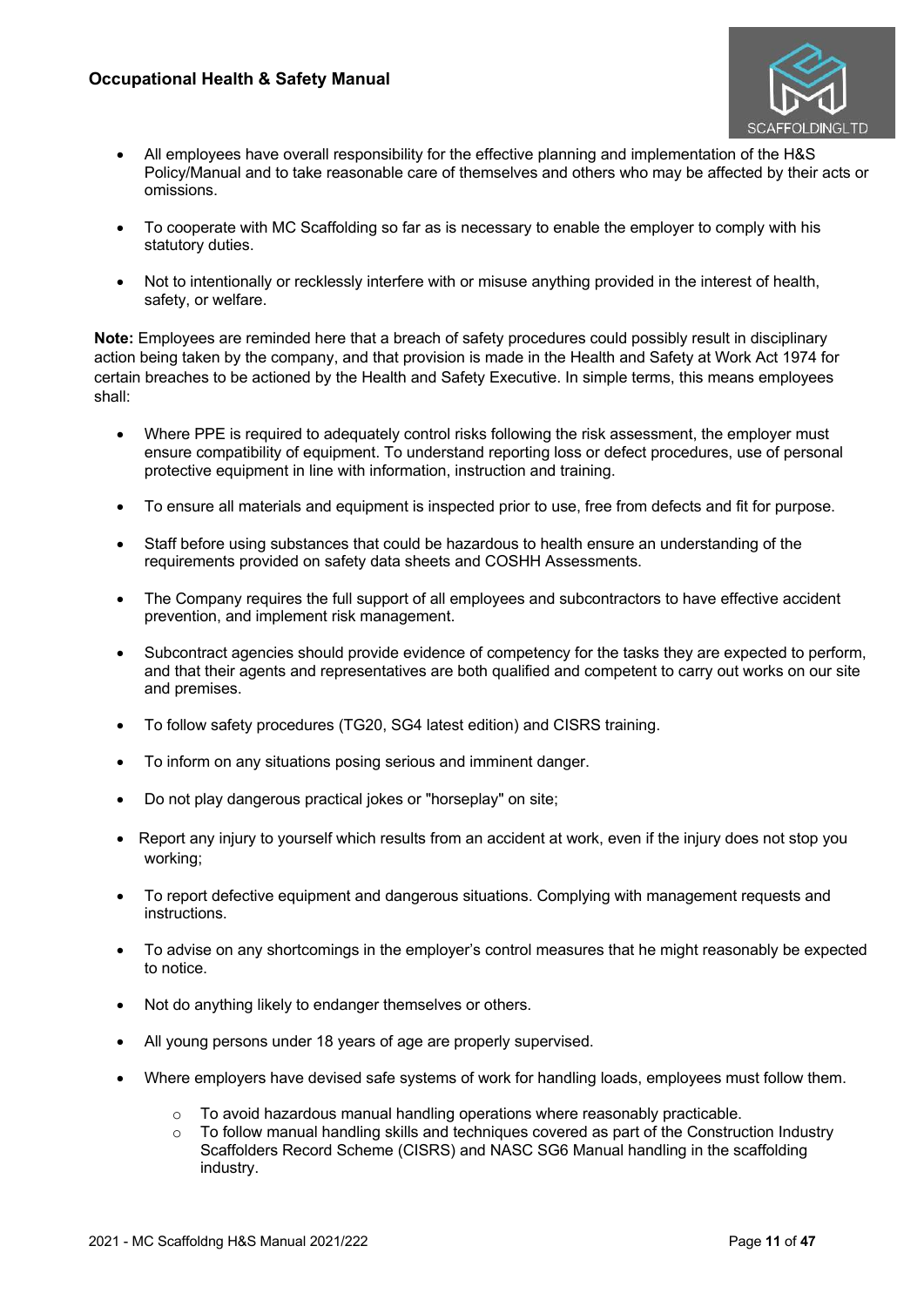

### **2.2.8 Contract/ agency workers**

**Note:** MC Scaffolding does not currently employ agency workers; however, the following section has been added if MC Scaffolding require agency labour in the future, the use of which will be strictly controlled.

- 1. Subcontract agencies should provide evidence of competency for the tasks they are expected to perform, and that their agents and representatives are both qualified and competent to carry out works on our site and premises.
- 2. Subcontract/agency labour is bound by the same rules as direct labour and is required to carry out work in accordance with the MC Scaffolding's Safety Management System.

### **Managers should ensure that:**

- 3. Arrangements are in place to ensure that contract/ agency workers are acquainted with and adhere to the Company Safety Management System and any other procedure or special instructions, which may be in force relevant to specific operations.
- 4. A copy of the Safety Management System and other relevant information is made available to the subcontractor upon acceptance of the terms and conditions of the contract agreement. Further copies will be made available, including any revisions or additions to its contents.
- 5. Managers will ensure through structured meetings that contract and agency workers understand our procedures or specific work methods.
- 6. Adequate supervision complements the provision of information, instruction and training in ensuring that the Company Safety Management System is effectively implemented and developed. Subcontract/agency labour will therefore be supervised to the same degree as direct labour.
- 7. Subcontractors working at Company locations, carrying out maintenance work, etc., must provide risk assessments and method statements (if applicable) for the works being carried out. The levels of training required for using any plant or equipment to be consistent with that applied to employees working directly for the Company.

# **2.2.9 Company Vehicle Drivers**

Only persons who have been appointed by the Director may drive company vehicles. All authorised drivers must provide a copy of their driver's licence (a copy of the driver's licence will be retained in the personnel file). Driver's licenses may be checked periodically.

### **Authorised company vehicle drivers must**:

- Obey the Highway Code at all times and behave with respect to other road users and pedestrians and drive safely at the correct speed limit.
- Ensure their vehicle is maintained in accordance with the manufacturers recommended service intervals.
- Carry out daily vehicle checks, and Report/record any defects immediately and arrange repairs accordingly.
- Check oil, water and tyre pressure regularly, i.e. weekly.
- Clean the vehicle regularly.
- Not overload the vehicles or carry more passengers than the vehicle is rated for.
- Adhere to the highway legislation as the driver is responsible for all enforce action e.g. fines, endorsements etc.
- Carry company vehicle insurance details in case of an accident
- Report all accidental damage to the company immediately and complete all necessary insurance paperwork promptly.
- Plan all journeys to allow sufficient time for breaks e.g. plan a break every 2 hours. Do not drive when tired.
- Avoid making mobile phone calls whilst driving. Only use mobile phones with hands free kits.
- The employee must ensure that passengers are protected against the discomfort of tobacco smoke.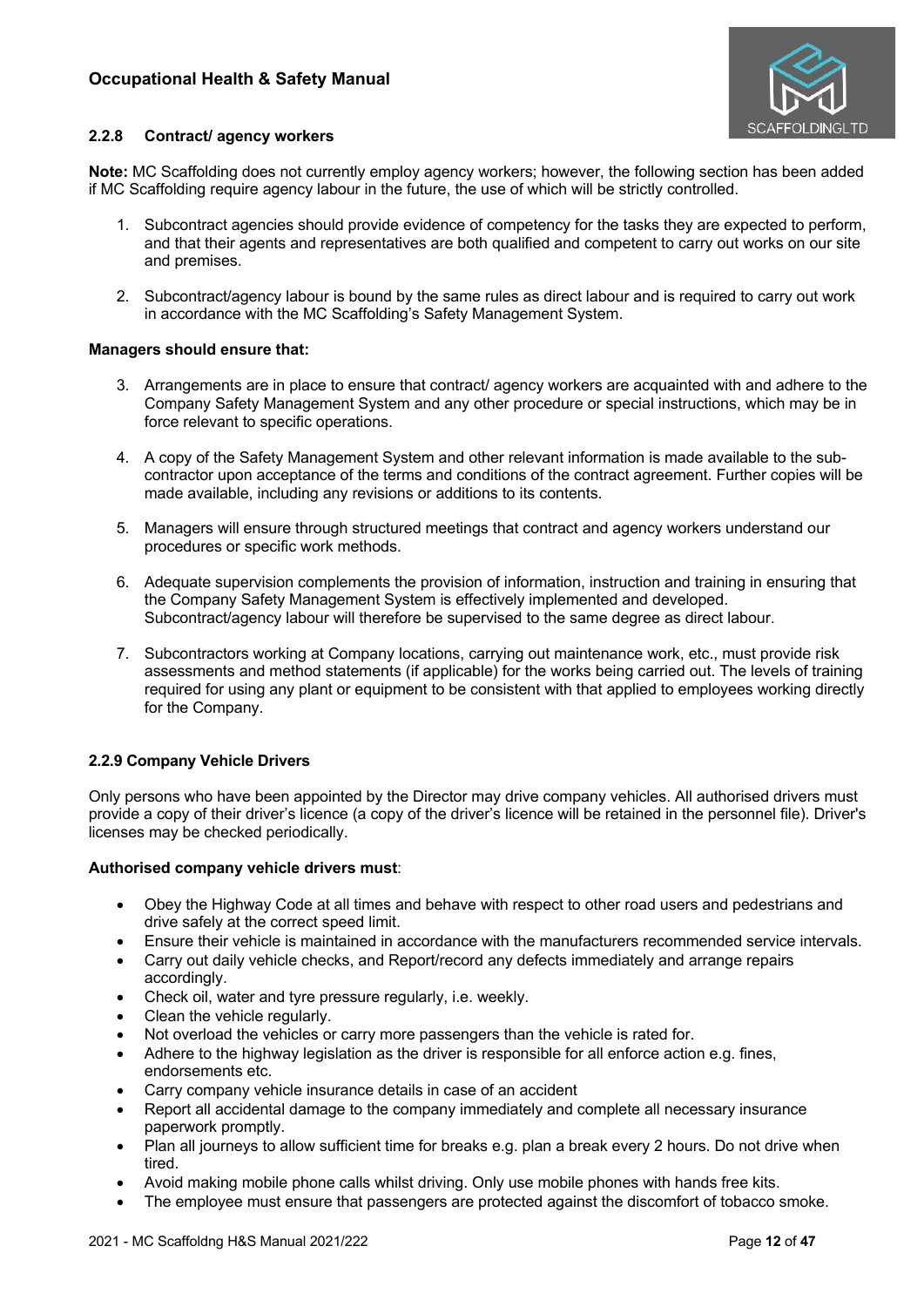

# **2.2.10 Managing Refusal to Work on Grounds of Health and Safety**

The company recognises that all staff, however employed has the responsibility to take reasonable care of themselves. The refusal to work on grounds of health and safety the objective is to remove employees' fear of disciplinary action, or being disadvantaged in any way, if they refuse to work on the grounds of health and safety and thereby encourage the identification of unsafe acts and conditions.

### **Arrangements for investigating refusals to work due to safety concerns**

- Operative refuses to carry out a task due to concerns that the task is unsafe;
- He reports this to his immediate supervisor;
- The supervisor will investigate the concern with the operative and refers to the risk assessment and method statement to identify if they are suitable. The supervisor and the operative will discuss the concern and hopefully identify a safe method to complete the task;
- Where the operative continues to refuse to carry out the task, the supervisor will call for assistance from the supervisor and the company H&S consultant . They will again discuss the concern with the operative and refer to the risk assessment and method statement to identify if they are suitable and hopefully identify a safe method to complete the task;
- At this point the safety advisor will record the concern and the outcome of the investigation (on the Refusal to Work Form if required);
- Where the operative's safety concern is justified the safety advisor will stop the task until a new safe system of work is provided to the operative;
- Where the operative's safety concern is not justified and the safety officer will record the fact on the investigation report and instruct the supervisor to recommence the task;
- If the operative continues to refuse to carry out the task due to his opinion that it is unsafe, he will be reallocated another task;
- If the company considers the operative's refusal to work as unreasonable or malicious then normal company disciplinary procedures will be followed.

### **Record Keeping**

Records will be kept by the following:

- Employee concern record;
- Investigation reports;
- Statements:
- Employee disciplinary hearings.

**Note:** the internal incident and the investigation form will be passed onto the Director for his information and comment. The incident will also be raised at the next safety meeting.

### **2.2.11 Health and Safety Committees**

The company will work in compliance with legislation and the safety guidance produced by the NASC, SG20 Consultation with the workforce.

### **2.2.12 Health and Safety Support**

The Company employs the services of an independent safety, health environmental and quality (SHEQ) consultants to provide professional assistance and guidance to support the line-management and Admin team. They, together with support from MC Scaffolding's admin team are appointed as competent advisors and help discharge the Company's duties under Regulation 7 of the Management of Health and Safety at Work Regs 1999.

They are also responsible for keeping the Company up to date with developments in occupational health and safety, new and changing health and safety legislation, case law, and best practice.

### **2.2.13 Temporary Works Coordination**

MC Scaffolding's Site Managers are responsibe for ensuring all scaffolds are erected to a recognised configuration or design. They will act as Temporary Works Coordinators and arrange all necessary design (and where required, will arrange specialist design/temporary works advice).

Construction (Design and Management) Regulations 2015: All persons with design responsibilities will be required to comply with their duties placed on them under the CDM Regulations 2015 and requirements placed on them by the principal designer and the Client.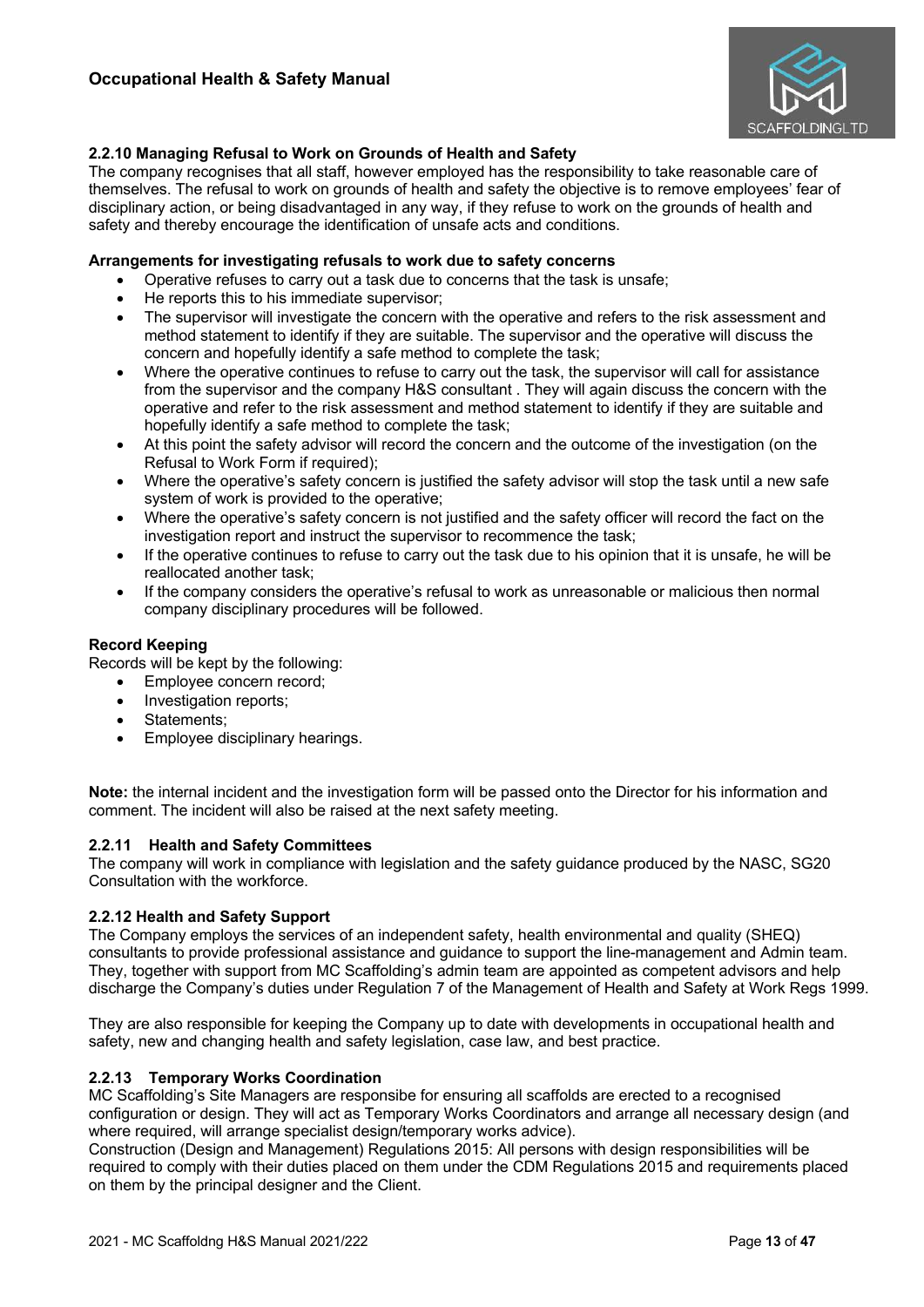

# **Temporary Works**

This section is to provide an outline of the requirements of 'The Construction (Design and Management) Regulations 2015, British Standard BS5975. Temporary works provide engineered solutions for scaffolding, or NASC TG20 or systems manual provides standard solutions.

**Note:** most of the company's works are covered by the system scaffolding manual, but this section covers those instances where design is required.

There are six steps to temporary works to enable MC Scaffolding to comply and the client to manage temporary works:

- 1. Appoint competent designers/installers/inspectors and coordinators where required (please note that the Contracts/Depot Manager will generally act as co-ordinator);
- 2. Define Temporary Work requirements at the design stage and initiate Temporary Works Register where required;
- 3. Provide documentary evidence of Temporary Works design and control where required;
- 4. Inspect and maintain to ensure fitness for purpose throughout the period that the Temporary Works are in place;
- 5. Review Temporary Works design whenever there is a change in requirements and update Register.

# **Scaffold Design**

MC Scaffolding recognises that all scaffolding will be provided in compliance with the Work at Height Regulations 2005, and the relevant British and European Standards.

Any scaffold structure requiring design input (e.g. special structures) will be subject to a design risk assessment. Calculations will be made by a suitably competent Design Engineer and drawings produced. Any significant hazards or hazardous work sequences that cannot be designed out will be detailed in the drawing in text also, where appropriate within MC Scaffolding specific method statement and risk assessment which will be kept available for the use of persons concerned in the assembly, use, dismantling or alteration of scaffolding until it has been dismantled.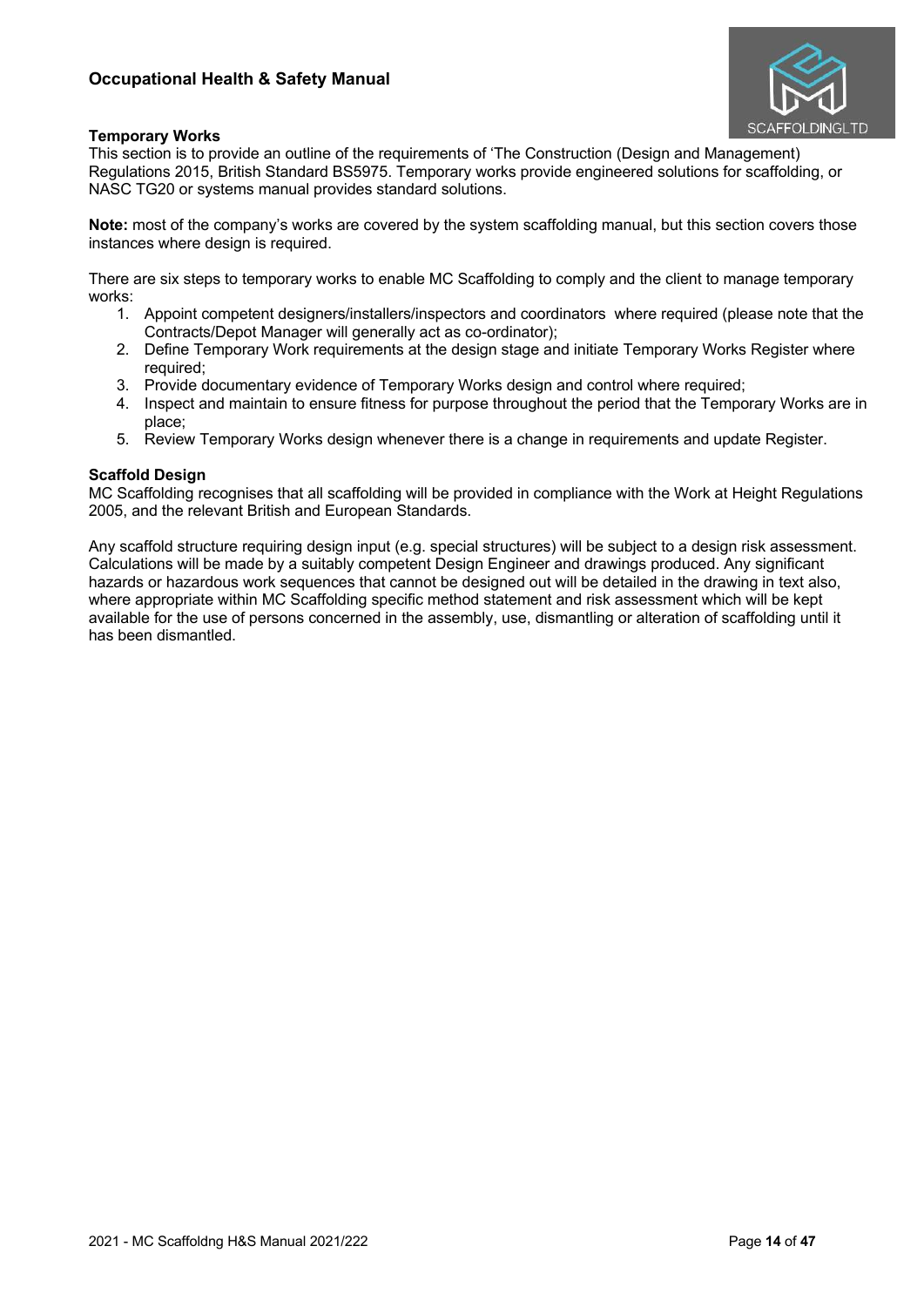

# **3.0 Planning (Plan)**

# **3.1 Training and Competency**

MC Scaffolding recognise its general duty to employees under section 2 (2) c of the Health and Safety at Work etc. Act 1974 to provide all necessary information, instruction, training, and supervision. To this end the company continually assesses the competency level of all staff, and where applicable subcontractors, to ensure that they are competent to fulfil their position within the company, and to carry out work safely.

All scaffolders must hold a CISRS/CSCS card to the appropriate level (e.g. Advanced Scaffolder, Scaffolder, Trainee Scaffolder or Scaffolding Labourer) with touchscreen test set as minimum standard for labourers (after which a COTS course will be arranged and CISRS Labourer Card).

MC Scaffolding will ensure that all employees are briefed on and understand the requirements of NASC Safety Guidance SG4 (current edition) 'Preventing falls in scaffolding operations'.

MC Scaffolding will ensure that NASC Guidance is followed at all times and scaffolders are competent (e.g. a minimum of one scaffolder in a gang must be trained in accordance with the manufacturer's instructions, ideally the CISRS System Scaffold Product Training Scheme (SSPTS) for the particular product used).

# **3.1.1 Induction Training**

The company will work in compliance with legislation and the safety guidance produced by the NASC, SG22 Induction training.

# **3.1.2 ID Checks for All Employees and Migrant Workers**

MC Scaffolding has drafted this policy to ensure compliance with the requirements of UK's immigration laws and to state our commitment to provide a safe working environment for employees and contractors whose first language is not English.

At induction all employees will be required to supply proof of right to work in the UK.

The Director will be responsible for ensuring that this policy is implemented throughout the company and that safe working environment is achieved and maintained at all times. Where there is a risk to the safety of non-English speaking persons under their control the appropriate control measures are adopted.

# **Record keeping**

• The copies will be filed in the individual's Personnel Files.

# **Ensuring Safety**

The company will ensure the health & safety of migrant workers under their responsibility by:

- Providing information, instruction, training and supervision and making sure all workers can understand it.
- Ensuring migrant workers have the necessary knowledge and skills to do the work for which they have been employed, competently and safely;
- Ensuring workers understand that the company or employment agency/business or other labour provider has responsibilities for their health and safety;
- Providing literature in their native language;
- Providing translators for groups of workers were required;
- Monitoring this procedure for its compliance with line management.

# **3.1.3 Further Training is identified at the induction stage**

- Basic accident prevention techniques and causation and consequences of accidents to be understood by staff.
- All sites based staff will receive specific on-site training, relating to safe systems of work & safe working practices of the project via risk & method statement induction.
- Reinforcement training will be required at appropriate intervals, which will depend on the observation of the workforce (Training needs assessment) Toolbox talks.
- In-house training needs shall be reviewed annually by management and advised by our H&S consultants to ensure the training needs analysis provides for both the needs of the individual and the requirements of the company to meet current industry standards.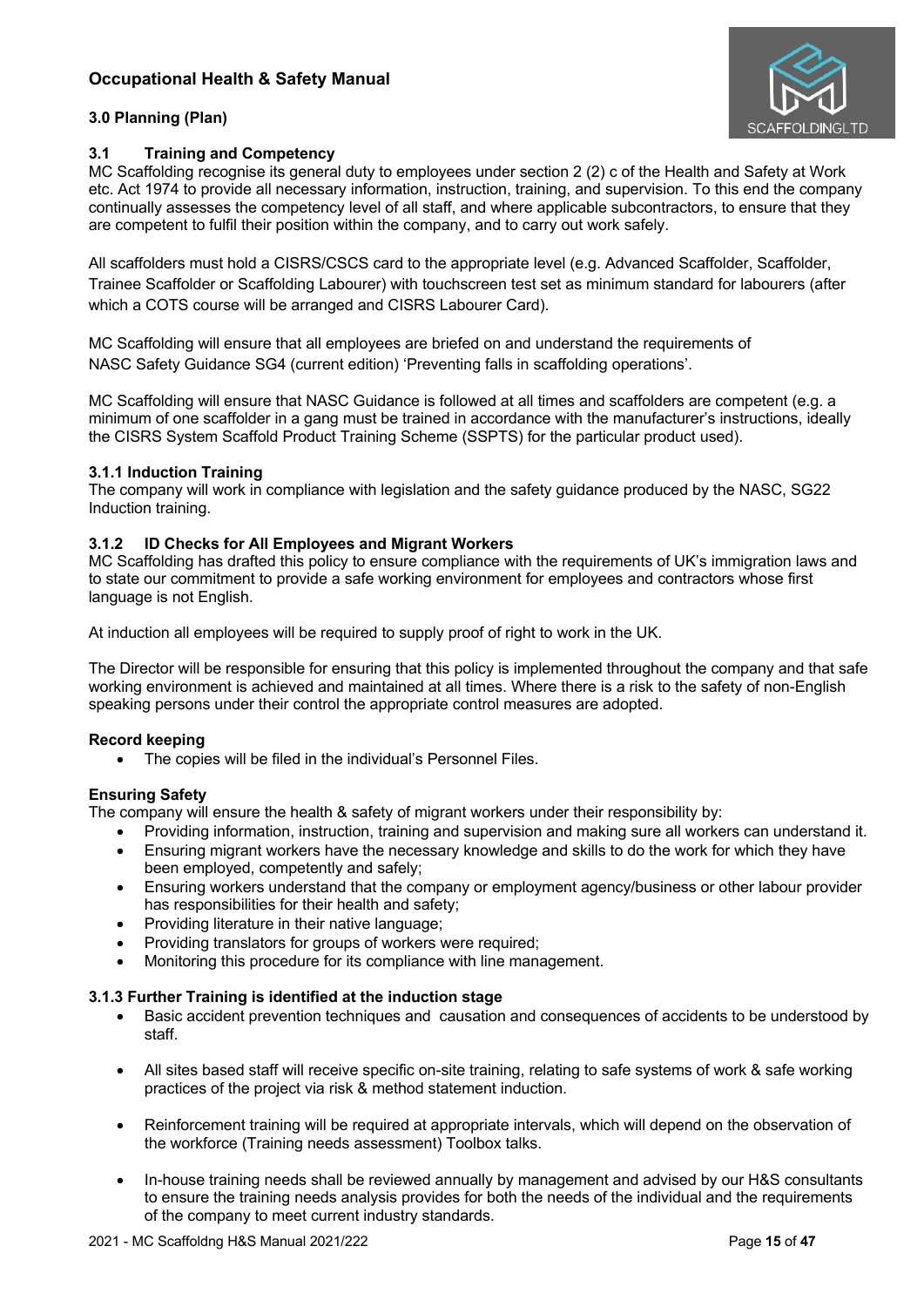

• The induction shall include roles or responsibilities, briefing to company rules, and procedures. The induction must include NASC SG4: current for fall prevention, TG20: current for tube and fitting scaffolds, and SG6: current for manual handling and any other relevant information.

# **3.1.4 Modular Training (Tool Box Talks)**

Modular training in the form of toolbox talks is used to help increase, and maintain general levels of health and safety awareness including maintaining, and developing personal key skills.

The Director and Manager can establish their own frequency of toolbox talks, as necessary. However, every operative must receive at least one toolbox talk per calendar month, covering a specific topic, as a minimum. A schedule of monthly toolbox talk topics must be prepared for a six month period. Additional general toolbox talks are a useful medium for general day to day communication of information such as sharing accident learning or introducing best practice. A record of attendance must be kept, with the signature of each attendee.

### **3.2 Risk Assessment**

### **Introduction**

The company will work in compliance with legislation and the safety guidance produced by the NASC, SG7 Risk Assessments & Method Statements.

### **3.2.1 Planning for risk assessments**

Risk assessment should be a well-planned and systematic process designed to consider all work activities and situations. In order for any assessment to be successful. It should not be restricted to a purely desktop exercise as it is the actual work activity which needs to be addressed.

The competent person's risk assessment based on a 'theoretical' understanding of the work activities, will be far more successful and will save time during the assessment process, and sufficient time should always be allocated to this stage of the process. There are a number of approaches to undertaking assessments, each with its own merits, and the competent person consideration should therefore be given to deciding what activities will form the basis of the assessment.

### **3.2.2 Generic risk assessment**

Risk assessments should be specific to an individual work activities. Ideally, they should also be site-specific to ensure that all risks are adequately assessed at each work location. If the work activities are similar, the process of individually assessing each of those activities at every site can prove a daunting task, if not a wasteful exercise. The competent person may therefore find it useful to carry out a generic risk assessment that covers activities on a group basis. This could take the form of assessing a group of similar activities such as constructing basic independent access scaffold in accordance with SG4, and TG20 current, or loading and unloading materials, or assessing a single activity that occurs at several locations, example raising and lowering materials by rope and wheel.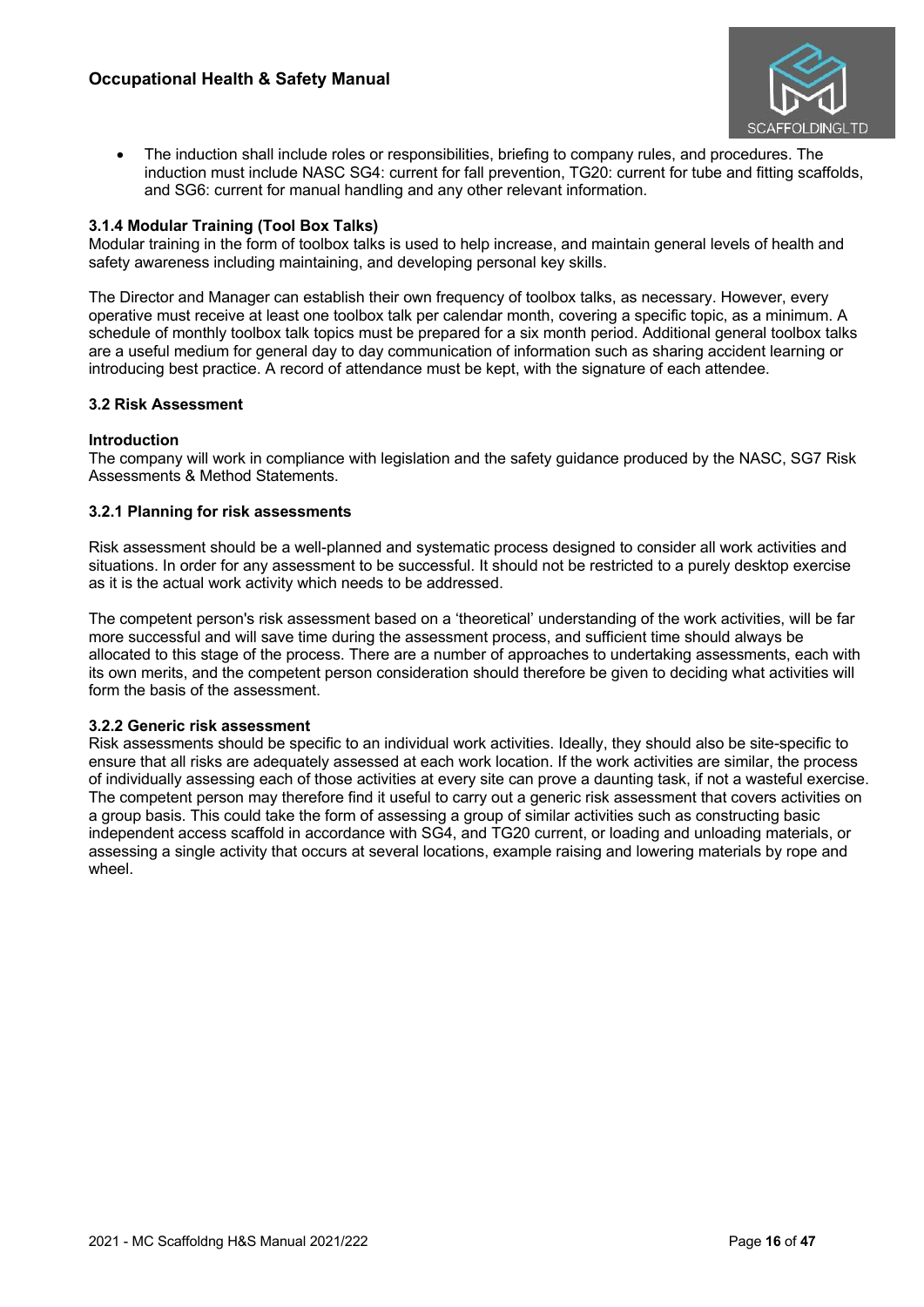

### **3.2.3 Scaffolding Technical Performance Standards**

**Note:** the company works all in compliance with all applicable legislation, British Standards, HSE Guidance and NASC Guidance Documents with the main ones detailed below, and Risk Assessments will consider the following health & safety documents:

| Serial                                                                                                                         |                                                                                                                                                                                                                                                                                                                                 | Serial                                            |                                                                                           |
|--------------------------------------------------------------------------------------------------------------------------------|---------------------------------------------------------------------------------------------------------------------------------------------------------------------------------------------------------------------------------------------------------------------------------------------------------------------------------|---------------------------------------------------|-------------------------------------------------------------------------------------------|
| <b>Number</b>                                                                                                                  | <b>Title of Guidance</b>                                                                                                                                                                                                                                                                                                        | Number                                            | <b>Title of Guidance</b>                                                                  |
| TG1                                                                                                                            | No longer used - currently being updated                                                                                                                                                                                                                                                                                        | SG1                                               | Control of Substance Hazardous to Health in Scaffolding<br>(COSHH)                        |
| TG <sub>2</sub>                                                                                                                | No longer used - currently being updated                                                                                                                                                                                                                                                                                        | SG <sub>2</sub>                                   | Asbestos Licences and Ancillary Work Involving the Scaffolding<br>Contractor              |
| TG3                                                                                                                            | Erection, Use and Dismantling of Temporary Rubbish Chutes on<br>Scaffolding                                                                                                                                                                                                                                                     | SG <sub>3</sub>                                   | Earthing of Scaffolding Structures                                                        |
| TG4                                                                                                                            | Anchorage Systems for Scaffolding                                                                                                                                                                                                                                                                                               | SG4                                               | Preventing Falls in Scaffolding operations (Management<br>Guide)                          |
| TG5                                                                                                                            | Timber scaffold boards - An introduction to the revised standard<br>BS2482:2009                                                                                                                                                                                                                                                 | SG <sub>5</sub>                                   | Overhead power sources                                                                    |
| TG6                                                                                                                            | Care and maintenance of scaffold boards                                                                                                                                                                                                                                                                                         | SG <sub>6</sub>                                   | Manual Handling in the Scaffolding Industry                                               |
| TG7                                                                                                                            | <b>Scaffold Board Nailplates</b>                                                                                                                                                                                                                                                                                                | SG7                                               | Risk Assessments & Method Statements                                                      |
| TG8                                                                                                                            | Fire Damage                                                                                                                                                                                                                                                                                                                     | SG8                                               | Reporting of Accidents Procedure                                                          |
| TG9                                                                                                                            | Guide to the design and construction of temporary roofs and<br>buildings                                                                                                                                                                                                                                                        | SG9                                               | Use, Inspection and Maintenance of Lifting Equipment in the<br>Scaffolding Industry       |
| <b>TG10</b>                                                                                                                    | Flame Retardant Treatments for Timber Scaffold Boards and Battens                                                                                                                                                                                                                                                               | SG10                                              | Requirements for the Use of Brickguards                                                   |
| <b>TG11</b>                                                                                                                    | Stress corrosion cracking in high tensile and alloy steels                                                                                                                                                                                                                                                                      | <b>SG11</b>                                       | Noise                                                                                     |
| <b>TG12</b>                                                                                                                    | Tying down of scaffold boards                                                                                                                                                                                                                                                                                                   | <b>SG12</b>                                       | Document not in system                                                                    |
| <b>TG13</b>                                                                                                                    | Non-Standard Boarded Platform                                                                                                                                                                                                                                                                                                   | <b>SG13</b>                                       | Health Surveillance in Scaffolding                                                        |
| <b>TG14</b>                                                                                                                    | Supplementary Couplers and Check Couplers                                                                                                                                                                                                                                                                                       | <b>SG14</b>                                       | Safety Nets                                                                               |
| <b>TG15</b>                                                                                                                    | No longer used                                                                                                                                                                                                                                                                                                                  | <b>SG15</b>                                       | Drugs and Alcohol at Work                                                                 |
| <b>TG16</b>                                                                                                                    | Anchoring to the Ground                                                                                                                                                                                                                                                                                                         | SG16                                              | Management of Fall Protection Equipment                                                   |
| <b>TG17</b>                                                                                                                    | Identification of BS EN74 Scaffold Fittings                                                                                                                                                                                                                                                                                     | <b>SG17</b>                                       | Document incorporated in SG16                                                             |
| <b>TG18</b>                                                                                                                    | No longer used                                                                                                                                                                                                                                                                                                                  | <b>SG18</b>                                       | Welfare Facilities for the Scaffolding Contractor                                         |
| <b>TG19</b><br><b>TG20</b>                                                                                                     | No longer used<br><b>Operations Guide and Designers Guide</b>                                                                                                                                                                                                                                                                   | <b>SG19</b><br><b>SG20</b>                        | A Guide to Formulating a Rescue Plan                                                      |
|                                                                                                                                |                                                                                                                                                                                                                                                                                                                                 |                                                   | Consultation with the Workforce                                                           |
| <b>Statutory Instruments</b>                                                                                                   |                                                                                                                                                                                                                                                                                                                                 | SG21                                              | <b>Entry into Confined Spaces</b>                                                         |
|                                                                                                                                |                                                                                                                                                                                                                                                                                                                                 |                                                   | <b>Induction Training</b>                                                                 |
| The Employers Liability (Compulsory Insurance) Regulations 1969                                                                |                                                                                                                                                                                                                                                                                                                                 | <b>SG23</b>                                       | Document not in system                                                                    |
| The Health and Safety at Work etc. Act 1974<br>The Health and Safety (First Aid) Regulations 1981                              |                                                                                                                                                                                                                                                                                                                                 | <b>SG24</b>                                       | Document now incorporated in SG7                                                          |
|                                                                                                                                | The Electricity at Work Regulations 1989.                                                                                                                                                                                                                                                                                       |                                                   | Access and Egress from Scaffolds                                                          |
| The Personal Protective Equipment at Work Regulations 1992                                                                     |                                                                                                                                                                                                                                                                                                                                 | <b>SG26</b>                                       | <b>Scaffolding &amp; Hoists</b>                                                           |
| The Health and Safety (safety signs and signals) Regulations 1996                                                              |                                                                                                                                                                                                                                                                                                                                 |                                                   | Temporary edge protection on open steelwork                                               |
| The Health and Safety Consultation with Employees Regulations 1996<br>The Provision and Use of Work Equipment Regulations 1998 |                                                                                                                                                                                                                                                                                                                                 | <b>SG28</b>                                       | Safe system of work for scaffolding associated with timber<br>frame building construction |
|                                                                                                                                |                                                                                                                                                                                                                                                                                                                                 | <b>SG29</b>                                       | Internal Edge Protection on Scaffold Platforms                                            |
|                                                                                                                                | The Health & Safety (Display Screen Equipment) Regulations 1992                                                                                                                                                                                                                                                                 | <b>SG30</b>                                       | <b>Working from Vehicles</b>                                                              |
|                                                                                                                                | The Construction (Design and Management) Regulations 2015.                                                                                                                                                                                                                                                                      | SG31                                              | Management of Slips, Trips and Falls                                                      |
|                                                                                                                                | The Lifting Operations and Lifting Equipment Regulations 1998                                                                                                                                                                                                                                                                   | <b>SG32</b>                                       | Guidance on the provision of inside board brackets                                        |
|                                                                                                                                | The Noise at Work Regulations 2005.<br>The Work at Height Regulations 2005                                                                                                                                                                                                                                                      | <b>SG33</b>                                       | Guide to the construction of scaffold loading bays and<br>loadbearing platforms           |
|                                                                                                                                | The Control of Vibration at Work Regulations 2005                                                                                                                                                                                                                                                                               | <b>SG34</b>                                       |                                                                                           |
| The Control of Substances Hazardous to Health Regulations 2002 as amended<br>The Control of Asbestos Regulations 2012.         |                                                                                                                                                                                                                                                                                                                                 | <b>SG35</b>                                       | Handover of Scaffold Structures                                                           |
| The Health and Safety (Information for Employees) Regulations 1989.                                                            |                                                                                                                                                                                                                                                                                                                                 |                                                   |                                                                                           |
|                                                                                                                                | The Smoke Free Premises Regulations 2007.                                                                                                                                                                                                                                                                                       |                                                   |                                                                                           |
|                                                                                                                                |                                                                                                                                                                                                                                                                                                                                 |                                                   |                                                                                           |
|                                                                                                                                |                                                                                                                                                                                                                                                                                                                                 |                                                   | Unauthorised modifications to scaffolds                                                   |
| Health and Safety Offences Act 2008.<br>The Reporting of Injuries, Diseases and Dangerous Occurrences Regulations 2013         |                                                                                                                                                                                                                                                                                                                                 |                                                   |                                                                                           |
|                                                                                                                                | This is not an exhaustive list.<br>The Manual Handling Operations Regulations 1992.<br>The Management of Health and Safety at Work Regulations 1999<br>The Workplace (Health, Safety and Welfare) Regulations 1992<br>The Regulatory Reform Fire Safety Act 2005.<br>The Corporate Manslaughter and Corporate Homicide Act 2007 | <b>SG22</b><br><b>SG25</b><br><b>SG27</b><br>SG36 | Guidance on protection of the public                                                      |

*Note: this SMS will not necessarily reviewed and revised simply because any of the stated standards have been updated.*

# **3.2.4 Specific risk assessment**

There will often be occasions, particularly where there are multiple-site operations, where either work method differs from those on which generic assessments are based or where no generic assessment exists. In these instances 'local' assessments will need to be undertaken.

It is often the case that the Contract manager, supervisors are tasked with identifying such work activities and assessing the risk. It is important to ensure that the person undertaking the assessment is competent to do so. Such assessments need to be fed into a task specific risk assessment so that a degree of corporate control is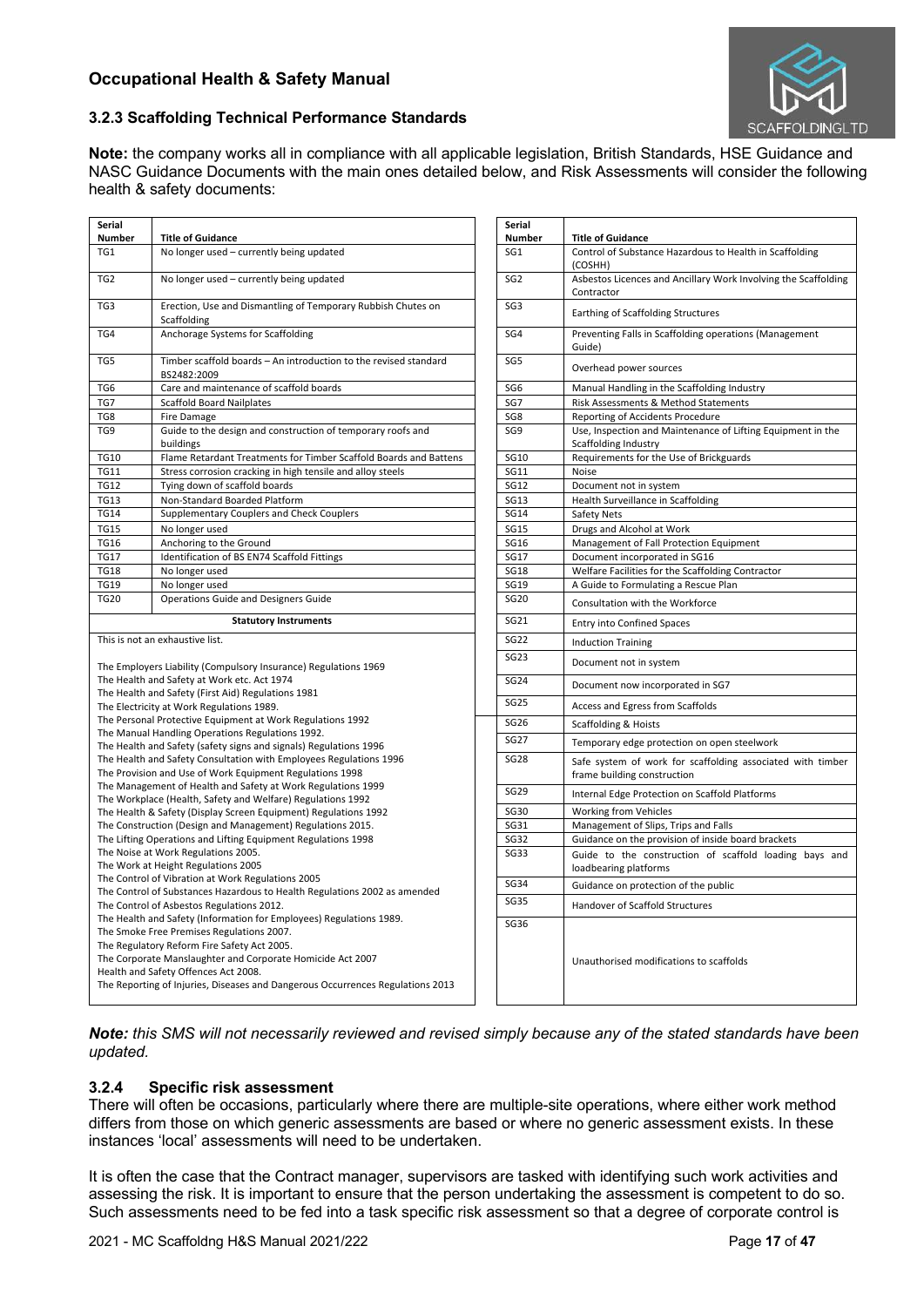

exercised over the process. It can also highlight areas where further generic assessments can be undertaken. Central control also allows for review periods to be monitored with reminders being sent out at the appropriate time. It is also important to ensure that such locally produced assessments have a degree of site ownership by the onsite competent person.

### **3.2.5 Dynamic risk assessment**

MC Scaffolding will use either client DAB's (Dynamic Assessment Briefings) or use the RAMS book to dynamically risk assess the project where required.

#### **Managers and Supervisors' Duties**

Managers or supervisors must ensure:

- 1. Assessments are carried out and where relevant records are kept;<br>2. Control measures introduced as a result of assessments are imple
- 2. Control measures introduced as a result of assessments are implemented and followed;<br>3. Employees are informed of the relevant results and provided with necessary training:
- Employees are informed of the relevant results and provided with necessary training;
- 4. Any injuries or incidents lead to a review of relevant assessments;<br>5. Employees always adhere to safe systems of work:
- Employees always adhere to safe systems of work;
- 6. Safety arrangements are regularly monitored and reviewed;
- 7. Employees identified by the assessment as being at risk are subject to appropriate health surveillance;
- 8. Special arrangements are made, where necessary, for vulnerable persons.

### **Employees' Duties**

Employees must ensure:

- 1. They report to management (in confidence) any personal conditions which may put them at greater risk when carrying out work activities;
- 2. They comply with all instruction and training;<br>3. Their own health and safety is not put at risk
- Their own health and safety is not put at risk when carrying out work activities;
- 4. They use equipment and machinery in accordance with instruction and training;
- 5. Any problems relating to their work activities are reported to a responsible person, along with any shortcomings they believe exist in the arrangements made to protect them.

#### **Information and Training**

Suitable information, instruction and training will be provided to all persons involved in the risk assessment process.

Any specific information, instruction and training needs identified will be provided. A responsible person will also regularly review training needs and refresher training will be provided at reasonable intervals.

### **3.3 Occupational Health**

### **3.3.1 Asbestos**

The objective of this policy is to prevent any harmful asbestos exposure to employees and any other persons who could be affected by the company operations where asbestos is present. The company will work in compliance with legislation and the safety guidance produced by the NASC, SG2 Asbestos.

### *The company currently do not undertake any asbestos scaffolding ancillary works to erect, alter, and dismantle within the vicinity of ACMs (which require an Asbestos Ancilliary licence).*

The company does recognises the first stage in the management of asbestos in buildings is to ensure that, so far as is reasonably practicable, the presence of asbestos in the workplace is correctly and professionally identified by Refurbishment and Demolition surveys. This will require the preparation of a detailed asbestos register and building plan providing comprehensive survey of the interior and exterior of the building and its plant and equipment.

The company shall ensure that adequate information, instruction and training has been given to those employees who are, or who are liable to be exposed to asbestos, or who supervise such employees. This will ensure that they are aware of the properties of asbestos and its effects on health, including its interaction with smoking the types of products or materials likely to contain asbestos.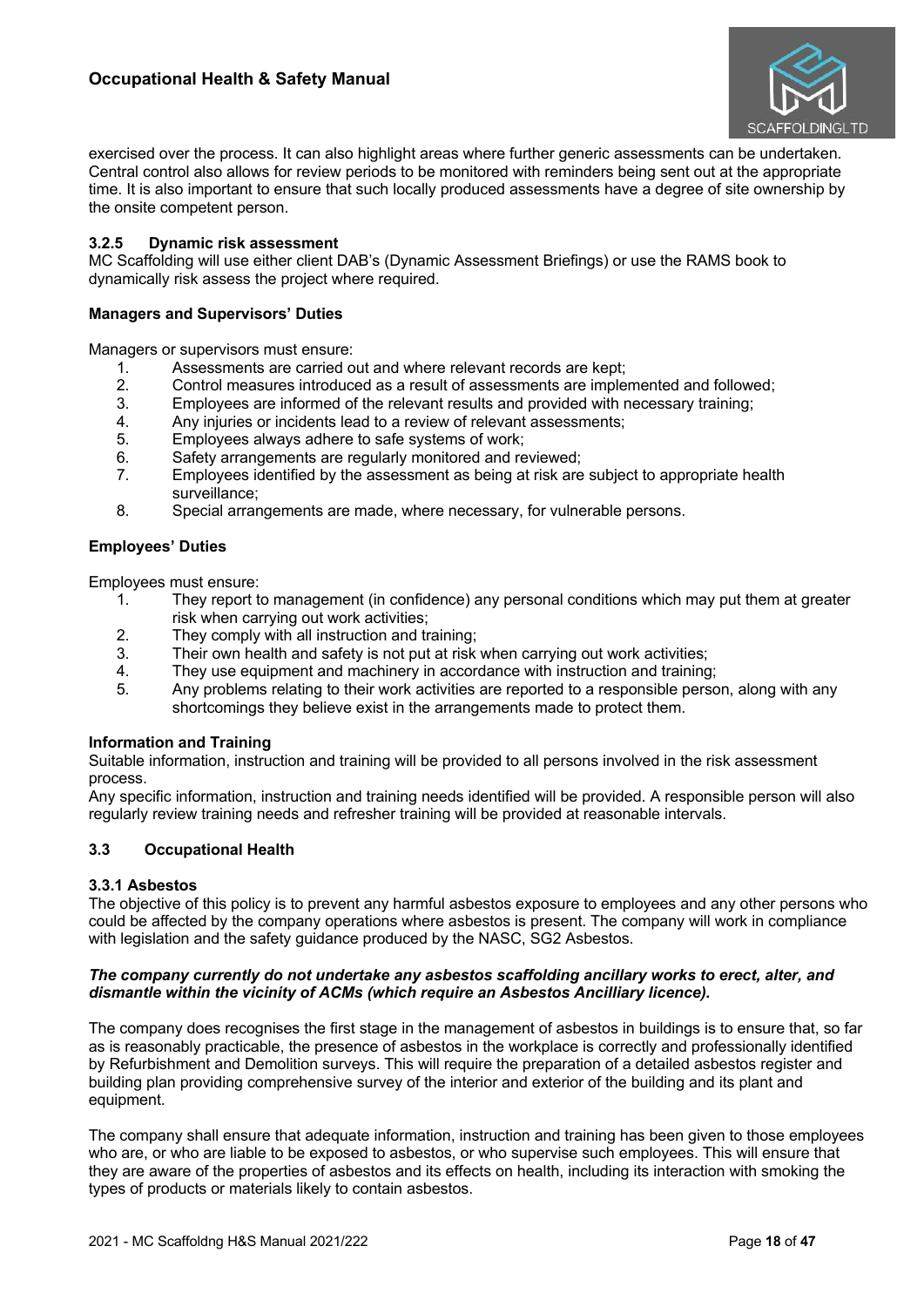

The company is aware that asbestos awareness training supported by regular toolbox talk is required to be given to employees whose work could potentially expose them to asbestos. In particular, to all demolition, and refurbishment projects or those workers at risk of becoming exposed buildings that contain ACMs.

### **3.3.2 Hazardous Substances**

The company will work in compliance with legislation and the safety guidance produced by the NASC, SG1 COSHH.

### **3.3.3 Health Surveillance & Screening**

The company will work in compliance with legislation and the safety guidance produced by the NASC, SG13 Health Surveillance in Scaffolding.

# **3.3.4 Manual Handling**

The company will work in compliance with legislation and the safety guidance produced by the NASC, SG6 Manual handling in the scaffolding industry.

### **3.3.5 Noise at work**

The company will work in compliance with legislation and the safety guidance produced by the NASC, SG5 Noise.

### **3.3.6 Vibration**

Vibration exposure from prolonged work with power hand held tools or equipment can have an adverse effect on the hands and arms of the user.

It is the purchasing policy of MC Scaffolding to ensure that the noise and vibration produced by work equipment are considered together with the price when new purchases are made with a view to lowering the risk when equipment is used. MC Scaffolding will endeavour to purchase equipment that is advanced in technology and equipped with vibration absorbing features.

Various forms of injury can be caused by not effectively controlling vibrating equipment, collectively known as hand arm vibration syndrome (HAVS). The best known condition is vibration white finger (VWF), which is a reportable disease.

MC Scaffolding will consider the risks of health from vibrating work equipment as part of the risk assessment process in accordance with the Provision of Work Equipment Regulation 1998.

The risk assessment process will look at the work activities and the staff undertaking them. Calculation of the employee's vibration exposure will be required which is always averaged over an 8-hour reference period. An exposure action value of 2.5 m/s2 is set at or above which an employer has to introduce control measures. An exposure limit value of 5 m/s2 is set at a level which should not be exceeded. The company risk assessment will have to be reviewed periodically by line management.

- To control the risk, by reducing high vibration levels tools and equipment, exposure times;
- To eliminate by seeking alternative ways of carrying out the task without using high vibration tools;
- To reduce risk by making sure that all new tools have vibration control built in; limiting the usage time to those recommended by the manufacturer or supplier; keeping all tools and machines in good working order;
- Isolation by job rotation;

All controls established must as a minimum requirement and are provided in accordance with those specified in the Control of Vibration at Work Regulations 2005.

- To provide information, instruction and training in the correct use of tools and equipment;
- Method statement and safe systems of work briefings;
- Recognition of early symptoms of injury;
- Arranging advice and routine health checks if the use of high vibration tools is unavoidable;
- Assessing exposure levels; keeping warm and dry; use of anti-vibration PPE.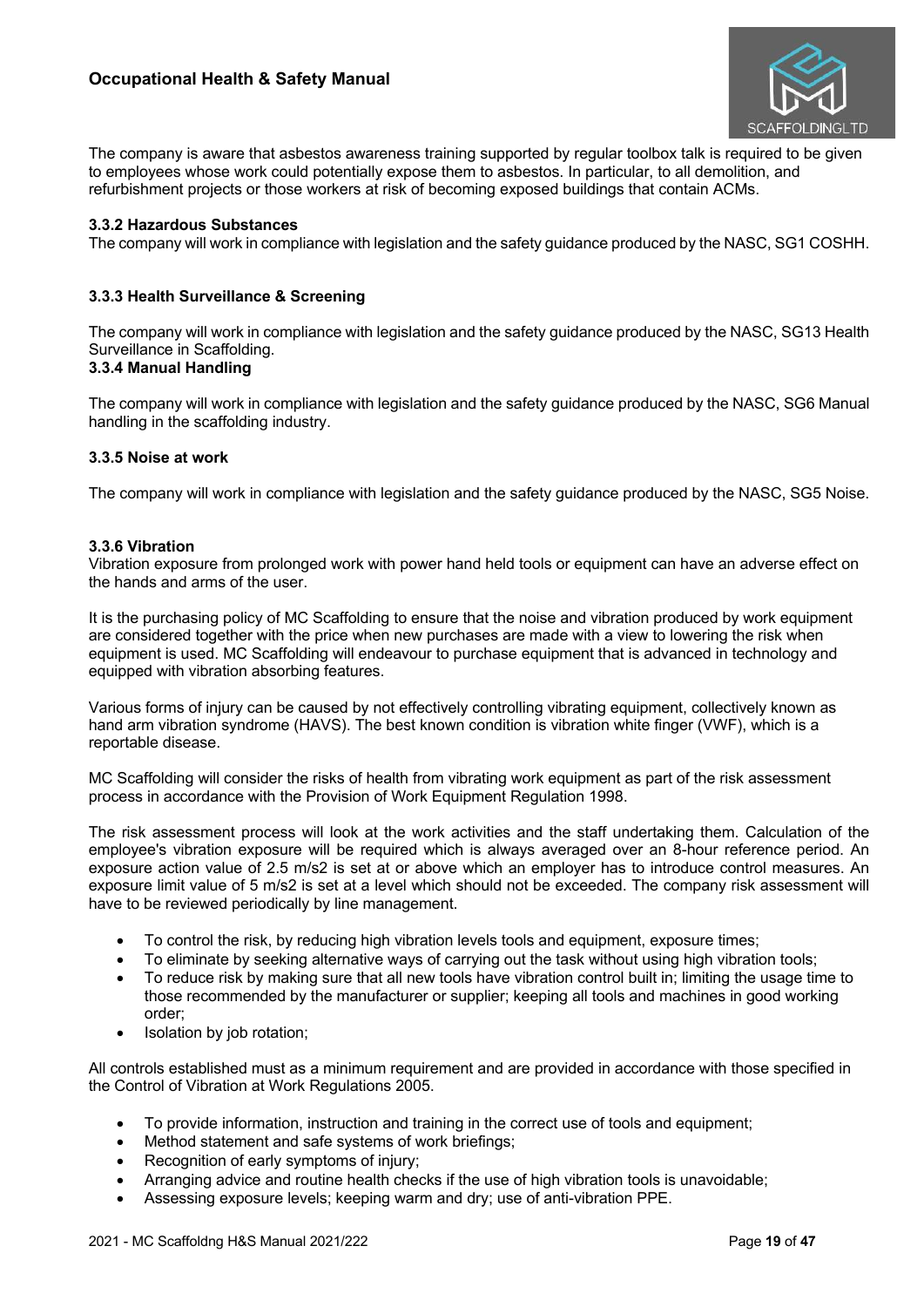

To ensure that operatives are aware of the effects of hand, arm vibration they will be provided with adequate information on the hazard and controls and given information in order to reduce the risk.

### **3.3.7 Smoking at Work**

The primary legislation concerning smoking in the workplace can now be found in the Health Act 2006 and subsidiary legislation. The legislation relating to smoke-free premises came into force on 1 July 2007.

It is the policy of MC Scaffolding to maintain a smoke-free workplace to protect employees from the effects of second-hand tobacco smoke and to ensure compliance with the Health Act 2006.

### **3.4 First Aid & Recording**

MC Scaffolding is committed to providing sufficient numbers of first-aid personnel to deal with accidents and injuries at work.

The company will provide information and training on first aid to employees to ensure that statutory requirements and the needs of the organisation are met.

Should employees have concerns about the provision of first aid, they should inform a responsible person so the organisation can investigate and rectify the situation if necessary.

#### **Arrangements First-aid personnel**

MC Scaffolding will ensure there are sufficient first-aid personnel within the workplace where required. MC Scaffolding will at tender stage decide with the client if MC Scaffolding are required to supply first aiders (or if they will be supplied by the client for the whole site).

### **First-aid boxes**

First-aid boxes will be provided within the workplace as required to ensure there are adequate supplies for the nature of the hazards involved. Only specified first-aid supplies will be kept. No creams, lotions or drugs, however seemingly mild, will be kept. First-aid kits of the appropriate size and type will be placed in strategic locations as indicated by a first-aid risk assessment. First-aid boxes will be maintained and restocked when necessary by authorised personnel. These personnel will be aware of the procedure for re-ordering supplies.

### **Portable first-aid kits**

Portable first-aid kits will be available for staff members required to work away from the normal workplace, where access to facilities may be restricted, such as:

- 1. work with potentially dangerous tools and machinery away from base location;
- 2. staff travelling abroad on business;
- 3. staff travelling in vehicles on a regular basis, eg sales executives or delivery personnel;
- 4. staff whose work takes them to isolated or remote locations;
- 5. staff participating in sporting or social events arranged or supported by the organisation.

### **Recording accidents**

MC Scaffolding require all accidents, however minor, to be recorded. MC Scaffolding provide an accident book at depots in which all incidents must be noted.

It is the responsibility of employees to ensure they complete an entry in the accident book as soon as possible after an injury. When the injured person is unable to enter an account into the accident book, the first aider or witness (where relevant) should do so. When an accident results in admittance to hospital or inability to continue working, the relevant manager must be informed immediately.

### **3.5 Accident Reporting & Investigation**

MC Scaffolding will investigate all accidents and incidents.

- 1. An accident is an unplanned event that causes injury to persons, damage to property or a combination of both.
- 2. A near miss is an unplanned event that does not cause injury or damage, but could do so.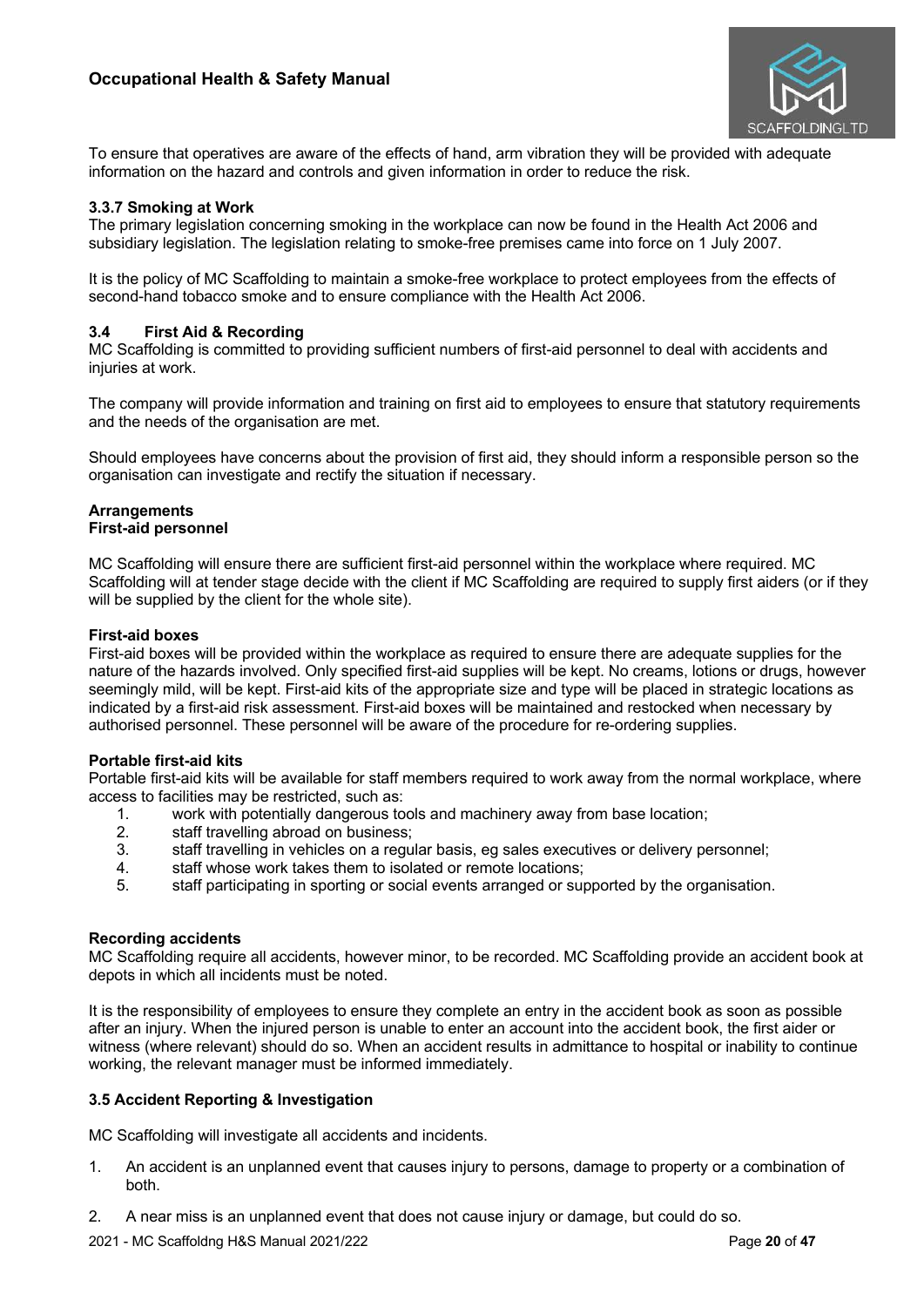

The person responsible for coordinating all incident reporting is the Safety Consultant.

### **The Accident Book**

All accidents resulting in personal injury must be recorded in the accident book. This is located in a central position at each of the depots and contains information that must be recorded under law.

Senior management to ascertain the nature of incidents that have occurred in the workplace will review the accident book regularly. This review will be in addition to an individual investigation of the circumstances surrounding each incident.

All near misses must also be reported to management as soon as possible so that action can be taken to investigate the causes and to prevent recurrence.

#### **Reporting Procedure: Employees**

In addition to an entry in the accident book, any accident or dangerous occurrence must be reported to a responsible person. Injuries which occur whilst carrying out work duties off-site must be reported in the same way and the occupier of the site should be advised accordingly.

If an injury renders an employee unable to make an entry in the accident book, a witness or someone who is able to enter an account of the incident should make the entry. The employee's account must be entered as soon as possible after the event.

Employees must ensure that they are aware of the location of the accident book.

All accidents and near misses must be recorded, however minor. Unless the organization is informed of these incidents, it will be unable to take remedial action.

A first aider may deal with the injury or an appointed person should take control of the situation.

However, if an emergency arises, medical assistance, e.g. an ambulance, must be called at the first opportunity. Any incident involving an emergency must be reported to senior management immediately.

Where an accident results in absence from work, employees must tick the appropriate box on the self-certification form. Employees who are absent as a result of an accident at work must keep the organisation informed of their progress, up to and including a return to normal duties.

# **Reporting Procedure: Managers**

If an injury, damage incident or near miss is reported to a member of management, the manager should ensure that appropriate records are maintained AND the accident reported to the Director and Safety Consultant immediately.

MC Scaffolding wil also ensure that all RIDDOR accidents/incidents are reported to the HSE.

**Note:** only the director or Safety Consultant is authorised to report RIDDORS. In the event both are unavailable, then the Director will arrange for the H&S consultant or a manager to complete the RIDDOR.

MC Scaffolding will ensure that all records are kept of injuries, including over three days' lost time injuries and RIDDORS.

The manager is responsible for assisting contractors and visitors in complying with the organization's policy regarding accident reporting whilst on the organization's premises.

### **Reporting Procedure: Visitors/Contractors**

Any non-employee who is involved in an accident or near-miss incident whilst on the organization's premises must report the incident immediately to the person responsible for his or her presence on site. If the person responsible is not available, the visitor/contractor must obtain the assistance of a responsible person to ensure that the organization procedure is adhered to.

All injuries must be recorded in the accident book, however minor. Visitors and contractors who are unable to enter their own account in the book must arrange for another person to make an entry on their behalf. Visitors and contractors should also notify their own employer where applicable.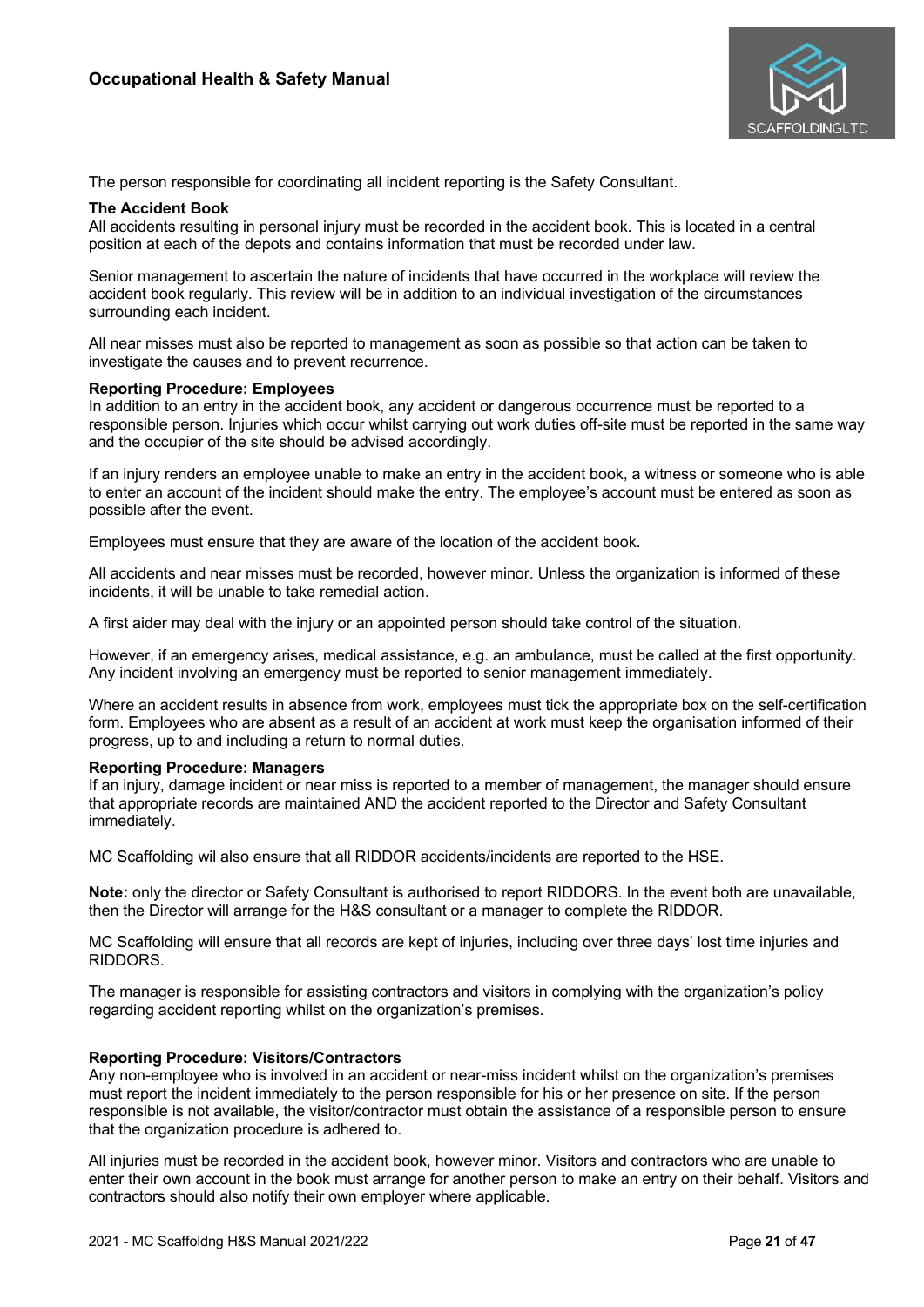

# **Accident Reporting Procedure: Members of the Public**

If an injury occurs to a member of the public on the organization's premises that results in their removal from site for hospital treatment, this is immediately notifiable online to the RIDDOR Database.

All incidents can be reported online, but a telephone service remains for reporting fatal and major injuries only.

The RIDDOR reference number must be recorded on the Accident Report Form.

### **3.6 Drugs & Alcohol at Work**

### **Introduction**

The company will work in compliance with legislation and the safety guidance produced by the NASC SG15 latest edition Substance Abuse and Guidance for Employers and Employees.

### **3.7 Young Persons at Work**

A young person at work is a person under the age of eighteen (18) years and can be an employee, visitor, training delegate or student on work experience. A young person is not permitted to operate/drive plant equipment or work at height where they may be exposed to a risk of a fall.

Before a young person starts work, a trainee, apprentice, etc. a suitable and sufficient risk assessment must be carried out on all their activities. Any residual risk that remains that cannot be eliminated and has been controlled so far as is reasonably practicable must be communicated to their parents/guardian and written consent obtained.

### **3.8 Method Statement**

The standard Company risk assessment/method statement format should be used for method statements (as part of the RAMS). The method statement prepared to cover individual scaffold assembly should have a job and site specific risk assessment, once submitted and approved by the client, must be formally communicated to all employees involved in the operation before commencing, including any revision. The operative must sign the document to demonstrate that they have been briefed on the particular job.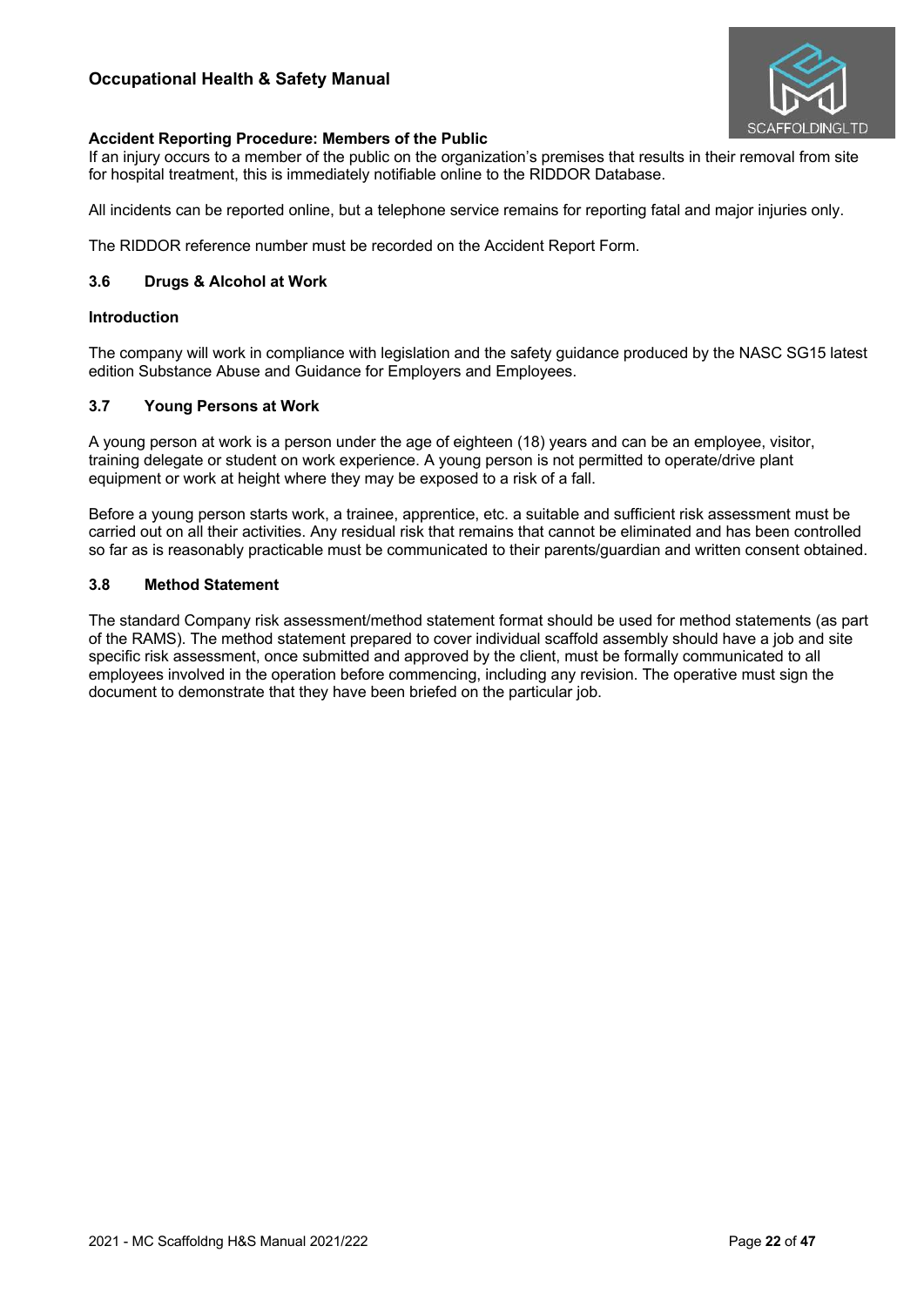

# **4.0 Implementation (Do)**

The purpose of this flowchart is to solely illustrate the main flow process of the main contract scaffolding operation for the benefit of the Safety Management System. Please note that it is not comprehensive (I.e. variation requests, valuations, payment schedules etc.) and further enquiries should be made regarding these processes if required.

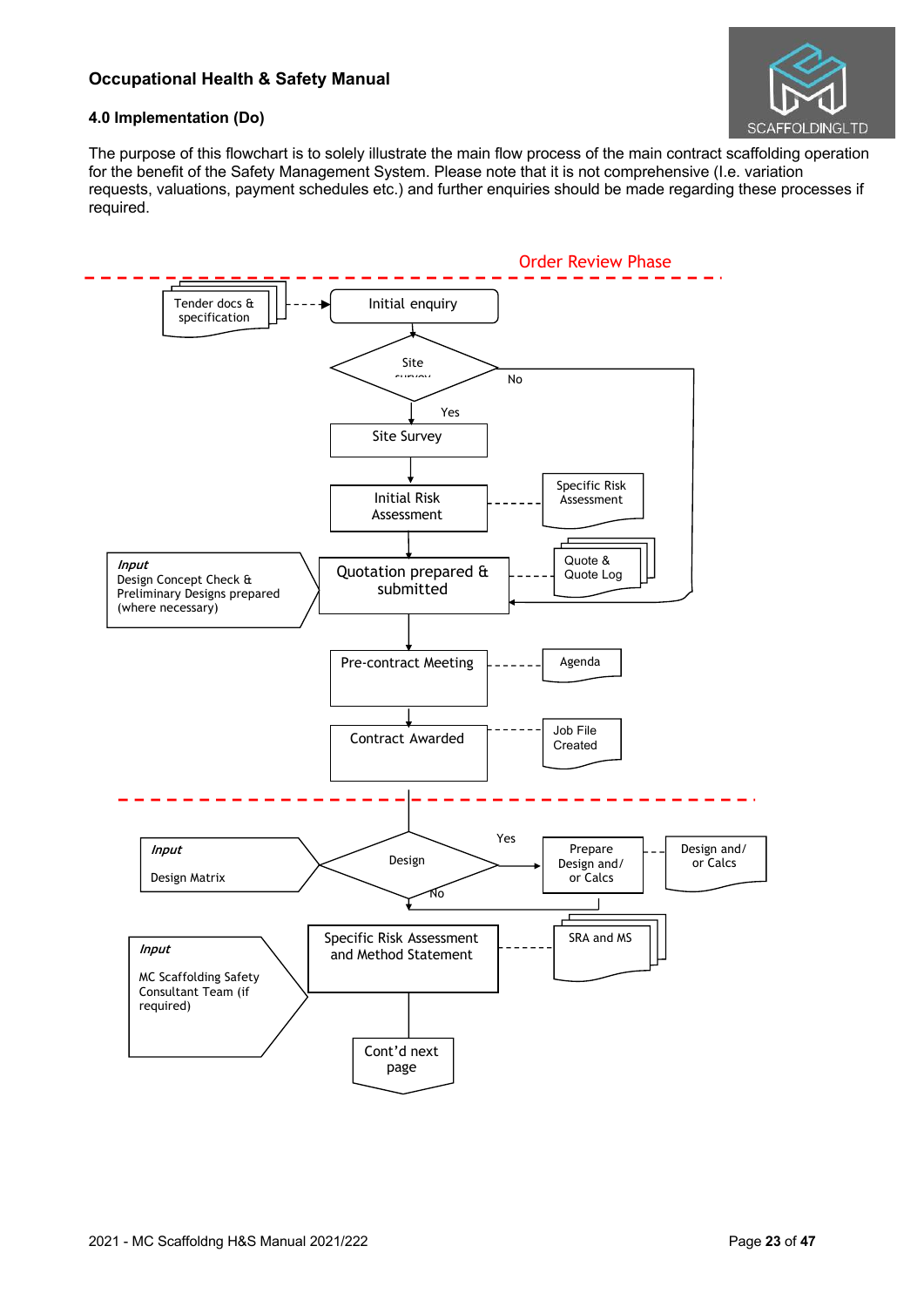

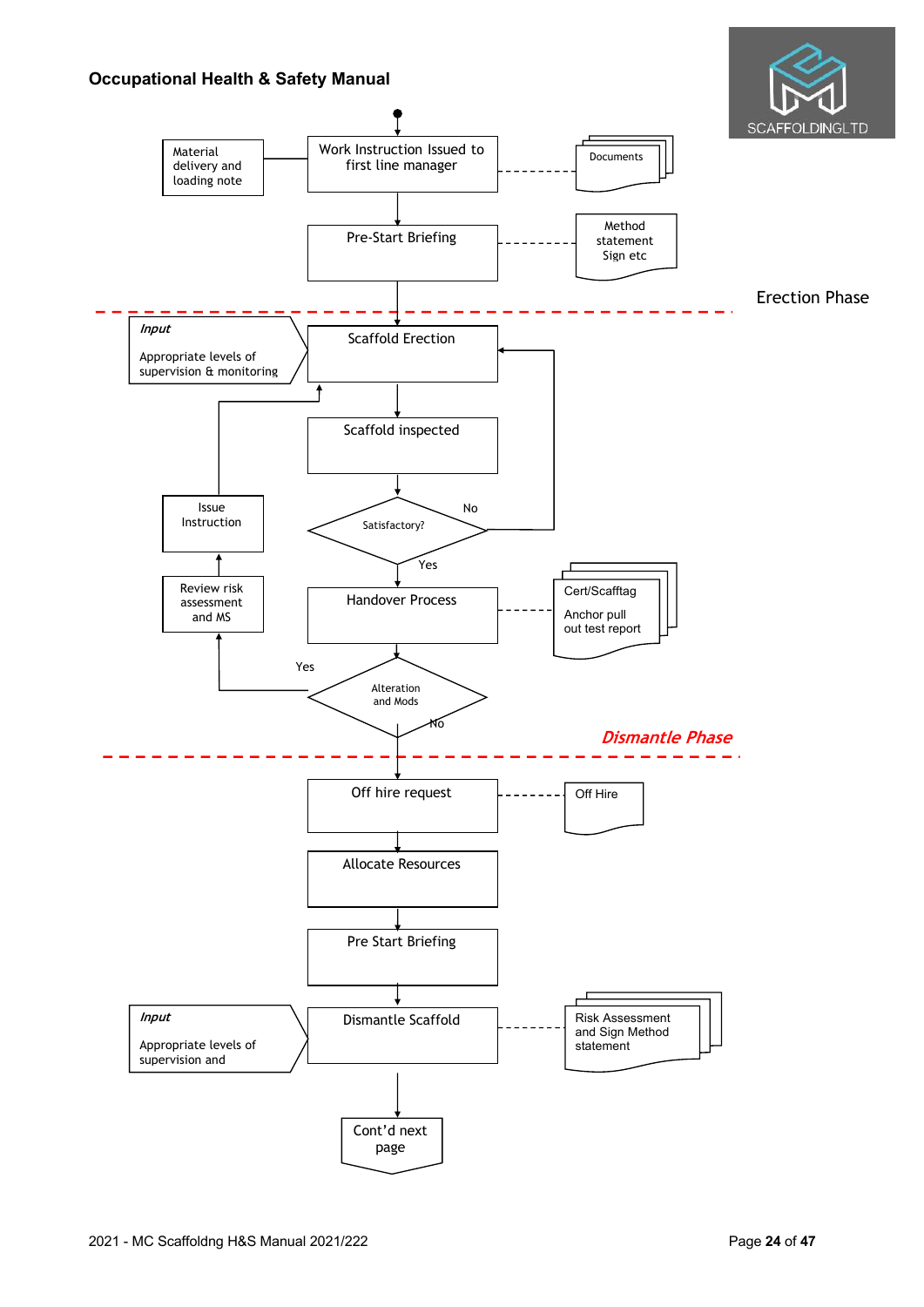



### **4.1 Effective Supervision and Controls**

As a company we have established four general principles for effective supervision to help ensure control of our core operations, due to the mainly peripatetic nature of the work, and compliance with the established performance standards for all elements of the business – not just health and safety.

The four general principles for effective supervision are:

- 1. Every job should be surveyed and a suitable and sufficient risk assessment carried out.
- 2. Ensure the correct competence levels of those allocated duties, in relation to the task(s) to be undertaken and the work equipment to be used.
- 3. Ensure the effective communication of the required performance standards and essential information (e.g. control measures).
- 4. Establish and implement the suitable levels of imposing and self-supervision of the employee. Depending upon the degree of risk, and the complexity of the operation or task as well as competence levels of the operatives involved. Always ensure a minimum level of imposing supervision. This also includes the commissioning of work and handover by a competent person.

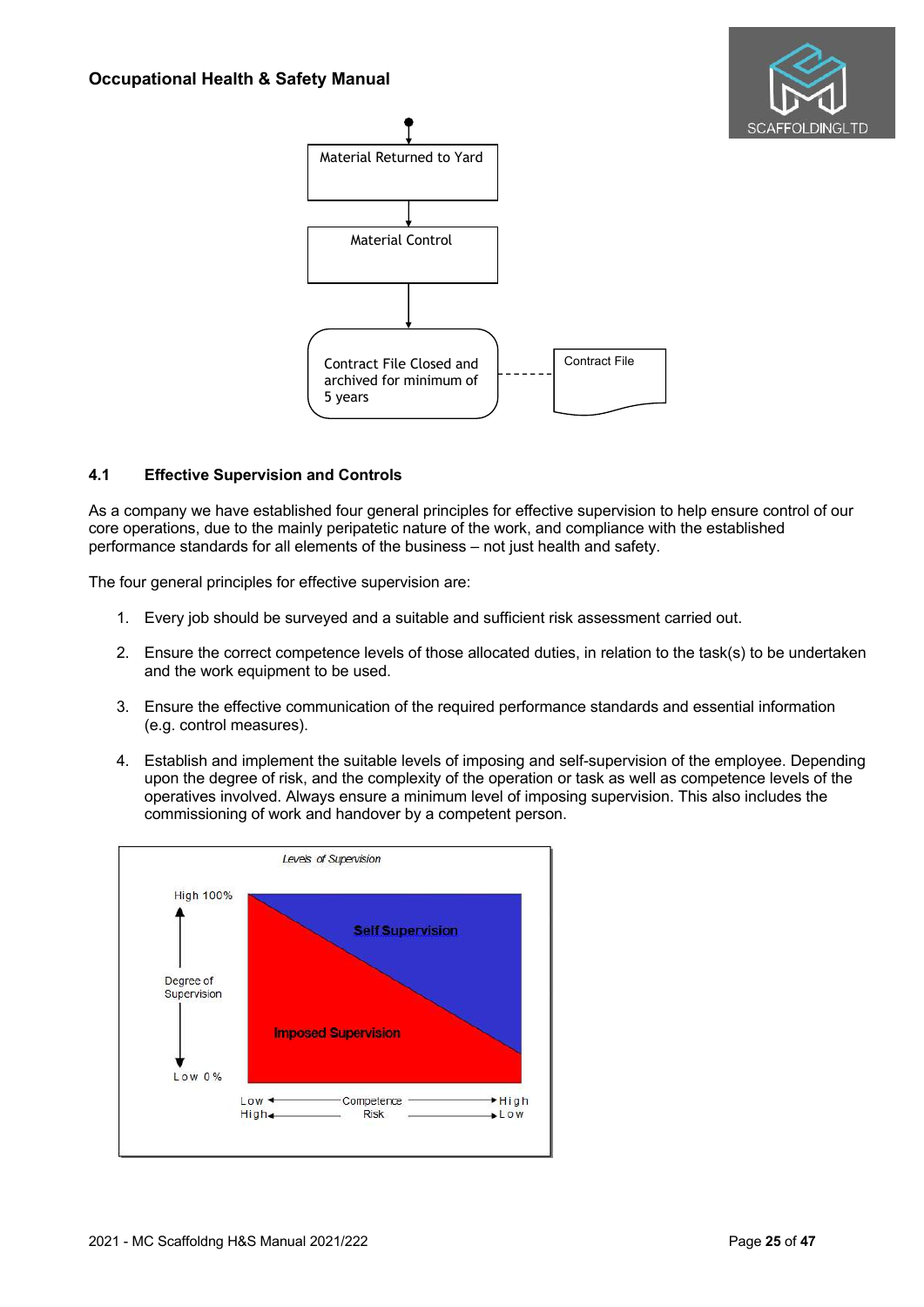

# **4.2 Communication of information**

The written, verbal, and visible communication of health and safety standards is important. The visible, and active leadership of Managers and Site Supervisors is necessary to develop and maintain a culture supportive of health and safety management. The aim is not simply to avoid accidents, but to motivate and empower people to work safely so that the visions, values, and beliefs of the director become the shared responsibility and 'Common Knowledge' of every employee.

# **4.2.1 Formal Communication**

To ensure the effective communication of important information MC Scaffolding also uses the following formal systems:

- Work Instructions;
- Memorandums & General Notices:
- NASC Guidance Notes;
- Safety Bulletins.

Safety Bulletins are a system for communicating up to date health and safety information. Important issues, such as accident/incident learning to be shared will be compiled and issued to all employees as necessary.

Copies of such written information should also be posted on the notice boards. For personnel with access to the Company's computer network may be sent this information electronically.

Certain formal communications may require the recipient to sign and return an acknowledgement slip accepting that they have received, read and understood the communication.

# **4.3 Consult with Employees**

Legislation requires employers to hold consultation with employees and to recognise the rights of employee and safety representatives and safety committees. MC Scaffolding will comply with the relevant legislation as a minimum standard.

Toolbox talks will be used as a medium for consultation. Management will always be approachable on all health and safety matters.

MC Scaffolding encourage involvement and participation by individuals so that health and safety becomes a collaborative effort, including soliciting the opinion of the workforce in health, safety & welfare issues.

# **4.4 Liaison with Fellow Co-Workers**

MC Scaffolding recognise its duty under the Management of Health and Safety at Work Regulations 1999, and the Construction (Design & Management) Regulation 2015 to communicate with fellow employees to ensure information about hazards and control measures is shared. This will enable suitable arrangements to be made by posting suitable and sufficient safety signage.

The information needs to be comprehensible and specific to that particular working environment and can be either verbal or written. Verbal information should be limited to the simple items with written information being provided for more complex situations.

Records of the information provided should be kept for future reference. Consideration should be given to employees whose first language is not English and translated text may have to be provided.

# **4.5 Visiting Sites and Unoccupied Premises (Lone working)**

# **Attending Unoccupied Premises**

From time to time, Company employees will be required to attend sites and unoccupied premises to carry out scaffold surveys. As a rule, staff are not to visit an empty building or unoccupied site on their own. The staff is too sure that someone, preferably in the office, knows where staff are and when you expect to return.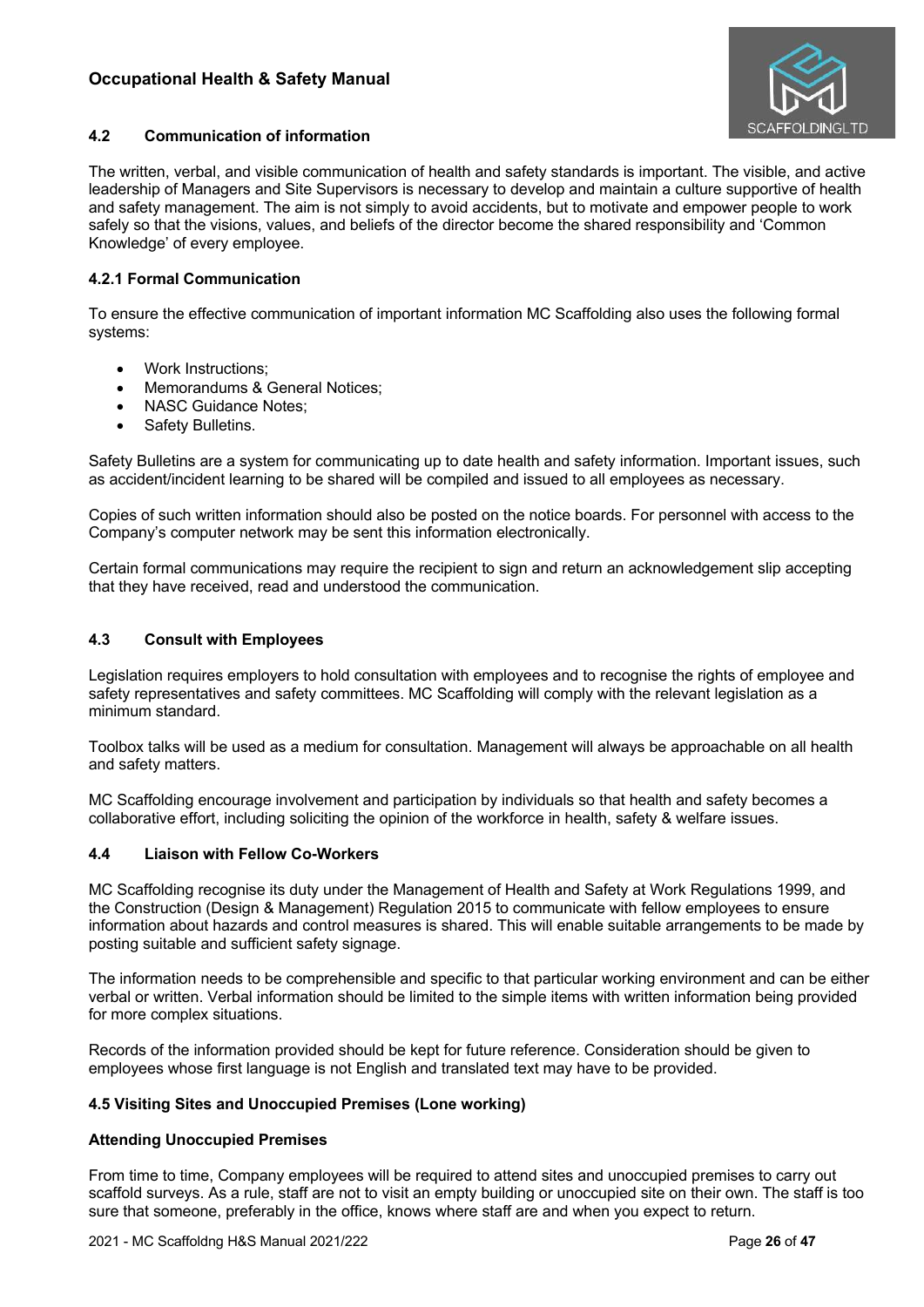

Staff shall not visit an empty building if you fear it may be unsafe or an unoccupied site if it may be dangerous. Common dangers could include the possibility of collapse, insecure floors or stairs, hidden pits or openings, fragile sheeting, space unused or unventilated for some time, live services, contamination and the possible presence of intruders or sharps (e.g. hypodermic needles, razor blades, etc). Liaise with the Client were appointed to identify any foreseeable potential hazards.

Staff must plan the visit and ensure that you take appropriate equipment and clothing. As a minimum staff does not enter any premises without a fully charged mobile telephone and torch.

Staff should familiarize themselves in advance with the plan of the building, especially exit routes. Make sure that security arrangement, or devices at the exits will enable you to reach safety quickly.

Staff do not walk and write at the same time. Keep one hand free at all times when walking. Make sure that you are in a safe and balanced position when taking notes, measuring, or photographs. Check on protection when approaching stairwells, lift shafts and roof edges. Do not enter any roof area unless it has been verified suitable protection against falls is in place.

### **Attending Sites**

Prior to entering any site, ensure the client has provided you with a Site Safety Induction.

If staff visit any building or construction or survey site for any reason while on the business staff must have the appropriate Personal Protective Equipment for the conditions prevailing. There are absolutely no exceptions to this principle.

If the site is not a construction site and has no hazards normal business clothing may suffice, however, normally there are severe risks of entering any site and it is the responsibility of each individual to arrive fully prepared. The site manager must not permit anyone to enter who is not fully equipped. It is the company's responsibility to provide the appropriate equipment. For most situations, this will consist of the following:

- A hard hat;
- Boots with steel toe caps;
- High visibility clothing normally a vest to wear over normal clothing:
- Suitable gloves;
- Harnesses and lanyard (if trained);
- Specialist PPE including goggles and full weather protection.

If you sustain cuts, penetration by nails or other injury, seek immediate medical advice and make a report in the office accident log book, as well as the Principal Contractor's accident book.

### **4.6 Work equipment**

### **Introduction**

The legislation controlling the use of work equipment in the workplace is contained mainly in the Provision and Use of Work Equipment Regulations 1998 (PUWER 1998). In addition, there are a number of Approved Codes of Practice and Guidance Notes which cover specific types of equipment.

Although the requirements of PUWER 1998 are detailed and extensive, many of the provisions will not apply to the more basic types of equipment. For the more hazardous and complex types, careful assessment will be required to ensure that the relevant provisions of the Regulations have complied with.

All new machinery should bear a 'CE' mark to indicate that it conforms to the relevant safety standards for the supply of machinery. There is no need to replace older machinery that does not bear this mark so long as it meets the requirements of relevant legislation, e.g. in terms of guards provided, marking of controls etc.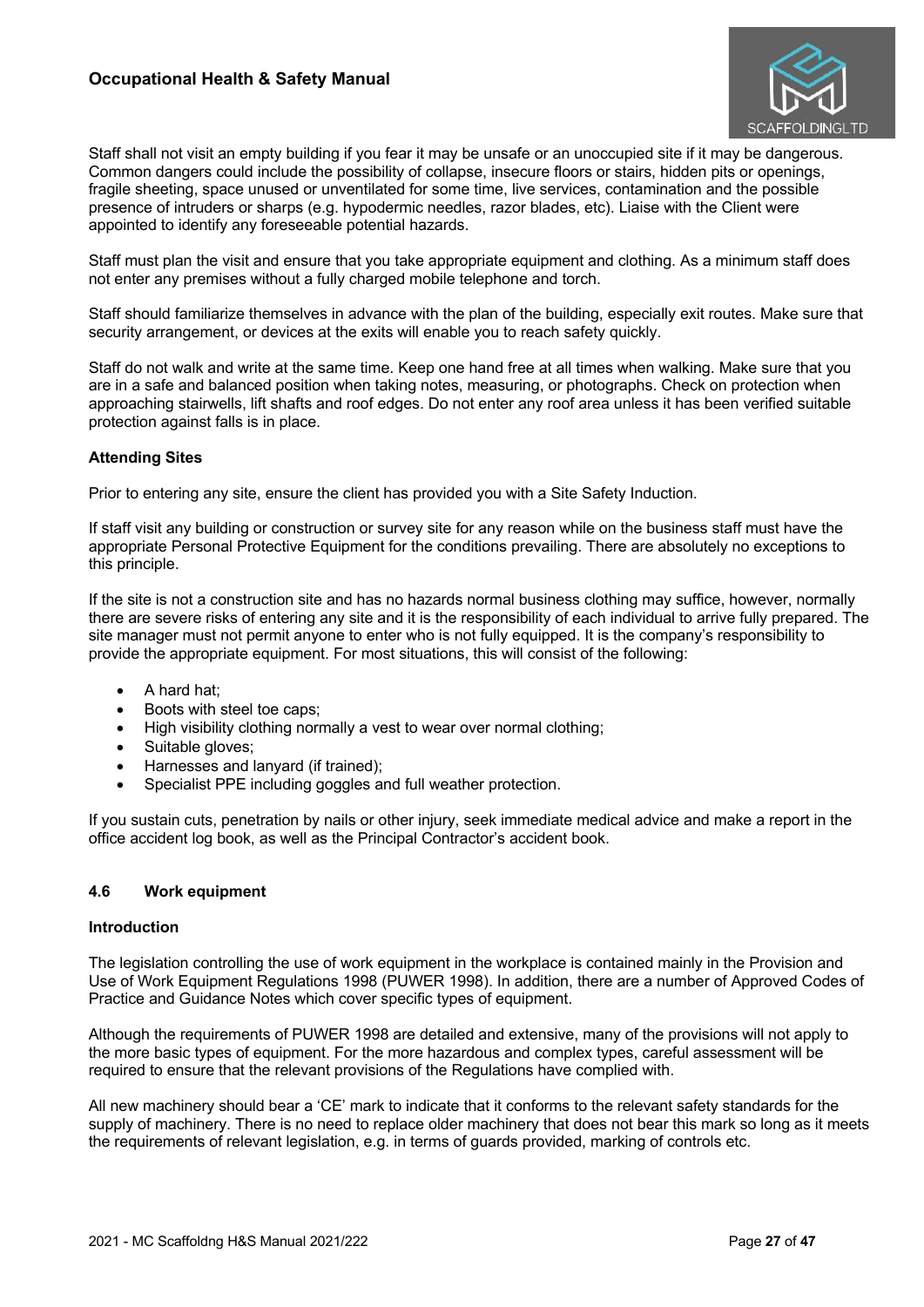

# **4.6.1 Operational controls**

MC Scaffolding will ensure that any work equipment purchased is suitable for both its intended use and the environment in which it is going to be used.

Once the correct equipment has been chosen, the risks associated with its use will be adequately controlled. Essential elements of achieving this are:

- Ensuring the safety of the equipment, and stable installation, such as providing guards, adequate lighting.
- Introducing safe working practices.
- Ensuring that users of the equipment are competent.

Most types of work equipment require some form of maintenance. Appropriate maintenance schedules should be drawn up. The frequency and nature of the maintenance required, will normally be determined by:

- The manufacturer's recommendations,
- The history of the equipment within the company,
- How and under what conditions the equipment is used,
- Risk assessment findings,
- Any other specific legal requirements that may be applicable.

### **Where appropriate:**

- Work equipment must be provided with suitable means of isolating it from its sources of energy (this may be necessary prior to cleaning or maintenance);
- The means of isolation must be clearly identifiable and readily accessible;
- Reconnection of the energy source must not put equipment users at risk.

PUWER 1998 introduced requirements relating to the inspection of work equipment. In particular, periodic inspections of equipment are required if it is exposed to conditions that will cause it to deteriorate as that deterioration could create a significant risk.

### **4.6.2 Compressor**

**Note:** the company does not have machinery or compressor, but this item has been included to ensure complete information in case machinery is required in the future.

The compressor must always be under the supervision of a competent person who will be responsible for ensuring that the machine is kept in good order, i.e. making sure that the feed belt and pulley drives are guarded, that hoses and couplings are maintained in good order and that regular checks are made to ensure that the oil feed to the airline is properly connected.

### **Safety Precautions**

Air receivers must be marked with a safe working pressure and distinguishing number. They must also be fitted with safety valves, pressure gauge, and a drain cock. Hose connections must be properly clamped, as it can be dangerous to have loose or over-tightened connections.

#### **Inspection and maintenance**

Air receivers must be cleaned and thoroughly examined in accordance with the manufactures specifications. It must be visually inspected before use by the user logged. Statutory weekly inspection carried out by a competent person.

### **4.6.3 Maintenance of electrical appliances**

All electrical appliances will need periodic maintenance to ensure that they can be safely used. The maintenance required will be determined by the result of an inspection and testing regime. The frequency of such maintenance should be decided on a basis of risk, with equipment, posing a greater risk receiving a higher level of maintenance.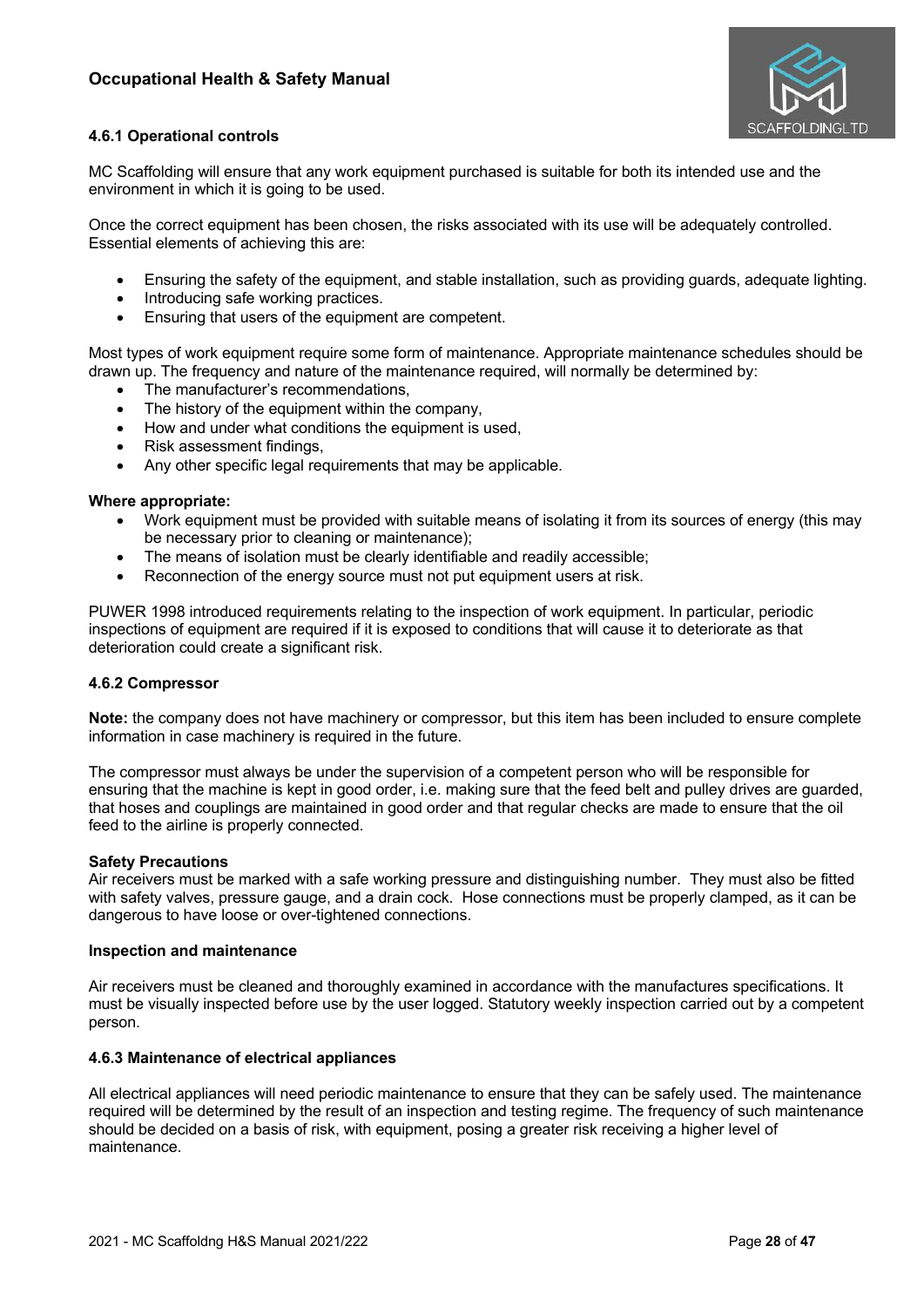

Factors to be considered include:

- The voltage of the equipment,
- The age of the equipment,
- Its intended use/possible abuse,
- The working environment,
- Whether it is handheld,
- Any manufacturer's instructions,
- Frequency of use,
- Previous experience of testing and inspection regimes for the equipment.

It's the policy of MC Scaffolding to use 110 volts or battery operated hand held equipment wherever possible.

All portable electrical equipment must be inspected quarterly and portable appliance tested (PAT) every 12 months, by a competent engineer. An inventory of all equipment must be maintained and all new equipment is added to the list.

# **4.6.4 Tubular Racking System**

MC Scaffolding will ensure that any tubular racking system is designed and erected in accordance to a recognised standard (as such all load bearing structures are subject to design). The correct design and installation of racking is crucial to its long-term safe operation.

# **4.7 Lifting equipment**

The company will work in compliance with legislation and the safety guidance produced by the NASC, SG9 Use, Inspection and Maintenance of Lifting Equipment […] in the Scaffolding Industry.

A person(s) shall be appointed, who has received appropriate training to be deemed competent, to plan and supervise lifting operations, as necessary to ensure they are carried out in a safe manner.

Lifting equipment (e.g. Cranes, lorry loaders, hoists, gin wheels, etc.) and lifting accessories (E.g. Chains, slings, shackles, and ropes, etc.) MC Scaffolding shall nominate a person (and deputy) to be responsible for the storage, maintenance and inspection of all lifting equipment and accessories owned and controlled by the company as required by the Lifting Operations & Lifting Equipment Regulations 1998.

All lifting equipment shall be inspected and thoroughly examined, as required by Regulation 9 of LOLER 1998. Copies of all inspection reports and certificates shall be kept on site and made available for examination when required.

All lifting equipment must have the Safe Working Load (SWL) clearly marked on it, with the required Safe Working Load established before use.

Suitable storage accommodation must be provided to prevent physical damage or deterioration.

# **4.7.1 Forklift trucks**

Only appointed Forklift Truck Operators, who have received training from an approved body and are deemed competent, as detailed in the Health and Safety Executives Approved Code of Practice L117 Rider Operated Lift Trucks; Operator Training, are permitted to drive fork lift trucks.

All fork lift truck operations are to be carried out in accordance with HSG6 Lift Trucks; Safety in Working, also these specific precautions must be taken:

- Do not overload the lift truck in excess of manufacturer's recommended safe working load.
- Passengers must not be carried unless an additional seat is fitted for the purpose.
- Do not leave the fork lift truck unattended, with the engine running, the keys in the ignition or the forks raised.
- Stillage appropriate or banded loads must be checked for security before carriage.
- Where fitted seat belts must be used.
- Forklift trucks must not be driven at excessive speed. Speeds must be limited to suit workplace conditions.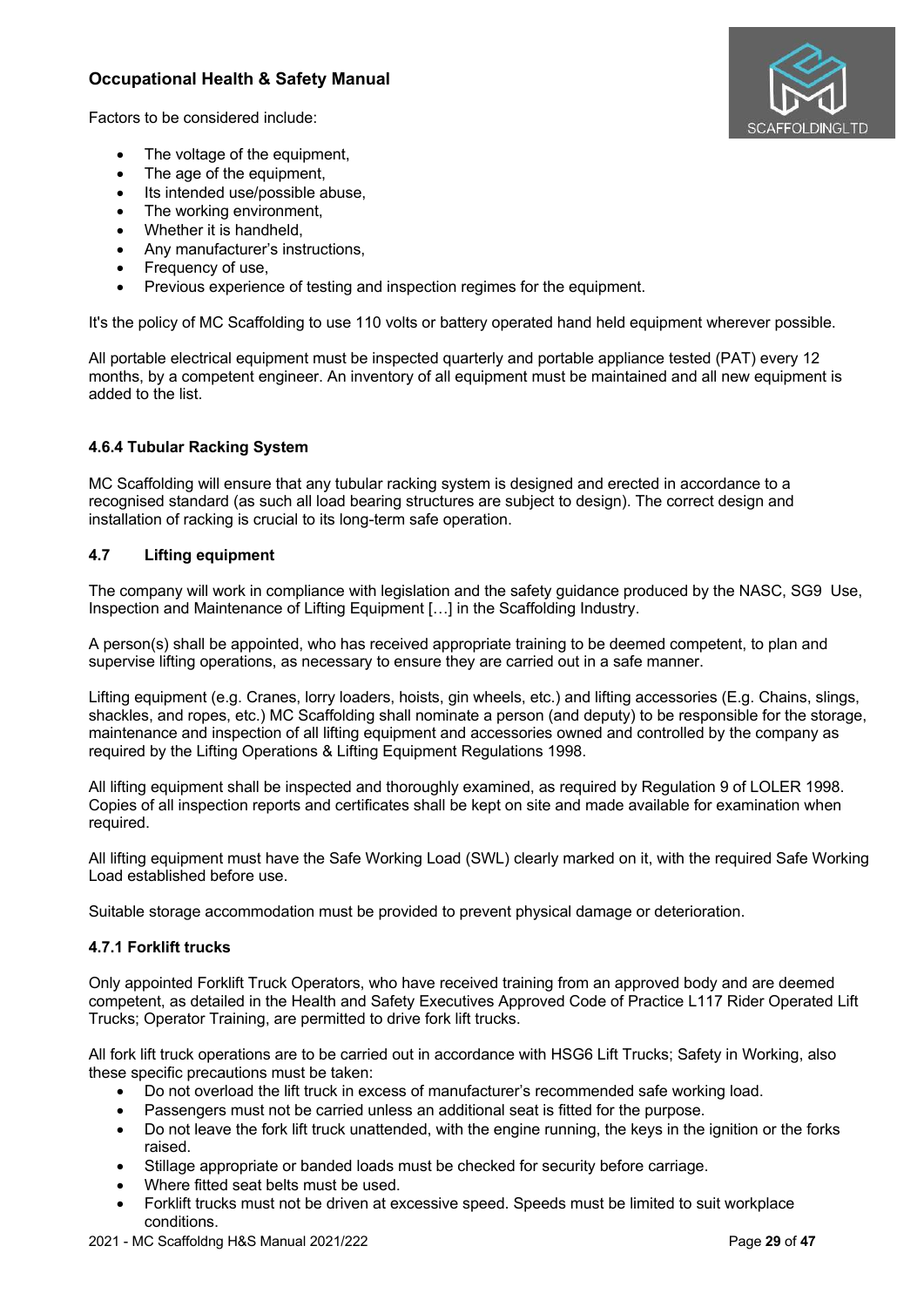

- Suitable warning signs to be positioned in the workplace to warn pedestrians and other vehicles of the presence of fork lift truck operations.
- Operators must sound their horns when leaving and entering the buildings or when negotiating blind bends etc.
- Extra care must be taken when working on a slope or crossing a gradient.
- Banks men must be used where the driver's vision is obstructed or when manoeuvring in a restricted area.
- Pedestrians always have right of way.

MC Scaffolding will ensure that forklifts are subject to a planned maintenance programme (and the vehicle must be checked by the operator before use, especially the brakes).

Where applicable the lifting chains on the forklift truck shall be treated as lifting accessories and subject to six monthly thorough examinations by a competent person.

All forklift trucks must be fitted with an audible reversing warning and flashing beacon which is to be used whenever the vehicle is in operation, with keys removed when the driver egresses the fork lift.

### **4.7.2 Gin wheel & fall rope**

The company will work in compliance with legislation and the safety guidance produced by the NASC, SG9 Use, Inspection and Maintenance of Lifting Equipment […] in the Scaffolding Industry.

# **4.7.3 Mobile Elevated Work Platforms (MEWPs)**

### **Planning**

Due to the variety of MEWPS available and their varying suitability for different types of work, risk assessments should consider what type of MEWP would be best suited to the task at hand. Factors that may need to be considered include:

- Ground and terrain conditions, including the load bearing capacity of poor-cast concrete slabs,
- Lifting capacity and lifting requirements,
- Height and reach requirements,
- Requirements to travel in an elevated position,
- The space available to operate,
- On-site hazards such as power-lines, traffic and overhead structures,
- Likely weather and operating conditions, especially wind,
- Restrictions on delivery,
- Fuel type.

There should be close cooperation with site management to ensure that the interaction between the MEWP and other site activities are coordinated, and controlled.

### **General operational controls**

MEWPS should be kept secure when not in use, with the platform lowered and the brakes applied. Keys should be removed from the vehicle.

Where MEWPs are used they shall be inspected prior to initial use and then visually inspected before operation by the operator of the MEWP.

MEWPS shall be positioned on a firm, level ground when in use (within the parameters set by the manufacturer).

MEWPs shall only be operated by trained, competent and qualified persons. Refresher training will be required when their 'licence' expires. It is also recommended that the operator undergoes some 'familiarization' training on the specific model of machine being operated as the handling capabilities and characteristics of MEWPS vary considerably.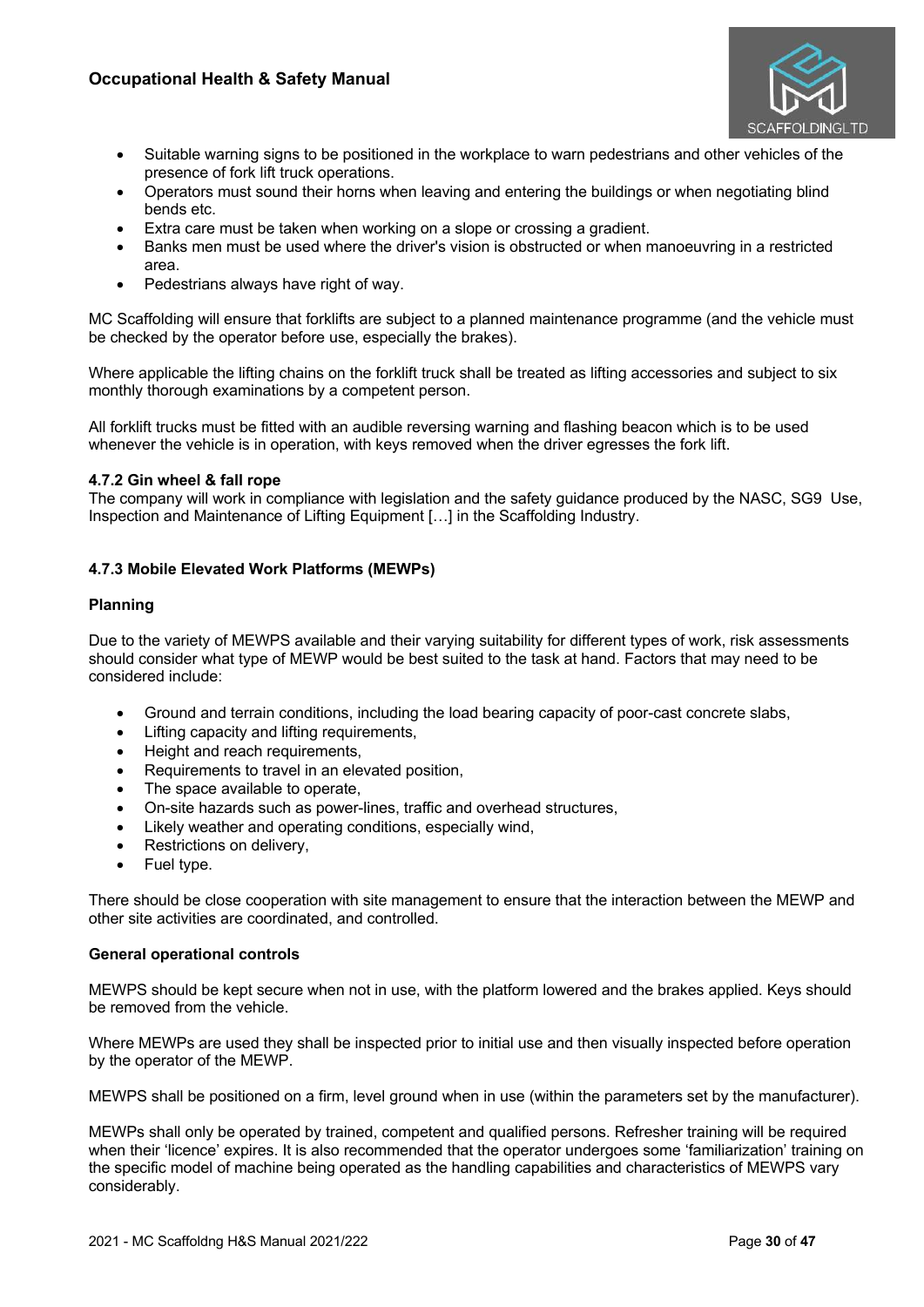

### **Use of fall restraint equipment**

The operator and passengers within the carrier shall be attached to designated harness anchorage points at all times whilst the machine is being operated.

Handrails and other framework not specifically designated for the purpose shall not be used as points of attachment.

Attachment shall be via work restraint (not fall arrest) to physically prevent personnel being able to fall from the carrier or over reach beyond the confines of the safe work area. It is permissible for a fall arrest lanyard to be used in work restraint mode (but this must be included in the site specific RAMS for the project).

# **Thorough examination**

A thorough examination of the MEWP and handling attachments must be carried out as per the manufacturer's instructions by a competent person at a minimum of six months (and/or where specified by the manufacturer. If the vehicle is going to be used in multiple locations, then copies of the thorough examinations and maintenance sheets should be retained with the machine to satisfy any requirements specific to the site of operation.

The manufacturers' instructions should be followed with regard to the type and frequency of maintenance. Operators of the equipment should be trained in the pre-use and daily maintenance checks that should be carried out. As operators may be tempted to forego some of these checks, it is worthwhile having some form of record keeping to ensure checks are being carried out. If faults are identified that affect the safe working operation, then the vehicle must be taken out of use and clearly marked as defective.

# **4.8 Construction (Design and Management) Regulations 2015**

MC Scaffolding is engaged as contractors as defined by the Construction (Design and Management) Regulations 2015 and as such, will aim to comply with Regulations 15 place specific requirements upon contractors. To plan, manage, monitor and supervise work, which is under his control in a way ensures it's carried out without risks to health and safety.

### **We will:**

Comply with any reasonable directions issued by the Principal Contractor and with any rules in the Construction Phase Health and Safety Plan that are relevant.

- Submit any relevant risk assessments and method statements as required.
- Inform the Principal Contractor of any incidents without unreasonable delay.
- Provide relevant information for the Health and Safety file.

MC Scaffolding realises that the provision of training and information to operatives on site is vital, and as such will ensure that they:

- Ensure that those managing and supervising the work have the right blend of skills, knowledge, training and experience and that there is an adequate number of supervisors,
- Implement the responsibility to ensure leadership qualities for the risks which the project is likely to involve. To enforce the ability to quit work and report anything which might expose themselves or others.
- Establish and ensure those carrying out your work have the right plant, tools, equipment, materials and personal protective equipment.
- Ensure all operatives have the right skills, knowledge, training, experience, and supervision.
- Communicate relevant information and instructions to the workers. To manage our staff, ensuring compliance with the site rules. If required, co-ordinate our work with those of other contractors and the principal contractor. To agree with the principal contractor, the arrangements for exchanging information to allow you both and other contractors to manage health and safety.
- Do not allow operatives to begin work until they have received basic information, such as the site induction from the Principal Contractor and the contents of relevant risk and method statement.
- Engage staff in two-way feedback throughout the organisation, establish regular communication, engagement of the workforce on both formal and informal health, safety and welfare matters.
- Establish how to maintain and report incidents, injuries and near misses, and who to report them to. Where health and safety risks and hazards are not adequately controlled site managers must take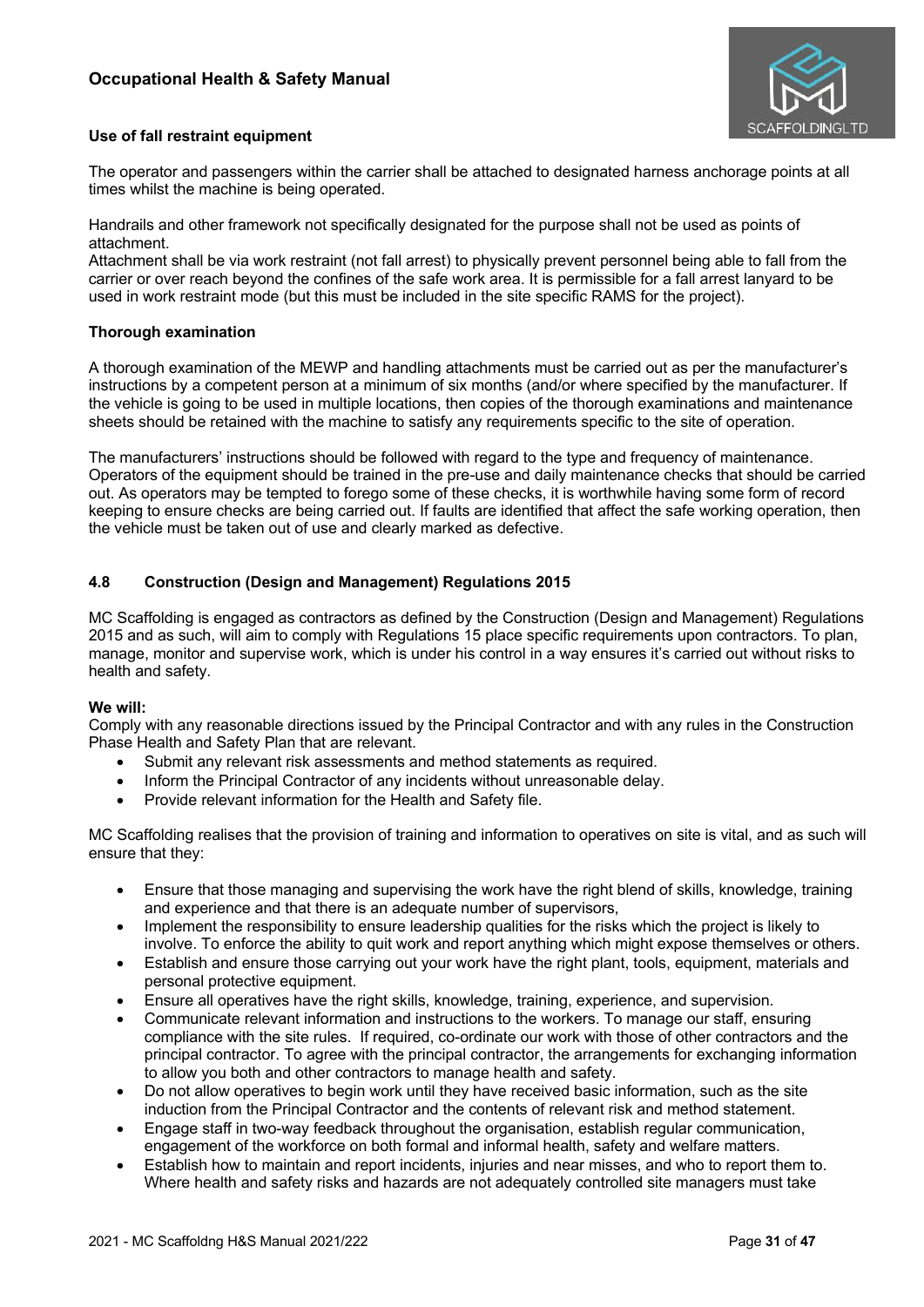

• appropriate action to report to the contractor team. If there is a serious or imminent danger at site level, work will stop work and alert supervisor and work colleagues in danger.

MC Scaffolding is aware that any contractors that it engages (e.g. hoists) with must be competent and adequately resourced.

# **4.8.1 Domestic projects**

### **Introduction**

The role of the principal designers, designers, principal contractors and contractors when working on a project for a domestic client is normally no different to their role when working for a commercial client. They have the same duties and should carry them out in the same way as they would for a commercial client. However, the effect of the regulations is to transfer the client duties to other duty holders when working for domestic clients.

### **4.8.2 Domestic projects involving only one contractor**

On these projects, the client duties are transferred to the contractor, who must carry out the client's duties as well as their own. In practice, this should involve contractors doing no more than they have done in the past to comply with health and safety legislation. **Compliance with their own duties as a contractor will be taken as compliance with the relevant client duties** to the extent necessary given the risks involved in the project.

As a result of the contractor taking on the client duties, any designers involved in the project will work with the contractor in their role as the 'client'.

### **Domestic projects involving more than one contractor**

Transfer of the client duties to the principal contractor.

On these projects, the principal contractor will normally take on the client duties and they will need to comply with these duties as well as their own. If the domestic client does not appoint a principal contractor, the role of principal contractor falls to the contractor in control of the construction phase of the project.

As a result of a principal contractor taking on the client duties, the principal designer involved in the project will work with the principal contractor in their role as the 'client'. If the domestic client does not appoint a principal designer, the role of the principal designer falls to the designer in control of the pre-construction phase of the project.

### **4.8.3 Welfare Facilities**

The company will work in compliance with legislation and the safety guidance produced by the NASC, SG18 Welfare facilities for the Scaffolding Contractor.

### **4.8.4 On-site Facilities**

MC Scaffolding will implement the following arrangements to ensure that site welfare facilities are considered when providing a safe place of work during site work.

This section highlights the main requirements and the company's Policy for compliance with the Construction (Design and Management) Regulations 2015.

Site workers will have adequate toilet and washing facilities, a place for warming-up and eating their food and somewhere for changing/storing clothing. The company is responsible for providing or making available such welfare facilities as necessary for its site workers, whether they are direct employees or subcontractors.

# **4.8.5 Transient Welfare Facilities**

MC Scaffolding work in compliance with the NASC SG18 latest edition Welfare Facilities for the Scaffolding Contractor and the Construction (Design and Management) Regulations 2015.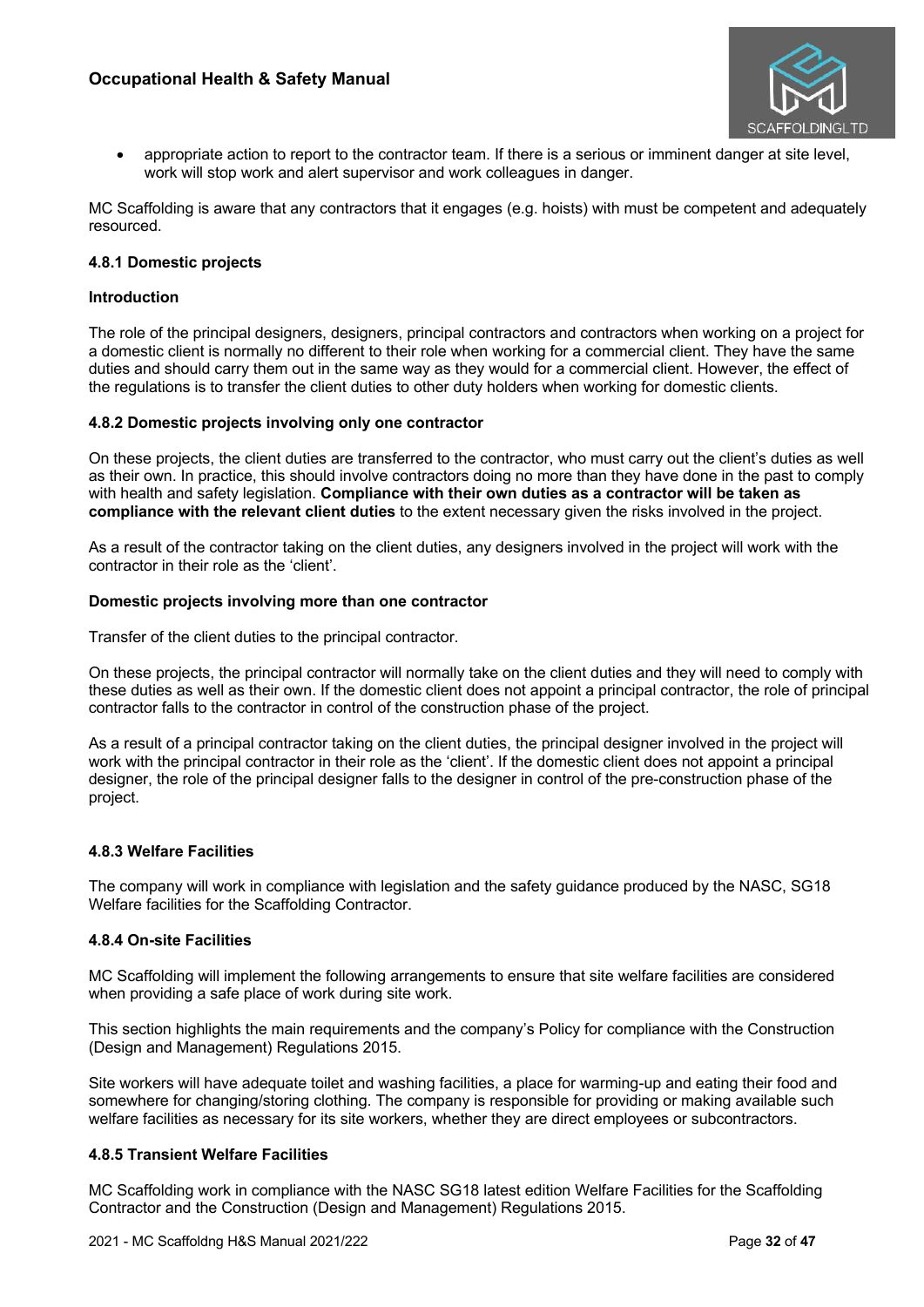

### **4.9 Dealing with the Enforcing Authorities**

The director shall meet any representative of an enforcing authority, e.g. the Health and Safety Executive, Local Authority, Environment Agency, Police, etc. Unless this responsibility has been delegated to another appointed person.

Full co-operation shall be given to assist them in the execution of their duties.

If enforcement action is taken such as a Prohibition Notice or Improvement Notice issued, then the person to whom it is issued must comply with any immediate requirements and contact the director.

The director will liaise with the relevant inspector and inform him/her of any corrective action taken and confirms this in writing.

If, as part of an investigation by the enforcing authorities, any employee is required to make a statement or interview under caution then the company appointed solicitor must be present.

#### **4.10 Office and Workplace Safety**

#### **Workplace**

The legislation relating to general health, safety and welfare issues with respect to the workplace can be found mainly in the Workplace (Health, Safety and Welfare) Regulations 1992. Although these regulations are wideranging in their subjects, there are also many other legislative requirements relating to the workplace contained within other Regulations.

The definition of 'workplace' is wide and covers most places where people are 'at work'.

Regular inspection and maintenance of the workplace, the building and its equipment should form part of a strategy for managing workplace safety.

The subject of workplace safety and welfare covers a wide range of issues. The purpose of this chapter is to provide an overview of requirements that will be common to most workplaces, namely:

- Maintaining the internal work environment, such as ventilation, heating and lighting;
- Managing the movement of vehicles and pedestrians in the workplace:
- Preventing persons falling from heights or being struck by falling objects;
- Providing a safe workplace:
- Maintaining the workplace and its equipment in a safe condition;
- Providing adequate welfare facilities such as sanitary and washing facilities;
- Ensuring safety in the storage of goods and materials.

#### **4.10.1 Housekeeping**

Housekeeping is an essential feature of accident prevention e.g. trip hazards, fire hazards, storage of substances etc.

The subject of housekeeping must be included in the induction and general health and safety awareness training. Also housekeeping must be integrated into all monitoring and auditing arrangements to ensure high standards of housekeeping are maintained including emergency routes and exits.

### **4.10.2 Office**

MC Scaffolding will ensure that all office staff are briefed on safety requirements, as appropriate.

MC Scaffolding will ensure that DSE (The Health & Safety (Display Screen Equipment) Regulations 2002) are complied with.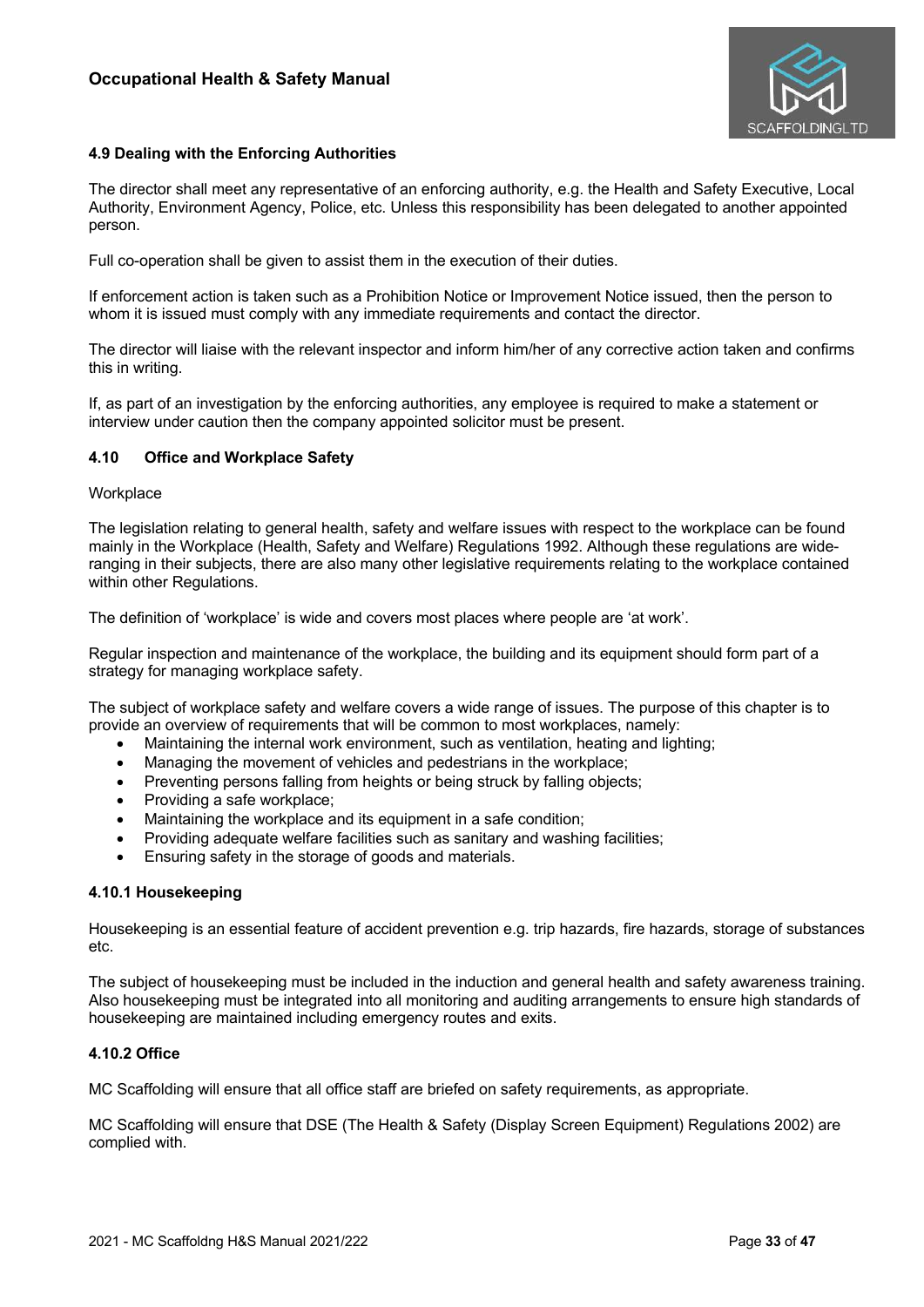

# **4.10.3 Fire Safety Arrangements**

The main piece of legislation with regard to fire safety is the Regulatory Reform (Fire Safety) Order 2005. This order applies to nearly all workplaces and other non-domestic premises, and requires that 'responsible persons' (which in workplaces is the employer and others with control over the premises) carry out fire risk assessments and take steps to ensure that any fire risks are properly managed. This applies to both the risk of fires occurring and the risks in the event of a fire.

The risk assessment must consider the risks to all 'relevant persons'. The term 'relevant persons' includes not only employees, but also other people (lawfully) on the premises, and those nearby. Measures used to control fire risk can be grouped into the following categories:

- Measures used to prevent fires occurring and to prevent them spreading:
- Measures used for giving warning of a fire;
- Measures used for fighting fires;
- Measures used to enable people to escape from the premises;
- Fire emergency procedures and fire training.

All of these five measures will be required to some degree. For some premises, basic fire safety measures may suffice, in others (for example, where large numbers of people and/or serious fire hazards are present, and whenever the fire risk is high) the controls will need to be more extensive.

The responsibility for complying with the requirements of the order falls to the 'responsible person' – which in workplaces is the employer and any other person who may have control over the premises, such as the occupier or owner. On other premises, the person/people in control of the premises are responsible.

Many of the duties contained within the order mirrors those contained within the Management of Health and Safety at Work Regulations 1999 and the Dangerous Substances and Explosive Atmospheres Regulations 2002, and continue those that previously existed in the Fire Precautions (Workplace) Regulations 1997.

# **4.11 Personal Protective Equipment**

All Personal Protective Equipment (PPE) will meet the necessary European Standards and carry the CE Mark.

The company's risk assessment process will establish the rules for use of PPE. The risk assessments and method statements should also identify any requirements for the use of specialist PPE. Personal Protective Equipment must only be specified as a last resort in the hierarchy of controls.

An assessment of the PPE must be carried out as required by the Personal Protective Equipment Regulations 1992, to ensure the correct selection, compatibility, and suitability for the user.

All site personnel are required to wear all appropriate clothing and equipment when and where required.

- Helmets to protect heads;
- Hi-vis to highlight the operative and protect him/her against moving vehicles etc;
- Safety Boots to protect the feet;
- Harnesses/Lanyards to protect against falls;
- Gloves appropriate gloves will be worn, particularly when the manual handling ancillary equipment so that hands are protected from cuts and abrasions;
- Overalls appropriate overalls are to be worn when and where required. Overalls are to be cleaned when necessary if they are not of the disposable type;
- Eye Protection will be worn whenever there is a likelihood of eye injury;
- Respiratory Masks of the appropriate type will be worn when and where required;
- Ear Protection will be worn when noise levels are above 85 dB (A).

Employees have a statutory duty to use PPE provided as part of a safe system of work and not misuse or interfere with it.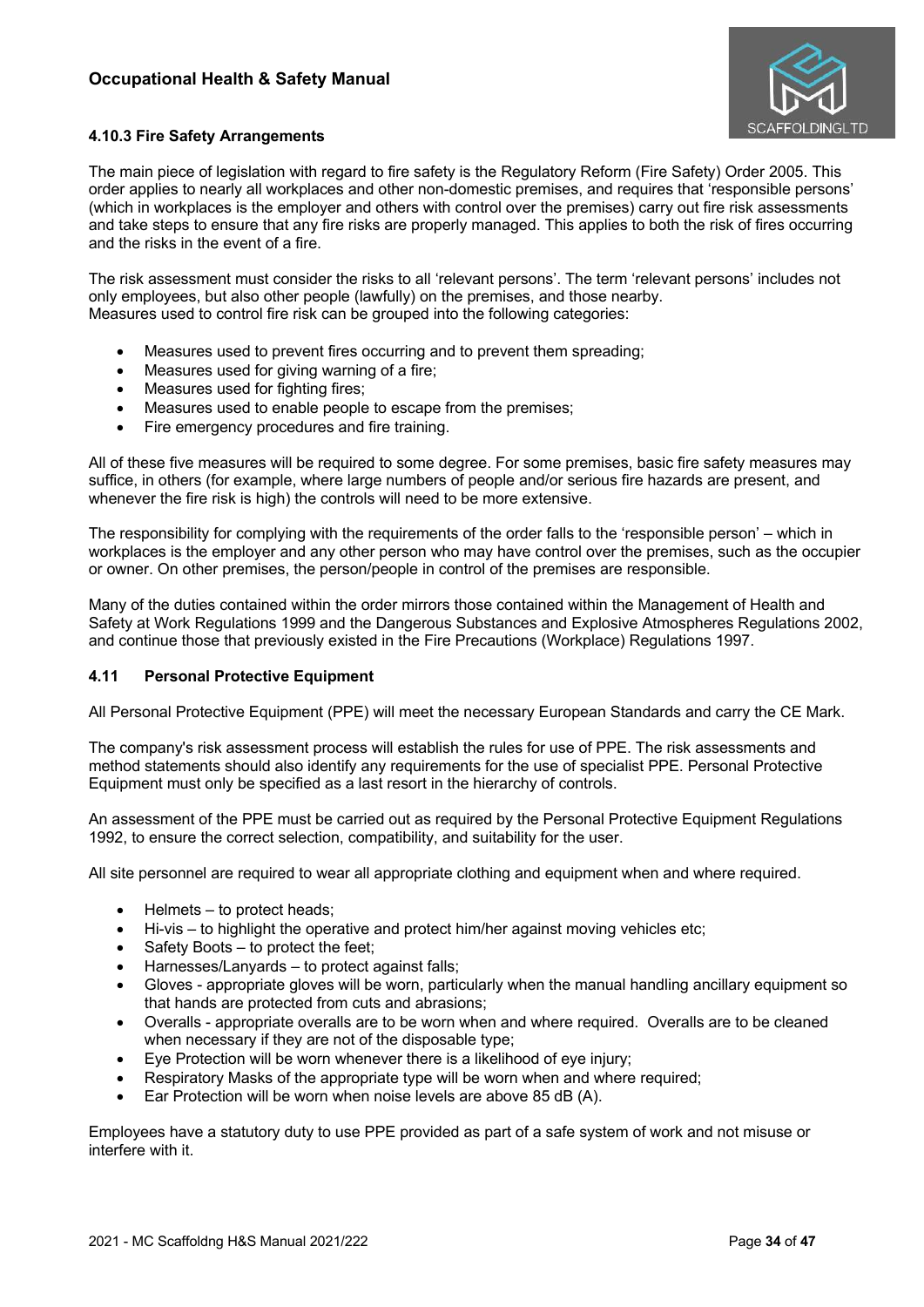

All new employees receive a full issue of PPE when they commence employment. Any item of PPE required that is missing, expired, damaged or defective should be replaced upon request. A record of all PPE issued must be maintained and signed for by the recipient. No charge can be made to employees for the issue of PPE.

### **Maintenance and replacement of PPE**

It is the company's policy to ensure that PPE provided to employees is maintained in an efficient state, in efficient working order and in good repair. All operatives will ensure that any equipment provided is maintained within the specifications of the supplier or manufacturer and to report to their line manager any defected equipment.

### **4.11.1 Respiratory Protective Equipment**

Particular factors are relevant to the use of respiratory protective equipment associated with work activities

### **The following factors should be considered when using RPE:**

- The manufacturer's/supplier's instructions should always be followed with regard to use, maintenance, etc;
- No person should be allowed to use RPE unless they have received adequate training
- For RPE that relies on a tight-fitting facepiece (i.e full-face masks and half-masks) prior to its first being used, a facepiece fit-test should be carried out for each potential user to ensure that it will not leak. This is likely to have been carried out as part of the selection process, but should also be periodically repeated at appropriate intervals. The manufacturer's instructions should specify the procedure.
- Each time RPE is to be used, it should be checked by the user prior to being worn to ensure it is in good working order (e.g. the condition of filters, harnesses, air flow, cleanliness etc, should all be checked where relevant, in accordance with the manufacturer's instructions).
- Prior to each use of a mask, the wearer should perform a 'face-fit check' to ensure that it fits properly (the manufacturer's instructions should specify how to do this).

Both particle and gas/vapour filters have a finite life. The RPE user should be made aware of the expected life of the filters (the shelf-life expiry date may be marked on the filter itself). They should they can be replaced before they become blocked (particle filters) or saturated (gas/vapour filters). Filters should always be changed if they get damaged or become visibly contaminated.

# **4.12 Scaffolding**

### **General arrangements**

All tube and fitting scaffolds must be assembled in accordance with TG20:13, the NASC's 'A comprehensive guide to good practice for tube and fitting scaffolding', or in the case of system scaffolding be erected in compliance with the manufacturer's instructions/manual, or be specifically designed.

The following minimum scaffold requirements shall be in place:

### **Scaffold Tube**

All scaffold tube must be galvanised and comply with BS EN 39 type 4, or high tensile steel tube of BS EN 10210- 1 and the NASC recommend that all tubes should be marked in such a way as to identify the scaffolding company who own it.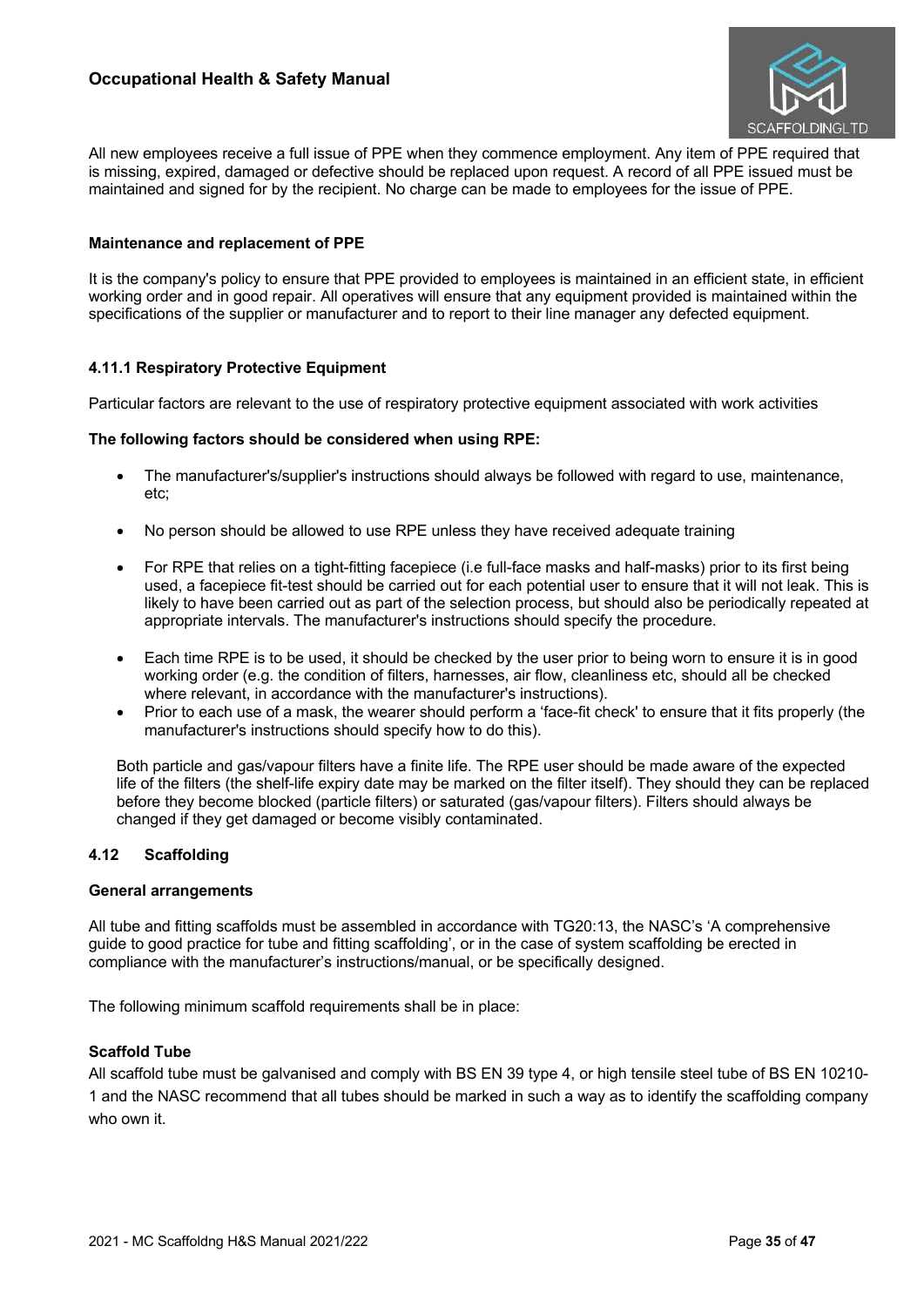

# **Scaffold Boards**

All timber scaffold boards must comply with BS2482:2009. Other boards such as laminated veneer or plastic manufacture shall comply with the general requirements of TG20:13 section 4.2.

Short boards (less than 2.4 metres long) should be secured to prevent displacement as should internal boards that are considered likely to be displaced accidently. Other than at returns of scaffolds, lapped boards to be avoided so far as is reasonably practical.

# **Scaffold Fittings**

All scaffold fittings must comply with current UK industry standards (BSEN 74.1).

# **Brick guards, Sheeting and Debris netting**

In accordance with the contract specifications, (which should include a suitable risk assessment by the main contractor) scaffolds may require brick guards, sheeting or debris netting fitted.

# **Scaffold Loading Bays**

All Scaffold loading bays (except where cranes are used) shall be fitted with scaffold loading bay gates that FULLY protect operatives from the exposed edge when in an open position and prevent falls of operatives and/or materials when in a closed position.

Scaffold loading bays to be provided with brick guards or similar protection to the perimeter.

Scaffold loading bays must have clear signage to provide users with clear information regarding safe working loads. It is recommended that this signage should be fitted at the eye level of the fork truck driver.

# **Access/egress to Scaffolds**

Access/egress to scaffolds must be provided in order to comply with the Work at Height Regulations 2005, HSE guidance and NASC SG25 (Latest edition) Access and egress from scaffolds, with regard to the hierarchy as follows:

- Staircase;
- Ladder access bay with single lift ladders;
- Ladder access bay with multi lift ladders;
- Internal ladder access with protection ladder gate, hatches or guardrails;
- External ladder access should be provided to no more than two lifts (Nominally 4m).

Considerations that need to be made regarding the assessment of suitable access and egress from scaffolds may include:

- Height and width of scaffold.
- Number of people using the scaffold at any one time.
- Duration of scaffold hire.
- Local emergency requirements (Fire, evacuation, etc.)
- Type of work to be undertaken on the scaffold (e.g. Access to confined space entry work and asbestos removal enclosures whilst using full face respirators, etc. requires a higher degree of assessment for access and egress).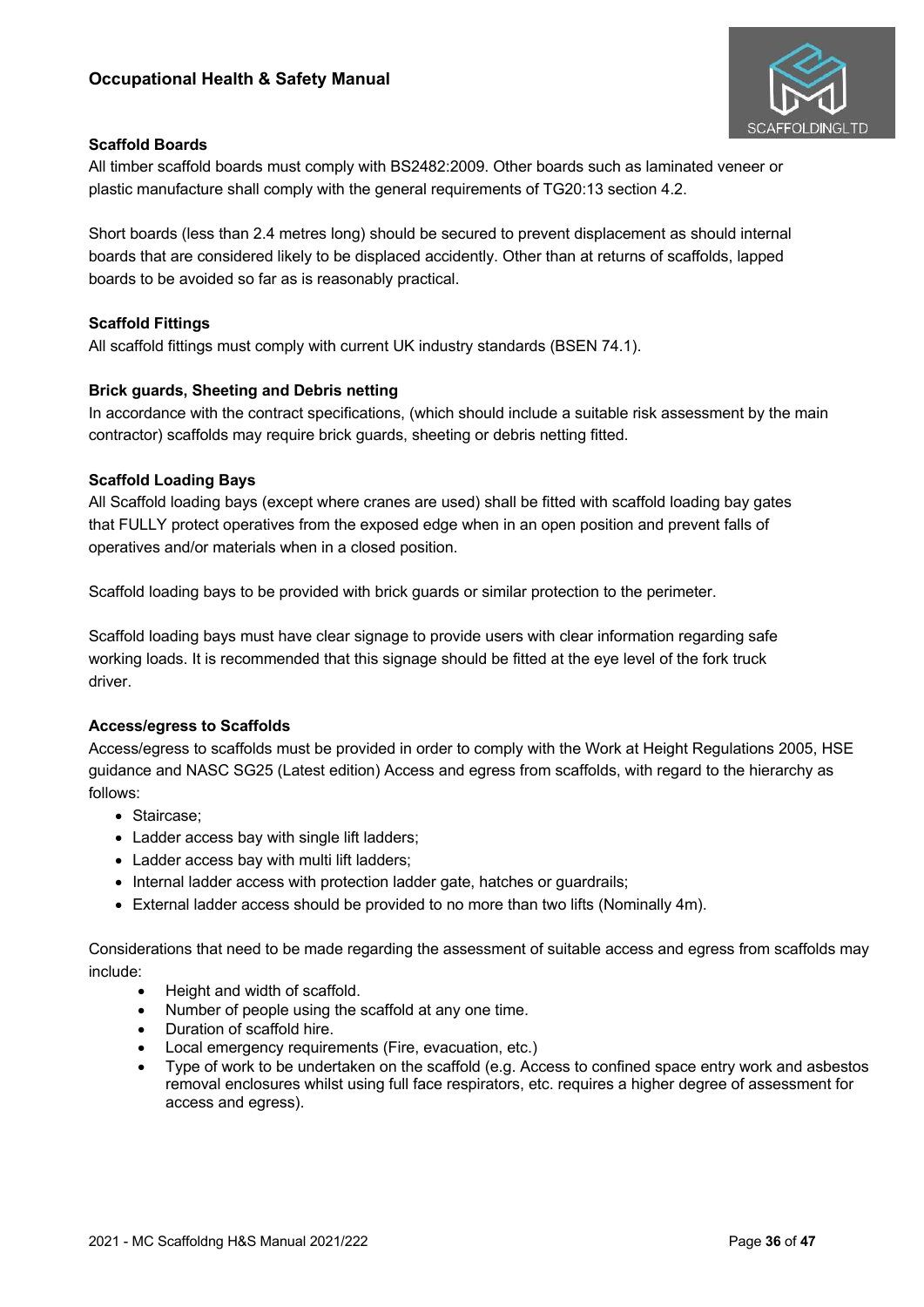

### **Ladder**

This section only applies to straight ladders (e.g. complying with BS EN 131) provided for access to or within scaffold structures.

Ladders shall, wherever possibly meet the following requirements;

Based on a firm level surface with both stiles supported;

Supported by a minimum of two support transoms (ladder stays top and bottom or similar arrangement) and secured, including the following:

- Have intermediate supports at approximately every 3m.
- Ensuring that support transoms (ladder stays) do not obstruct the rung and present a trip hazard.
- Both stiles are secured at each support transom using a suitable square lashing or proprietary clamp. Scaffold couplers should not be used to tie ladders unless the ladder is designed for that purpose.
- Ladders are the correct length and extend past the landing point by approximately 1m (or five rungs), unless a suitable alternative hand-hold is available.
- Ladders should be set at an angle of 75 degrees (or 4:1), where possible.

Ladder trap openings and lateral gaps in guardrails and toe boards at access points must be kept as small as ergonomically practicable, but allow safe access and egress. Measures must be taken to protect scaffold users from falling through ladder access gaps in guardrails and working platform, e.g. ladder safety gates or ladder trap doors.

### **Scaffold Ties**

All scaffolds erected must be protected from collapse or overturning. They must be tied in accordance with NASC TG20:13 (Tube and Fitting), manufacturer's instructions (proprietary system scaffolding) or the engineers design, as appropriate. Where masonry anchors are used they must be installed in accordance with the manufacturers' instructions and tested as required by NASC technical guidance TG4 and TG20.

### **Preliminary tests**

These are to be carried out wherever there is any doubt about the suitability or recommended load capacity of proposed anchors for a particular base material, e.g. if there is no manufacturers recommended load data for the base material which is often the case with brickwork, stonework and timber. The approach is to test a series of 5 sample anchors to a load, which demonstrates a satisfactory safety margin, and thereby, if possible, avoids testing fixings to failure. If any of these anchors fails to support the test load, then the results should be referred to the responsible designer who should consider the options outlined below.

### **Proof tests**

These are needed to check that anchor to be used in the job have been installed correctly. They should be carried out on all projects. This guidance applies to all new jobs and to structures with previously installed anchors.

A sample of anchors to be used shall be tested to a load of 1.25 times the working load; in the case of ties with a working tensile load of 6.1 kN this means a test load of 7.6kN and where a tie load of 12.2 kN is required the proof load is 15.3kN. The pass criterion is that no significant movement of the anchor is apparent; a visual check only is sufficient.

A minimum of 3 anchors shall be tested and at least 5% (1 in 20) chosen at random and spread evenly throughout the whole job.

### **Foundations**

The company line management must ensure the foundations for a scaffold should be adequate to carry and dispose the load imposed both locally at each standard and, in general, to carry the whole weight of the scaffold. The responsibility for the adequacy of the foundations should be established and approved prior to erection. The client for the scaffold and/or the contractor may need to be consulted.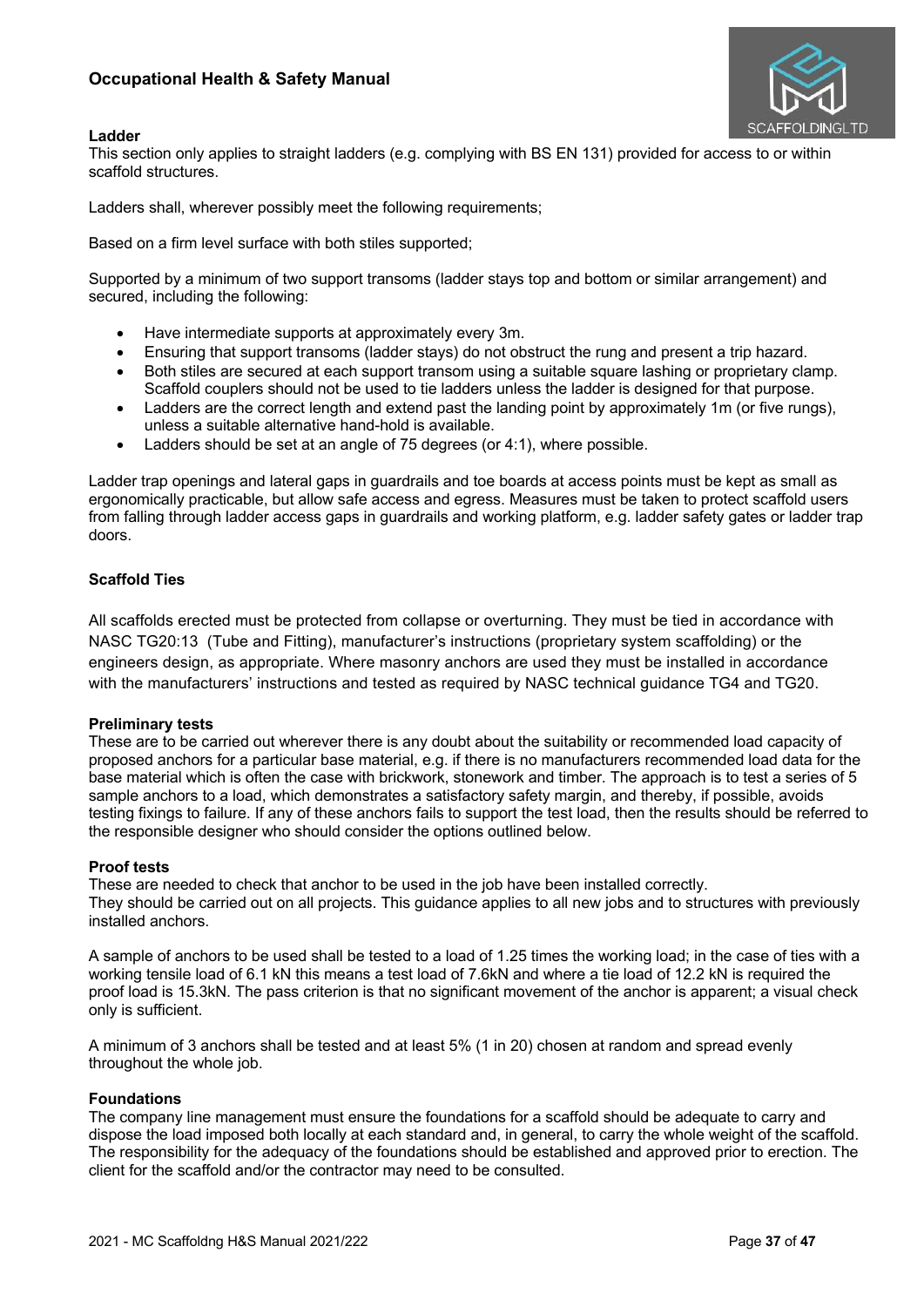

The foundation for a scaffold should be maintained in an adequate condition during the life of the scaffold. Regular inspection procedures must be provided.

### **Loadings and Duty**

All loads that are likely to be imposed on any scaffolding structure must be considered as part of the planning process, including materials, personnel, wind, impact, etc. and the required duty determined in accordance with the duty of use table with TG20 (Latest edition).

### **Working Platforms**

All scaffolding working platforms must be provided in accordance with the Work at Height Regulations 2005. They should be of sufficient dimensions to permit the safe passage of persons and the safe use of any plant or materials required to be used and to provide a safe working area having regard to the work being carried out there. The performance standards for dimensions, strength, and stability, BS EN 12811 and TG20 (Latest edition) specify minimum platform widths and bay lengths for scaffolding depending upon the duty of use table.

### **Guardrails, toe boards, or similar collective barriers**

All guard rails, toe boards, or similar collective barriers must be secured and supported so that they cannot become accidentally displaced.

The top guardrail or other similar means of protection (e.g. Guardrail frames) must be at least 950mm above the working platform. An intermediate guardrail or similar barrier must be positioned so that there is no gap greater than 470mm between guardrails, toe boards, or other similar barriers. Toe boards must be fixed to all working platforms and ensured that they are adequately secured.

# **Dismantling**

Debris must be removed from all scaffold platforms before dismantling. The scaffolding method statement must include specific arrangements for dismantling scaffolding. MC Scaffolding's operatives must examine the structure before commencing dismantling.

Following the dismantling of scaffolding onsite the scaffolding contractor is responsible for inspecting the workplace to ensure all materials have been removed.

All stability measures such as buttresses, ground rakers, ground anchors, ties and loading towers (also used as buttressing) must be removed progressively with the scaffold as it is dismantled.

No bombing of materials is permitted. All materials will be passed up and down the scaffold in a controlled manner, hand to hand or by use of gin wheel or other mechanical means, which should be thoroughly tested and examined in accordance with the Lifting Operations and Lifting Equipment Regulations 1998.

# **4.13 Scaffold Inspection, Commissioning & Handover**

The company will work in compliance with legislation and the safety guidance produced by the NASC, SG35 Handover of scaffold structures.

Complete, or partially completed scaffold structures must be inspected, and commissioned by a nominated competent person (usually the compliance manager or other nominated competent person), to ensure that it has been erected to the required standards and is safe to use, prior to handover.

Handover certificates should refer to any relevant drawings intended and actual loadings on scaffolds, permitted working platform loadings and any specific restrictions on its use. It also demonstrates that the client has accepted that the scaffold is fit for purpose and has acknowledged their responsibility to inspect and maintain the scaffold and to follow any loading limitations and any restrictions for its use etc.

The handover certificate shall be used to formally hand over the structure or part structure and should be signed by the client's representative. If this is not possible, then it should be faxed or posted registered mail with the transmittal sheet or receipt retained in the contract file.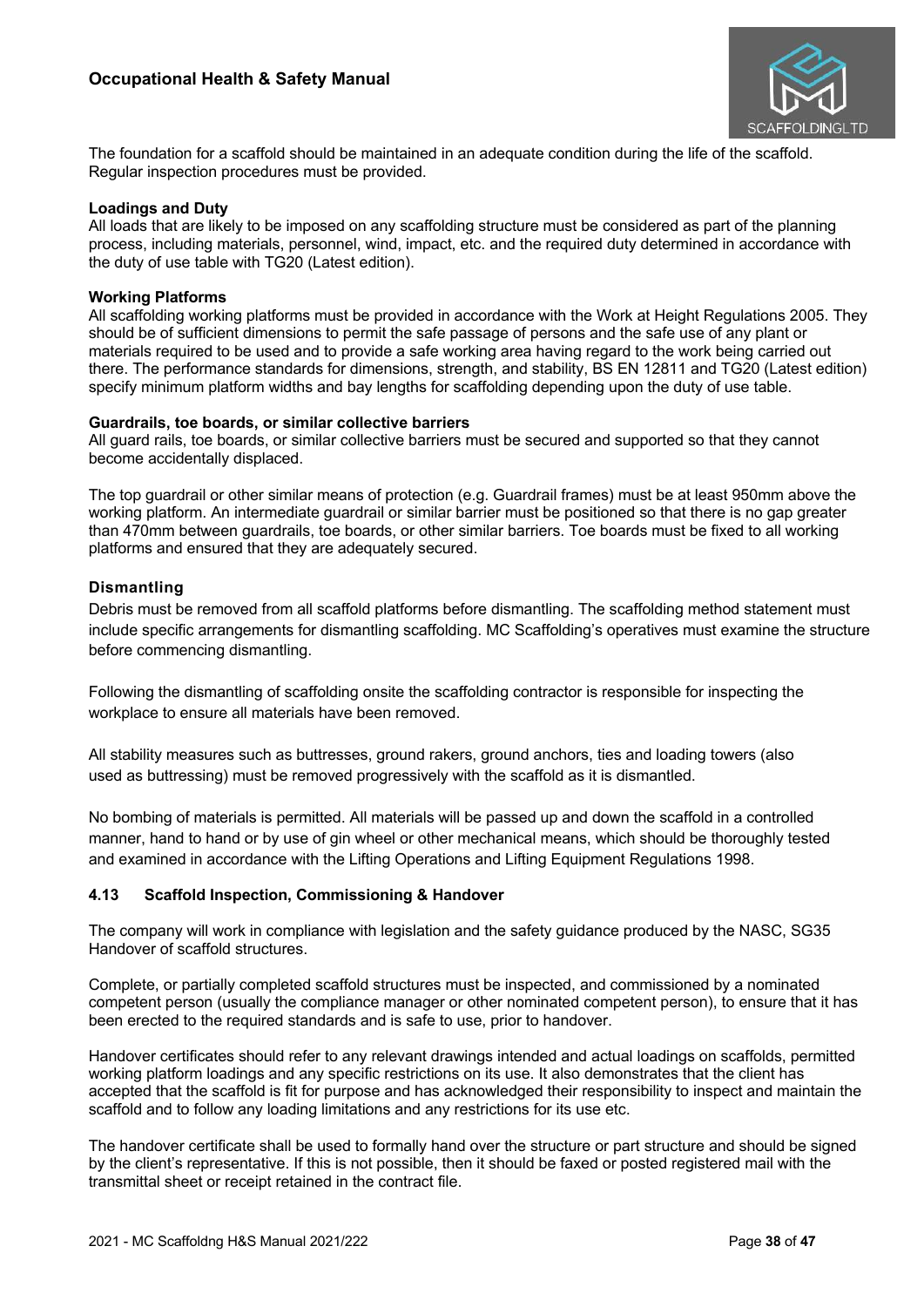

Where the company is contractually required to undertake statutory inspections of a scaffold structure or part thereof, in pursuit of Regulation 12 of the Work at Height Regulations 2005 and schedule 7 on behalf of a client, then such inspections shall include and be limited to the following:

- a) Before being taken into use for the first time;
- b) After any substantial addition, dismantling or other alteration;
- c) At regular intervals not exceeding 7 days since the last inspection; and
- d) Following adverse weather or any event likely to have affected its strength or stability.

However, in addition to above, should a client require our company to inspect a scaffold structure or part thereof after any event likely to have affected its strength or stability, then the client shall give reasonable notice to MC Scaffolding to carry out an inspection after such an event.

Refer to TG4 Anchorage Systems for Scaffolding. Inspection of scaffold structures erected to TG20 Compliance sheet, or engineering drawings, require an inspection and handover by a competent person

The Scaffold Inspector within the same working shift must complete the scaffold inspection reports that the inspection was carried out and issued to the person responsible for the scaffolding within 24 hours. The reports must be kept on site for the life of the scaffold and for at least 3 months after dismantling.

Scaffold Inspectors undertaking the initial (handover) inspection must be either a competent scaffolder (CISRS Carded) or have attended a CISRS Basic or Advanced Scaffold Inspection course as appropriate to the nature and complexity of the scaffolding to be inspected.

### **4.14 Work at Height**

The company will work in compliance with legislation and the safety guidance produced by the NASC, SG4 Preventing falls in scaffolding operations.

### **Assessing the risks associated with working at height**

The first stage before beginning any work at height is to carry out a suitable and sufficient assessment of the risks posed by the operation. The first consideration is to determine whether the work is actually necessary. It may be that the risks involved in undertaking the work are excessive for activities.

# **4.14.1 Organisation and planning**

The company shall ensure that all work at height must be properly planned and organised:

Assess the risk and decide how to work safely;

Follow the hierarchy for safe work at height:

- Avoid not normally an option for scaffolding contractor. Plan work or design equipment to avoid work at height if possible.
- Prevent Prevent all falls from height where there is a risk of injury, irrespective of the height.
- Mitigate by minimising the distance and consequences of a fall. Establish a scaffolders' safe zone with a boarded platform and guardrail protection, as a priority, to prevent falls occurring.
- Collective Protection give priority to collective protective measures such as scaffolding platforms with guard-rails and toe-boards before resorting to personal fall protection (i.e. safety harnesses).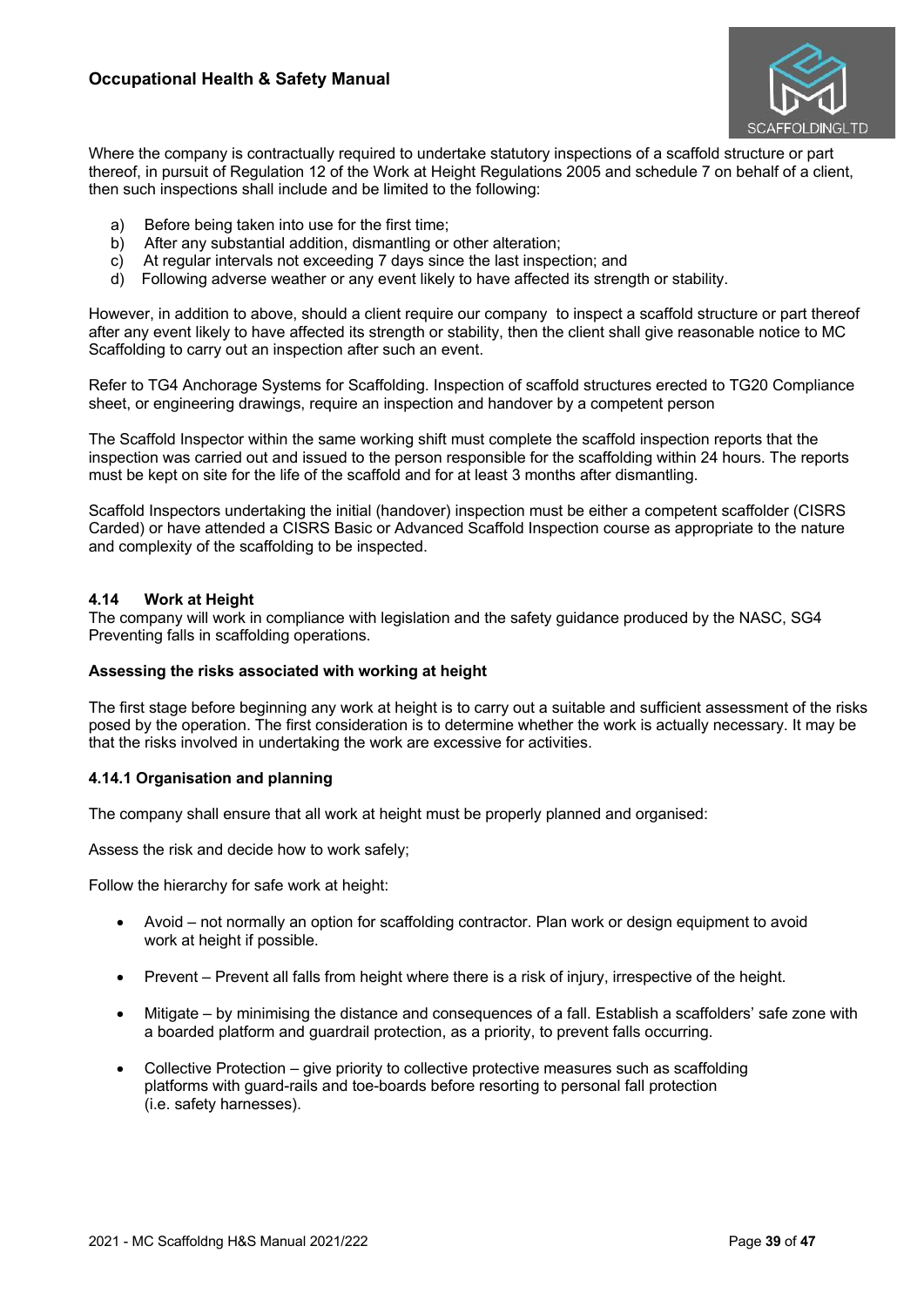

Plan and organise work properly, taking account of weather conditions and the possibility of emergencies.

- Ensure the competence of those working at height, including those planning and managing activities involving work at height.
- Select and make use of appropriate work equipment.
- Manage all risks associated with work at height including risks from working on or aroundfragile surfaces and from falling objects.
- Inspection and maintenance of the work equipment to be used and inspection of the place the work will be carried out (including access and egress).

### **4.14.2 Competence**

### **Competency**

All scaffolding operatives involved in the erection, alteration and dismantling of scaffolding, shall receive appropriate training in the established control measures to prevent and protect against falls from height in line with SG4 (Latest edition) and refresher training undertaken at least every 5 years as a minimum.

A competent person is a person who can demonstrate that they have sufficient professional or technical training, knowledge, actual experience, and authority. This means all scaffolding operatives must hold the relevant Construction Industry Scaffolders' Record Scheme (CISRS) card in the position and duties they are permitted to perform e.g. Advanced Scaffolder, Scaffolder, Trainee Scaffolders, and Labourer. *Copies of certs / cards at induction stage required.*

The Director must ensure that all employees (including Management and Supervisory Staff) are deemed competent before allocating duties. To know and understand the specific legal duties under the Work at Height Regulations which apply to them as an individual.

An individual to be "competent to work at height" the definition given above implies the following.

- To understand the principles of fall protection that the Work at Height Regulations requires to be used;
- To unserstand the principles of fall protection that Work at Height Regulation requires to be used;
- To be able to recognise safe and unsafe situations/activities;
- To have adequate training in the correct use and limitations of any work equipment allocated to them for the task;
- To understand the need for and the ability to check the adequacy of the safety equipment allocated to them;
- If that equipment has been issued to them on a personal basis an understanding of the correct procedure for storage and maintenance and inspection;
- To understand safe procedures of work and be able to state the correct procedure for the task, the emergency (including rescue) procedures in place for the work and their role in it;
- To know the procedure for reporting any defects, hazards or unsafe procedures they detect.

# **4.14.3 Fragile surfaces**

There is a general prohibition for persons working near, on, from, passing across or passing near fragile surfaces where they can avoid doing so.

Where it is not reasonably practicable to avoid these situations, then control measures must be introduced including the provision of barriers, and warning signs BEFORE work begins and the Supervisor must ensure all safety requirements are adhered to.

# **4.14.4 Falling Object Protection**

The company will work in compliance with legislation and the safety guidance produced by the NASC, SG34 Guidance on protection of the public.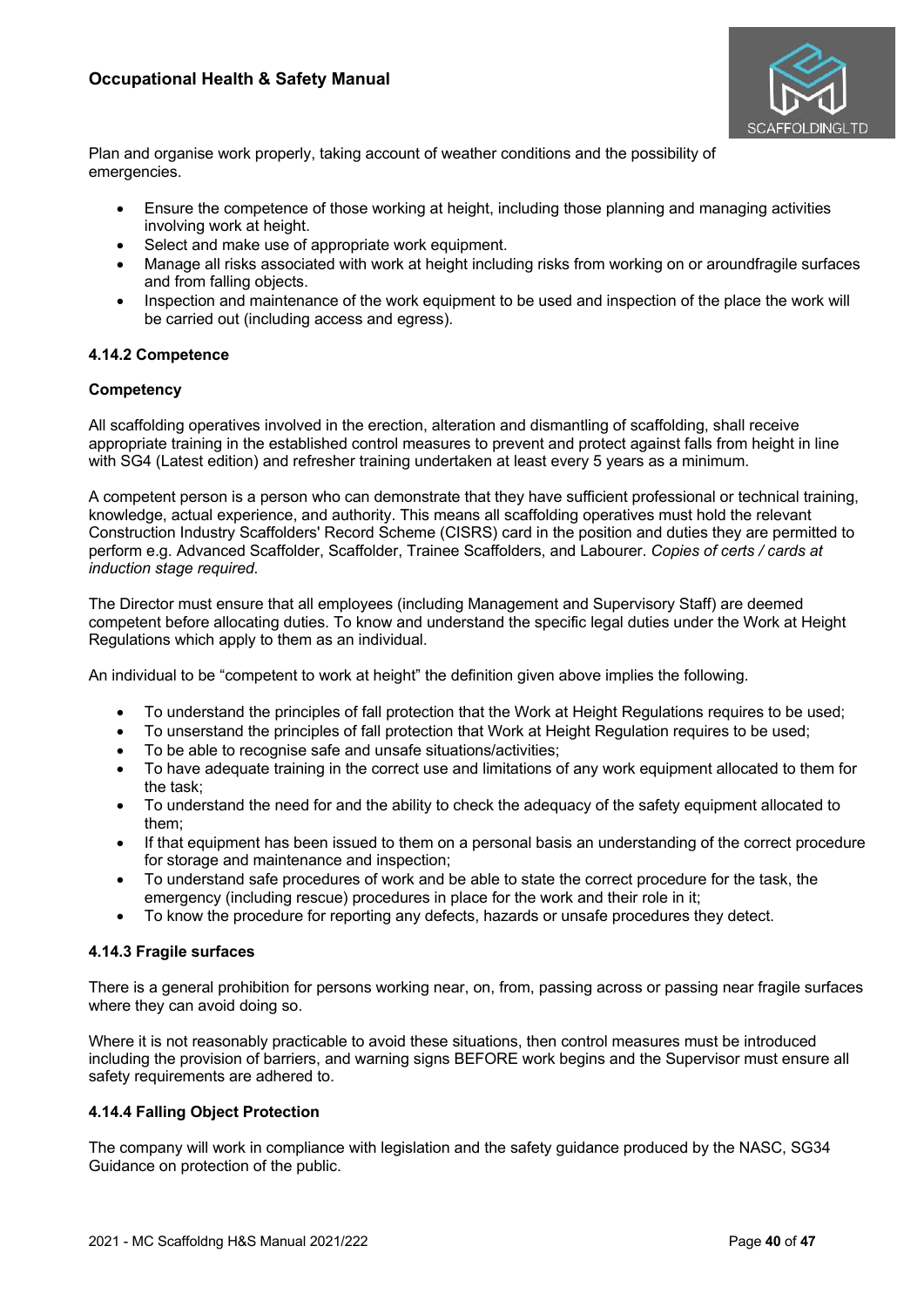

The company risk assessment/ method statement must consider the risk of falling objects.

Adequate controls must be established to prevent objects falling from a height or if objects cannot be prevented from falling, then measures to protect people from injury and plant or property from damage must be taken.

Where a risk of falling objects from scaffolding has been identified, including the risk of scaffolding materials falling during scaffolding erection, altering and dismantling, the following prevention and protection measures should be considered:

- Toe-boards, brick-guards, debris netting or solid sheeting,
- Barriers and warning signs to segregate danger areas and prevent access onto, through or near scaffolds where there is a risk of falling objects.
- Pedestrian gantries or access openings through scaffolds with protection crash-decks. Note crash deck protection should be risk assessed and designed considering the nature of potential falling objects. As a minimum all crash-deck protection for light debris should consist of a double layer of scaffold boards with heavy-duty impervious sheeting sandwiched between them.
- Scaffold fans to protect pedestrian and vehicle access routes adjacent to scaffolds where there exists a risk of falling objects. Note: protection fans must be risk assessed and constructed in accordance with NASC TG20 (Latest edition).
- By using close-boarded working platforms without gaps where objects could fall. Where standards protrude through working platforms, creating a 50mm+ gap, these gaps can be covered with plywood nailed down or proprietary gap fillers by others.
- All scaffolding materials used at height must be handled in a controlled manner and stored safely. Care must be taken by scaffolders to prevent all objects falling when working at height.
- Scaffolders are not permitted to work above others where there would be a risk of materials falling liable to cause injury. Scaffolding operations must be clearly identified by using suitable signs and segregated with barriers (or other suitable means) to restrict access by unauthorised persons.

### **4.15 Fall Prevention and Protection**

MC Scaffolding will work in compliance with legislation and the safety guidance produced by the NASC, SG4 Preventing falls in scaffolding operations.

### **4.15.1 Personal Fall Protective Equipment**

MC Scaffolding will work in compliance with SG4 and SG16, and all Scaffolding Operatives will be equipped with the suitable and approved fall arrest equipment for the task, before commencing work at height.

### **4.15.2 Planning for Emergencies and Rescue**

The company will work in compliance with legislation and the safety guidance produced by the NASC, SG19 A Guide to Formulating a Rescue Plan.

### **4.16 Working on back of vehicles**

The company will work in compliance with legislation and the safety guidance produced by the NASC, SG30 Working from vehicles.

All operatives are to avoid accessing the vehicle bed to access materials and all members of the scaffolding crew shall unload/load from the ground. If necessary to access vehicle bed, they will ensure safe means of access with suitable handrails and footholds. Where appropriate guardrail systems should be used or other means to mitigate consequences of a fall.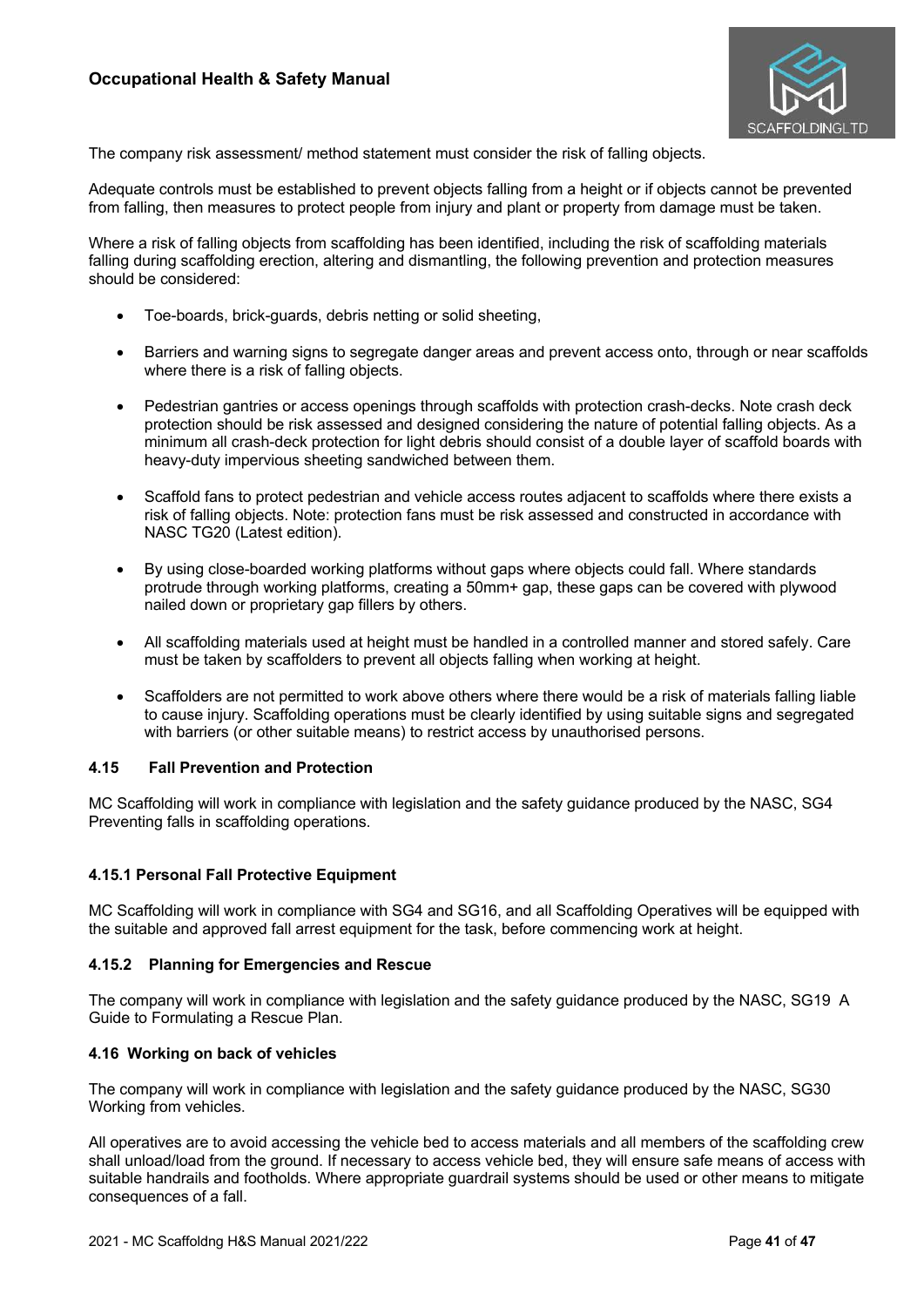

### **4.17 Work in Adverse Weather**

Planning for adverse weather an assessment of both the present and predicted weather conditions will need to be undertaken for a competent person. The consideration must include the environment in which the work is to be carried out. Weather conditions will need to be determined as this will not only influences whether work can be carried out safely, but also what type of PPE would be required.

### **4.18 Waste Management at Site**

Scaffold activity generally produces very little in the way of waste, but a recycling policy for all the companygenerated waste must be in place. However, MC Scaffolding will fully cooperate with the principal contractor to assist him in discharging his duties when on site and when at the depot will comply with all waste regulations.

### **4.19 Overhead Power lines**

The company will work in compliance with legislation and the safety guidance produced by the NASC, SG5 Overhead power sources and HSE's Guidance note 6, Avoidance of danger from overhead power lines.

All scaffolding contracts undertaken in the provision of overhead line protection scaffolds for the local electricity authorities shall be carried out strictly in accordance with legislation and applicable guidance.

### **Planning shall consist of the environment in which the work is to be carried out.**

- Establish who owner the overhead power line/cable;
- Establish whether the system and equipment are subject to a programmed and systematic examination at prescribed intervals;
- Management to carry out risk assessment record the findings of the assessment and the level of information, instruction and training and supervision given to employees;
- Implement isolation measures or controls:
- Monitor and review the assessment.

Access and egress routes, scaffold materials and handling to the work area should be considered, not only for persons carrying on the work activity, but also for others who may possibly gain access while work is being carried out. Other risks that might be present in the area will also need to be assessed such as overhead power lines and cables, and other work activities that may interfere with the safe operation.

**The persons who will be carrying out the work activity.** All persons who will be working at height will need to be competent in the work activities that need to be undertaken. Training, information and supervision will all be required, the extent of which will be determined by the level of risk involved. When working within the vicinity of overhead line, cables. The exposed to the risk should be reduced so far as is reasonably practicable.

# **4.20 Traffic Management in the Yard**

It is the company policy to implement safe systems of work to ensure safe accessibility and a safe place of work.

The competent person is responsible for ensuring all vehicles entering or maneuvering in the yard follow the speed limits. The company shall organise a traffic management plan to include access routes, signage, speed limits, identification of areas for storage, loading and unloading, vehicle and pedestrian routes, and PPE zones etc.

Third party drivers must report to the yard staff before entering the yard, and sign the visitor book. Yard health and safety rules must be posted at the entrance, or communicated. Drivers must observe the yard rules at all times, particularly reporting instructions, vehicle restrictions and PPE requirements.

All large vehicles maneuvering in the restricted space of the yard must be assisted by a Signaller (Banks men), particularly when reversing. Signallers should be clearly identified, e.g., high visibility clothing with 'Signaller' or 'Banks men' displayed on their person.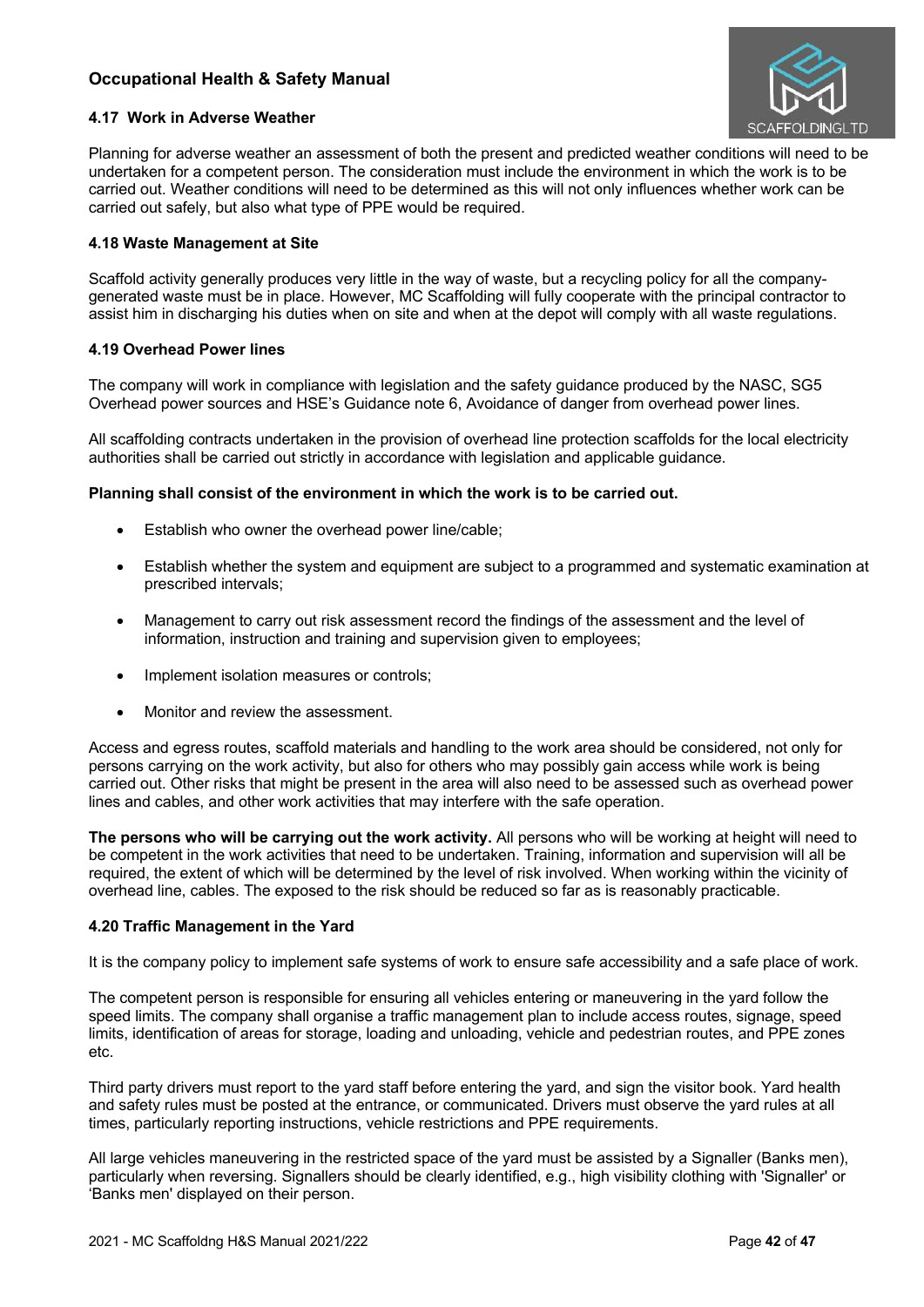

### **4.21 Protection of the Public & Others**

The company risk assessments should be used to identify those situations that would cause serious and imminent danger and the persons likely to be affected.

All reasonably practicable measures must be taken to secure the workplace to prevent the public and others (such as fellow workers, visitors, trespassers etc.), especially children being at risk of an injury.

MC Scaffolding will ensure that they identify any danger areas within their undertaking where third parties would be especially at risk without special precautions being taken.

Each location must be assessed considering the nature of the work and the location of the workplace and its environment. This will establish the necessary control measures consisting of positive barriers, and appropriate safety signs, fans, brick guards, or exclusion zones.

### **5.0 Check**

### **5.1 Training Records**

MC Scaffolding shall maintain training records in the personnel files with copies of certificates. The training record shall be updated in accordance with personal development plans.

### **5.2 Monitoring and reviewing performance**

Once the objectives of the organisation have been approved and implemented, the company will continually check that all operations are carried out correctly.

Checking and monitoring is important in ensuring that the planned improvements are being implemented as planned and is often a less formal process than the review process. Close monitoring allows for the quick reaction to potential problems. The monitoring process and its frequency should be agreed and entered into the action plan below.

The review process is a more formal and structured affair, the purpose of which is to:

- Ensure the policy has reached all levels of the organisation,
- Has been understood by managers and employees,
- Managers are aware of their specific responsibilities under the policy,
- Those responsibilities are being fulfilled,
- Safe working procedures are being followed,
- Other systems of work and procedures introduced under the policy are working.
- Encourage and support management efforts,
- Instill a positive safety culture.
- Identify management weaknesses,
- Assess the level of compliance against agreed performance standards,
- Allow continuous improvements in management standards.

### **5.3 Reactive Monitoring**

The purpose of proactive monitoring is to ensure that the established performance standards are being adhered to and to help prevent an accident or ill health. The primary objective of the hierarchy monitoring is not just to identify failure in the form of unsafe acts or conditions, but to measure success, and recognise positive good behaviour.

### **5.4 Proactive Monitoring**

### **The Safety function**

Safety tours promote a positive safety culture encouraging management to demonstrate visible and active leadership. They promote engagement and communication with employees, enabling them to contribute to the management of health and safety within their part of the organisation and to make observations in terms of the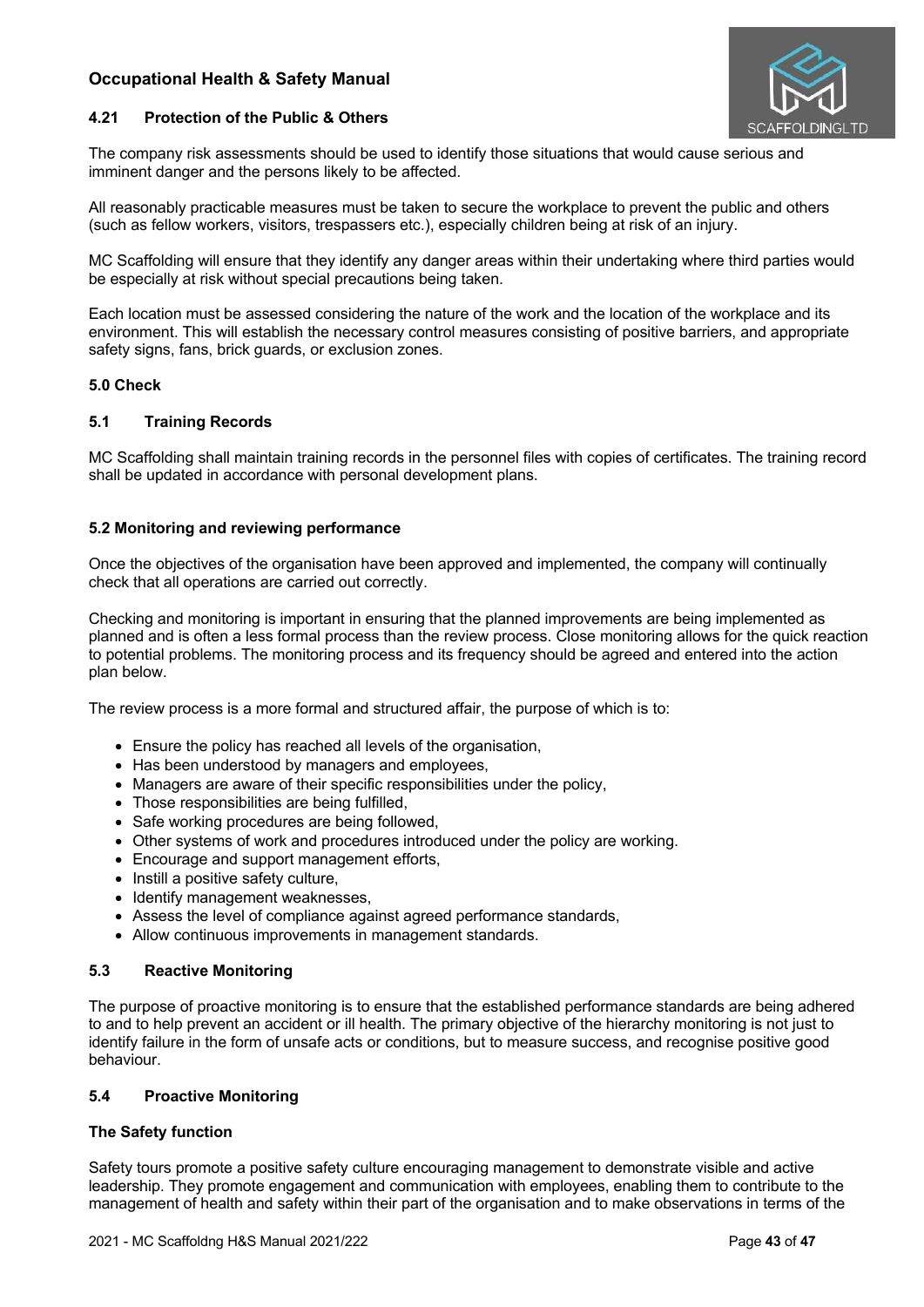

impact of people or processes from other parts of the organisation on their health and safety and vice versa.

Each member of the line management within the operational hierarchy of the organisation shall undertake Health and Safety inspections at a predetermined frequency.

The inspection must observe workplace operations and be carried out using a checklist style proforma to record the findings. Copies of the monitoring report are reviewed by the immediate direct line manager.

Where it is appropriate copies of the inspection report will be issued to those responsible for completing a specific action.

All corrective remedial actions remain open until closed out as complete.

### **5.4.1 Safety Improvements**

MC Scaffolding aims to actively audit company procedures in relation to health and safety procedures, both on site and within the company's offices to ensure compliance with the Company's Health and Safety Policy and all current legislation. The company therefore expects the cooperation of its entire staff in the manner detailed within the Policy. Where it is highlighted the requirements of the Policy are not being adhered to the appropriate action will be taken to remedy any problems. This would include providing the appropriate training, equipment and where negligence of individuals is a factor, disciplinary action.

### **5.4.2 Independent Monitoring**

Independent Monitoring is similar to the hierarchy monitoring but is carried out by inspectors engaged by the company. This monitoring is carried out to a schedule with reports going to the Director.

#### **5.4.3 Inspection, Service and Maintenance of Scaffolding Materials**

All scaffolding components and associated materials such as ladders, etc. are subject to a material control procedure, which ensures so far as is reasonably practicable the inspection and where appropriate the testing of all materials periodically. A competent person who carries out the inspections must ensure the segregation of defect material for destruction or repair, to prevent use.

The appointed person will be deemed competent by having received appropriate training and instruction.

**All boards:** are to be inspected prior to delivery & placed on bights for forklift loading or handling purposes. No boards shall be dispatched that are twisted, warped, split or notched. All board end shall bebandedd at each end & painted with security paint.

Damaged boards: no damaged boards shall be scrapped when a length of the soundboard of 2m upwards can be salvaged. Shorter lengths of boards may be used as sole boards, or stop end boards.

**Ladders:** No ladder whatever length or composite shall be issued without having first been inspected and found to be in good condition prior to dispatch prom the premises.

**Fittings:** All fittings shall be suitably identified with company identification paint, free from defect, regularly maintained and lightly oiled as necessary.

#### **Inspection of fittings**

Fittings must be of good appearance and free from damage or cracks and excessive corrosion. All moving parts, flaps, nuts and bolts must move freely and nuts and bolts move freely to the full travel of the bolt.

#### **Maintenance of fittings**

Undertake simple maintenance to ensure sound appearance. Oil moving parts with approved oil.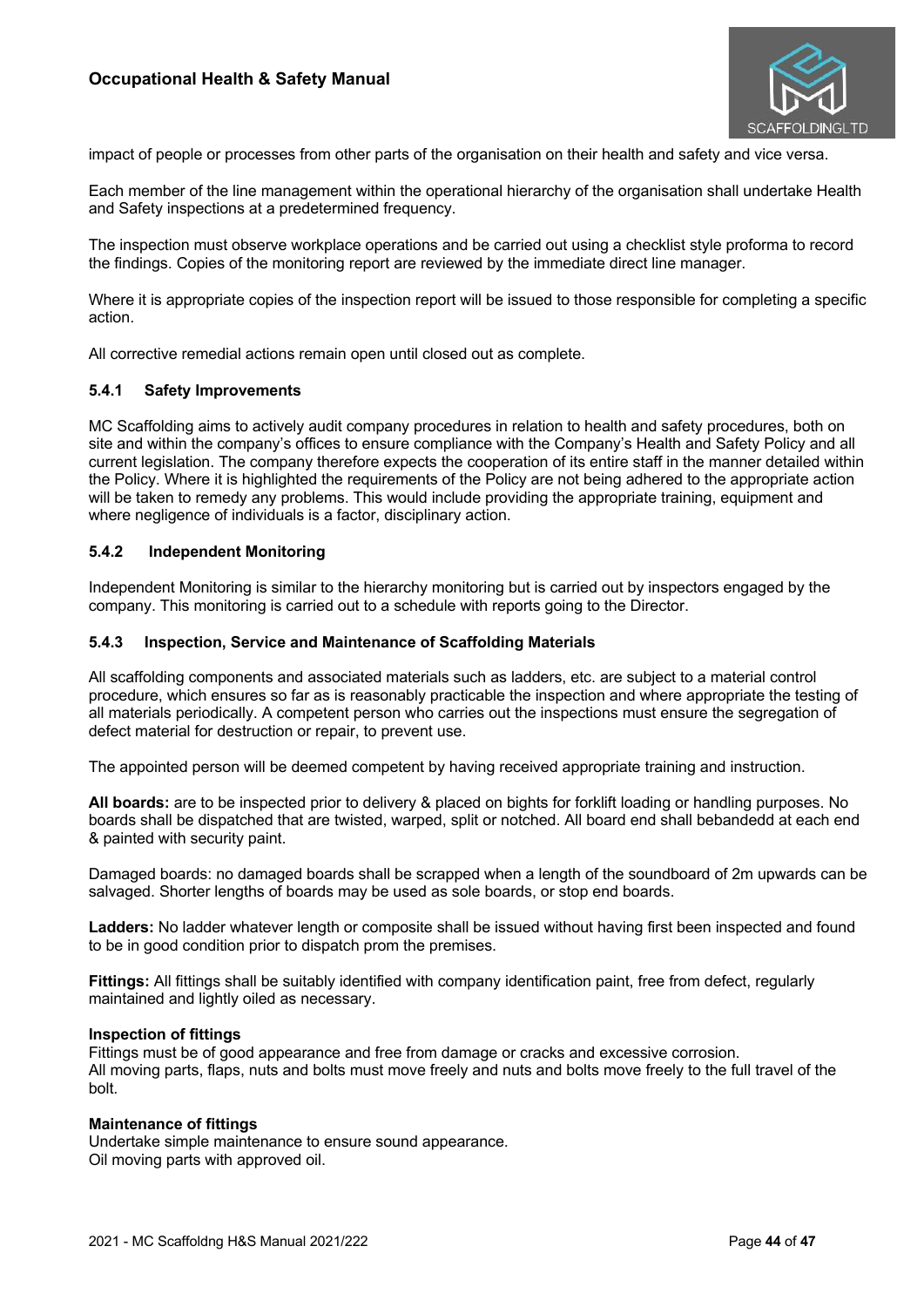

# **Storage of fittings**

Whenever possible fittings should be stored under cover, or palletised in baskets preferably in units of 500 and grouped (doubles,singles etc).

**Tube:** Any scaffold's ability to carry a load is largely dependent on the strength and condition of the tubes used in its construction. Consequently, tubes must be checked to ensure that they are:

- Straight.
- Free from cracks, splits, bad dents and excessive corrosion,
- Cut square and clean at each end.

**Handling and Storage of Materials:** All materials shall, where practical, be stored in suitable bins, stillages, or bulk packs.

The yard layout must be designed to allow sufficient space for lift truck access when manoeuvring with a load.

Bulk materials must be stacked on firm level ground, and the height limited so that they are stable and not at risk of collapse.

### **5.4.4 General Arrangements for stacking and storage**

Guideline a maximum height to the smallest base dimension ratio of 4:1 should be observed. Loose materials and broken packs must be stored at ground and not stored at height at risk of falling.

Any damaged or defective materials identified must be placed in a quarantine area to prevent use.

**Stacking and de-stacking:** with forklifts. Similar procedures should be followed when Loading or unloading Lorries, trailers etc.

**Banding equipment:** to ensure stability to all repacked and stacked ancillary materials the outline of materials and how they are restrained and secured during the loading & unloading procedure.

**Steel products:** use galvanised metal strapping for all steel products. The methodology for Scaffold tubes, 2 straps for tube up to 17' (5.2 m), 3 straps for tube 18' (5.5m+) maximum bundle size 50 tubes

**Timber/aluminium products:** to be banded using polyester strapping, to be stacked in bundles of 50, 4 boards wide, 12 boards high + 2 on top or by 5 boards wide x 10 high (50 boards per pack).

All short boards to be segregated by size and secured by using polyester strapping. Do not store more than 7 bundles high, 350 boards

**All strapping:** Cord strap is the nominated sole supplier for both metal and polyester strapping and cutting tools. Do not over tension when banding, to avoid damage to non-steel products

### **On site controls**

All operatives who handle scaffolding materials must not use defective materials. Any defective materials must be segregated and returned to the yard for quarantine.

All scaffolding materials must be handled in a controlled manner as per NASC SG6 (e.g. Hand to hand) and NEVER thrown or allowed to drop – Any scaffolder found bombing material will be referred for disciplinary action.

# **6.0 Act (Reviewing)**

The Company employs the services of an independent safety consultnacy as safety, health environmental and quality (SHEQ) consultants to provide professional assistance and guidance to support the line-management. They are appointed as competent advisors and help discharge the Company's duties amd are responsible for keeping the Company up to date with developments in occupational health and safety, new and changing health and safety legislation, case law, and best practice.

The Director is responsible for ensuring the policy is reviewed, maintained and updated.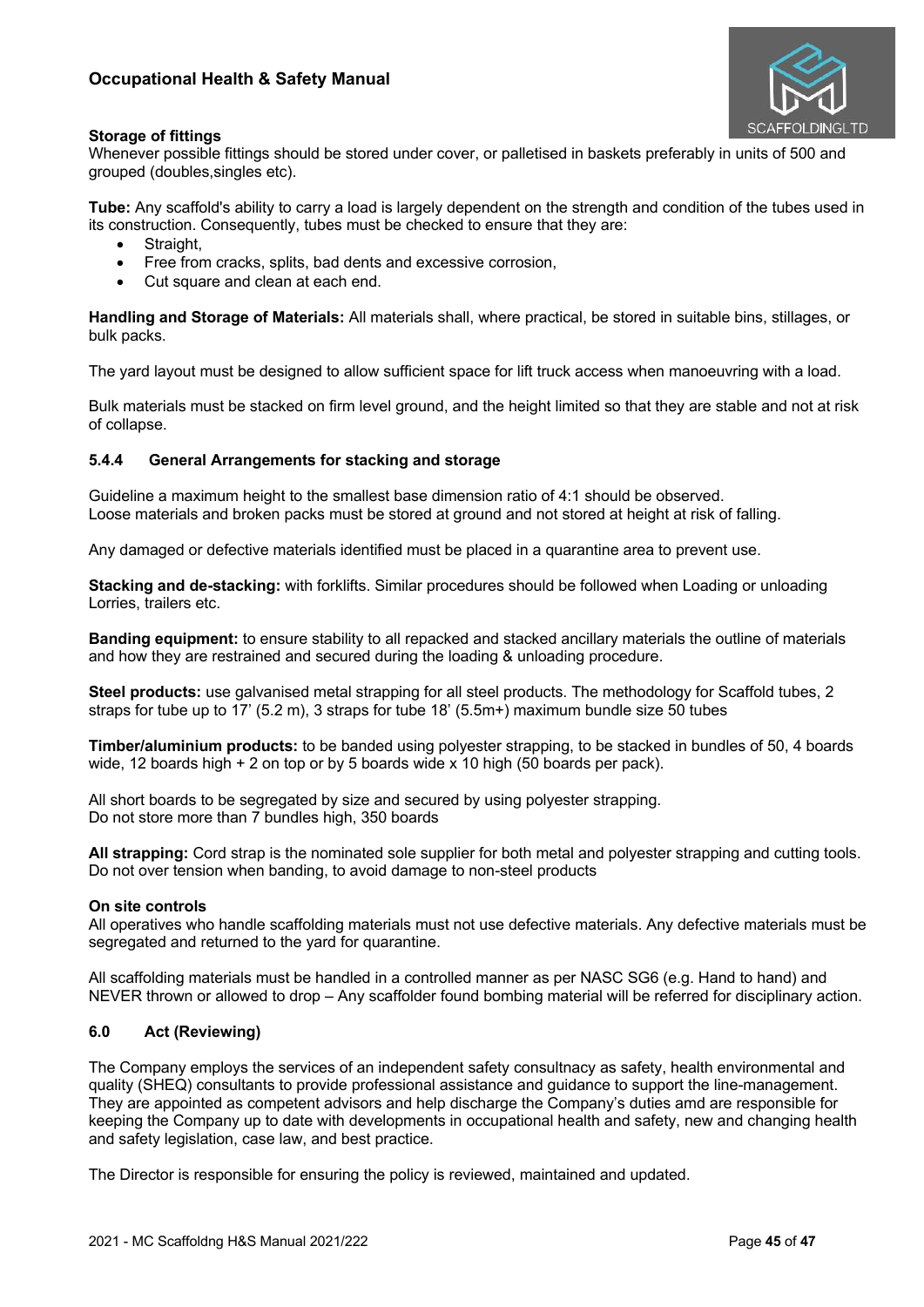

This Safety Management System (incorporating the OH&S policy) and associated procedures etc shall be reviewed, extended and revised in accordance with any significant changes identified above, and lessons learnt, and at least reviewed as a minimum every 12 months, or earlier when subject to relevant legislation changes, or learnt lessons, to ensure that the SMS remains relevant to the business operations and remains up to date.

However, Senior Management will also continually take action to improve performance after checks and monitoring have taken place, including reactively implementing corrective action (e.g. Learnt lessons from accidents and incidents) and proactively implementing preventative actions (e.g. ensuring that learnt lessons from our company's (and other companies') near misses and from safety tours are used to improve the company's performance)

### **6.1 Review meetings**

An Annual Safety Management review meeting should be held with the Director and Safety consultant to monitor implementation and development of the Health and safety policy and overall safety performance. As part of this review (and throughout the year), the company will ensure that action has been taken in regard to Corrective and preventative action (following an accident/incident), as well as a proactive action (following other company's accidents/incidents) and ensure that our SMS is continually reviewed and where required updated.

### **6.2 Essential Information and Feedback**

The 'toolbox talk' medium can be used to help disseminate essential health and safety information throughout the organisation. It is important to solicit information from the workforce and receive feedback on health and safety issues. A few moments should be taken at the end of each toolbox talk giving the opportunity to raise and discuss issues.

### **6.3 Open Door Policy**

The company has adopted an Open Door Policy for our all employees. This means, literally, that every manager's or supervisor's door is open to every employee. The purpose of our open door policy is to encourage open communication, feedback, and discussion about any matter of importance to an employee. Our open door policy means that employees are free to talk with any manager at any time about areas of non-conformance to health & safety or procedures relating to ill health.

Our Responsibilities under Our Open Door Policy:

If any area of your work is causing our employees concern, our employee has the responsibility to address your concern with a manager. Whether you have a problem, a complaint, a suggestion, or an observation, our company managers wants to hear from you. By listening to you, the company is able to improve, to address complaints, and to foster employee understanding of the rationale for practices, processes, and decisions.

Employees are reminded that most problems can and should be solved in discussion with your immediate supervisor; this is encouraged as your first effort to solve a problem. However, an open door policy means that you may also discuss your issues and concerns with the next level of management and/or our Health & Safety consultant. No matter how you approach your problem, complaint, or suggestion, you will find managers at all levels of the organisation willing to listen and to help bring about a solution or a clarification

### Benefits of the Open Door Policy:

By helping to solve problems, managers benefit by gaining valuable insight into possible problems with existing methods, procedures, and approaches. While there may not be an easy answer or solution to every concern, your company's employees have the opportunity at all times, through the open door policy, to be heard.